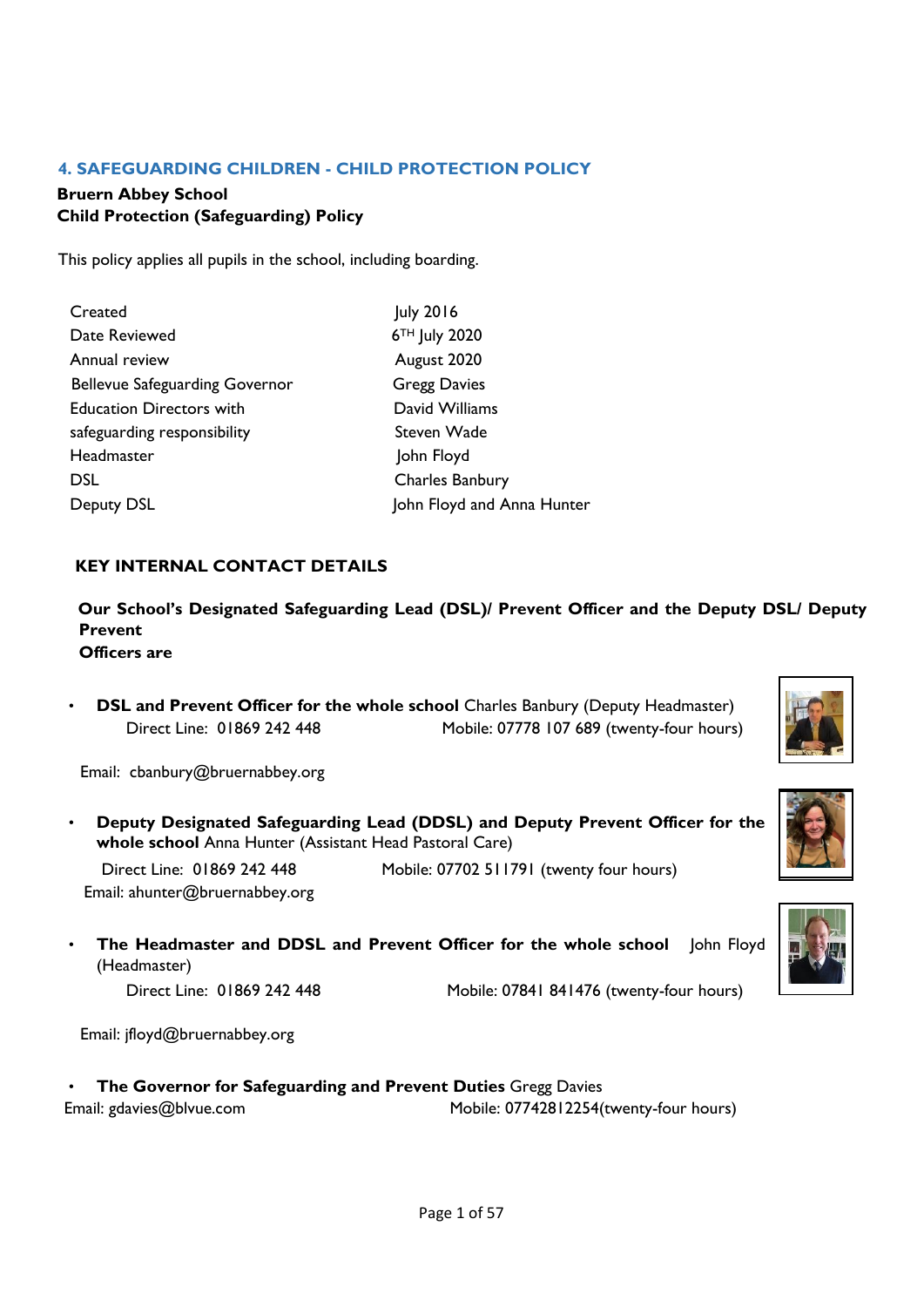### <span id="page-1-0"></span>Table of Contents

| <b>KEY INTERNAL CONTACT DETAILS</b>                                 | <u>1</u> |
|---------------------------------------------------------------------|----------|
| <b>Table of Contents</b>                                            | 2        |
| <b>I. INTRODUCTION</b>                                              | 4        |
| <b>COVID-19 and safeguarding</b>                                    | 4        |
| 2. SAFE RECRUITMENT                                                 | 5        |
| 3. AWARENESS OF CHILD PROTECTION ISSUES                             | 6        |
| <b>4. PROCEDURES</b>                                                | 7        |
| 5. SUPPORTING THE PUPIL AT RISK                                     | 19       |
| <b>6. A SAFE ENVIRONMENT</b>                                        | 20       |
| 7. THE DSL                                                          | 21       |
| 8. HELPING A CHILD WHO WANTS TO TELL YOU ABOUT ABUSE                | 22       |
| 10. SAFE WORKING PRACTICE within the CODE OF CONDUCT FOR STAFF      | 23       |
| <b>12. E-SAFETY POLICY</b>                                          | 24       |
| Core Principles of Internet Safety                                  | 25       |
| Guided educational use                                              | 25       |
| Risk assessment                                                     | 25       |
| Responsibility                                                      | 25       |
| Regulation                                                          | 26       |
| Appropriate strategies                                              | 26       |
| I) The Importance of Internet Use                                   | 26       |
| 2) How the Internet benefits education                              | 26       |
| 3) How Internet use enhances learning                               | 26       |
| 4) Pupil's Understanding of how to keep safe online                 | 27       |
| 5) Pupils' Evaluation of Internet content                           | 27       |
| 6) Management of e-mail                                             | 28       |
| 7) Management of Website content                                    | 28       |
| 8) Newsgroups and chat                                              | 28       |
| 9) Management of emerging Internet uses                             | 28       |
| 10) Authorisation for Internet access                               | 28       |
| 11) Liaison and partnership with parents                            | 28       |
| 12) Assessing the risks of Internet Use and Management of filtering | 29       |
| 13) Introduction of the policy to pupils                            | 29       |
| 14) Staff consultation and training                                 | 29       |
| 15) Technical provision, filters, safeguards and monitoring         | 29       |
| 16) Maintenance of ICT system security                              | 30       |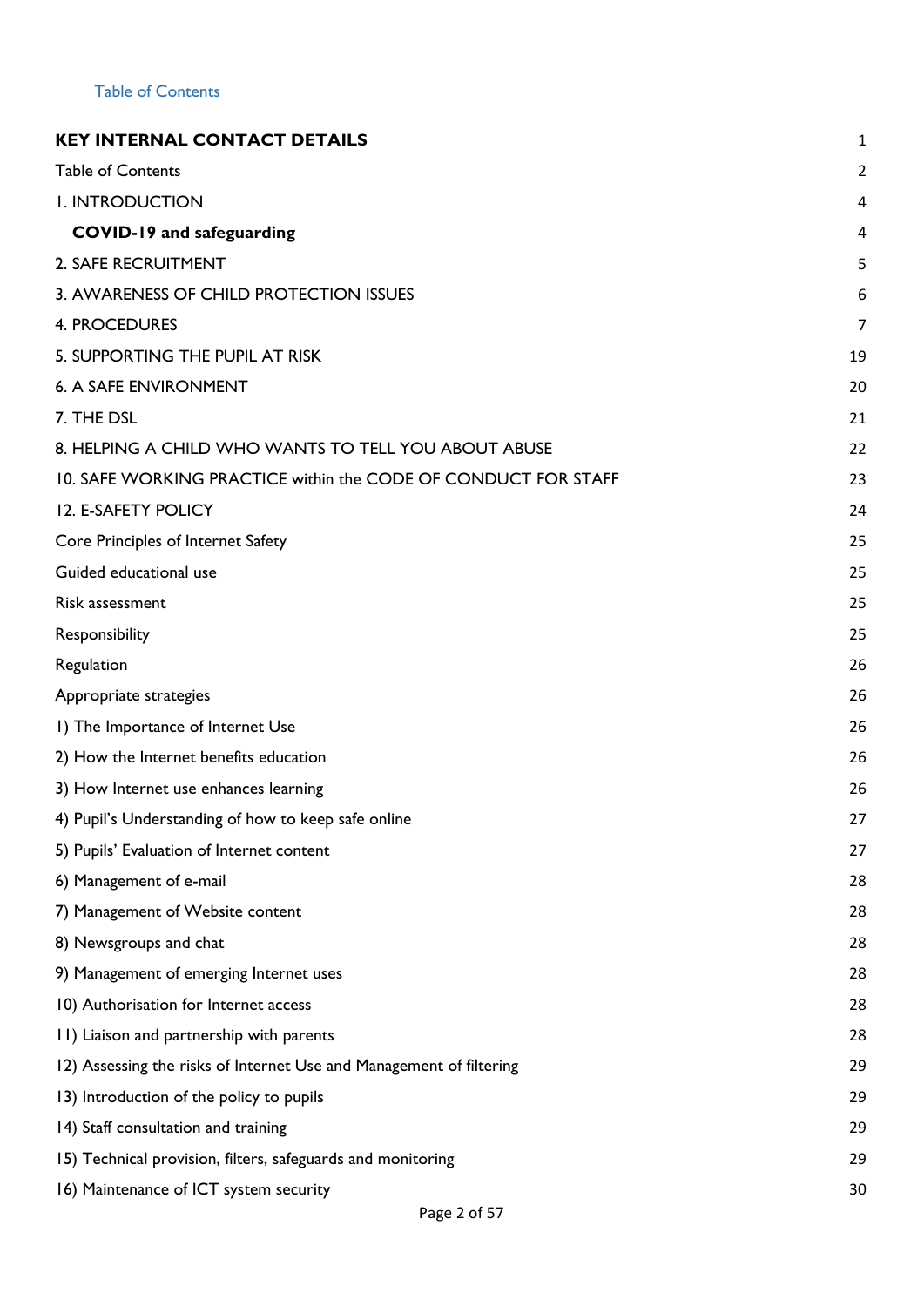| I. Use of Cameras and the manipulation and storage of images            | 30 |
|-------------------------------------------------------------------------|----|
| Photography by parents                                                  | 31 |
| Use of equipment                                                        | 32 |
| Editing and storage of photographs                                      | 32 |
| 2. Use of mobile phones by members of staff and by volunteers in school | 33 |
| I. The Legal Framework                                                  | 34 |
| 2:1 Definition of restraint at Bruern Abbey                             | 34 |
| 2:2 General policy aims                                                 | 34 |
| 2:3 Specific aims of the restraint policy                               | 34 |
| 3.1 Alternative strategies                                              | 35 |
| 3.3 Use of physical restraint                                           | 35 |
| <b>DO</b>                                                               | 36 |
| <b>DON'T</b>                                                            | 36 |
| 3.4 Actions after an incident                                           | 36 |
| <b>4 Risk Assessments</b>                                               | 36 |
| 5 Complaints                                                            | 37 |
| <b>Acceptable Physical Contact</b>                                      | 37 |
| 15. RADICALISATION AND EXTREMISM: THE 'PREVENT' STRATEGY                | 38 |
| <b>16. VETTING VISITING SPEAKERS</b>                                    | 38 |
| 17. REVIEWING THIS POLICY                                               | 39 |
| Appendix I Helpful Information                                          | 41 |
| Child Sexual Exploitation                                               | 42 |
| FGM (Female Genital Mutilation)                                         | 44 |
| <b>Children Missing From Education</b>                                  | 45 |
| <b>Forced Marriage</b>                                                  | 46 |
| <b>KEY INTERNAL CONTACT DETAILS</b>                                     | 49 |
| • The Governor for Safeguarding and Prevent Duties Gregg Davies         | 49 |
| Ofsted                                                                  | 52 |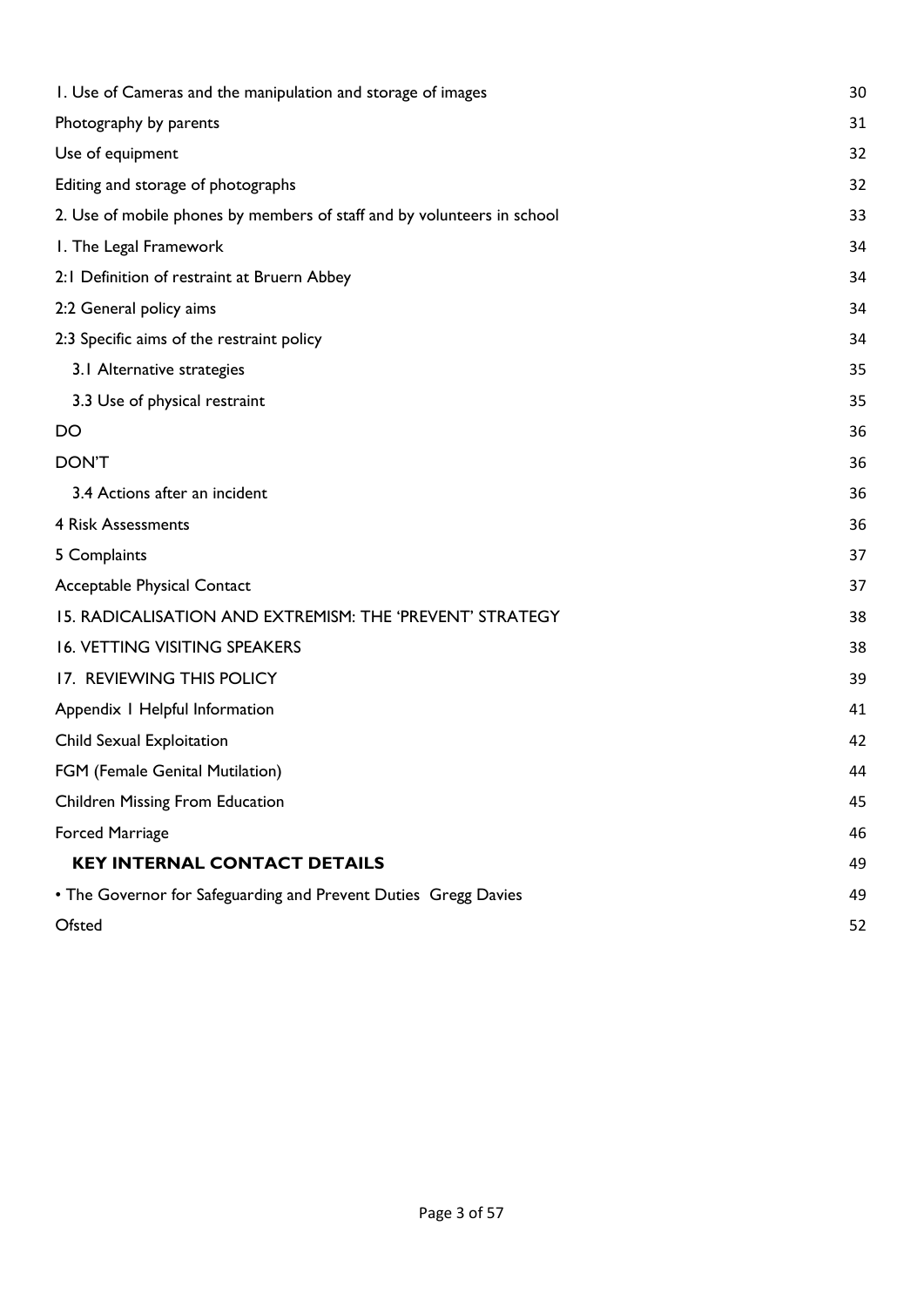# **Child Protection (Safeguarding) Policy**

#### <span id="page-3-0"></span>1. INTRODUCTION

Bruern Abbey fully recognises its responsibilities for Child Protection. Every pupil should feel safe and protected from any form of abuse. This is defined in this policy as any kind of neglect, nonaccidental physical injury, sexual abuse and sexual exploitation or emotional ill treatment.

This policy applies to all teaching and non-teaching staff and volunteers, is available on the school's website and is available to parents on request. It applies to all areas of the school including boarding.

This policy has been written in accordance with:

- i. The DfE guidance document 'Keeping Children Safe in Education' (KCSIE September 2020) (KCSIE), the updated guidance provided in the document 'Working Together to Safeguard Children' (July 2019) (WTSC) and 'Early years and later years (under-8's) childcare - Disqualification under the Childcare Act 2006' (March 2015), as amended in July 2019
- ii. Locally agreed inter-agency procedures supplied by the Oxfordshire Safeguarding Children's Board (OSCB); the school will participate as appropriate in 'common assessment framework' (CAF) or the 'team around the child' (TAC) approaches, or a 'coordinated offer of early help', in accordance with WTSC.
- iii. The school recognises the importance of early help in school (see section 4, Procedures) and the difference between a concern and a child in immediate danger; in each case the DSL will work in accordance with WTSC 2019 the OSCB referral thresholds.

### <span id="page-3-1"></span>**COVID-19 and safeguarding**

THE SCHOOL is mindful of the current context of the coronavirus outbreak and this policy is written in accordance with current government guidelines and the document "Coronavirus (COVID-19): safeguarding in schools, colleges and other providers" (updated May 2020). This acknowledges that this safeguarding policy and processes described within it may be treated differently when compared to business as usual.

Safeguarding and promoting the welfare of children is defined for the purposes of this policy as:

- protecting children from maltreatment.
- preventing impairment of children's mental and physical health or development.
- ensuring that children grow up in circumstances consistent with the provision of safe and effective care; and
- taking action to enable all children to have the best outcomes.

(KCSIE Sept 2020, p5)

Safeguarding is everyone's responsibility and anyone can make a referral, which will usually be to the school's Designated Safeguarding Lead, but can be directly to Children's Social Care, if necessary.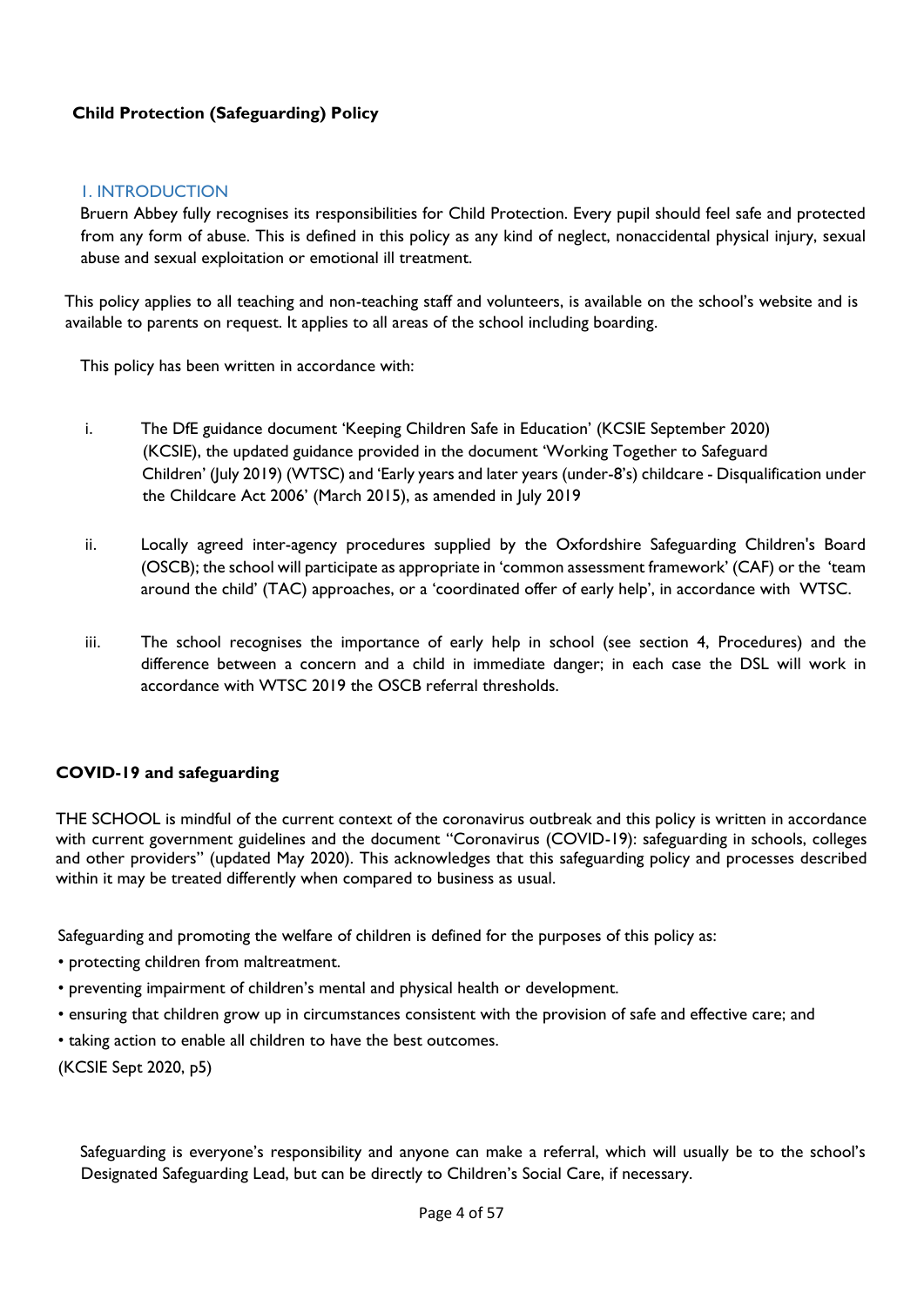The school aims to:

- Ensure safe recruitment practices in checking the suitability of staff and volunteers to work with children.
- Raise awareness of child protection issues and equip children with the skills needed to keep them safe.
- Develop and implement procedures for identifying and reporting cases or suspected cases of abuse.
- Support a pupil who has been abused in accordance with his or her agreed child protection plan.
- Maintain a safe environment in which children can learn and develop.
- Communicate readily with OSCB whenever an allegation or disclosure of abuse has been made.

The school endeavours to provide a strongly supportive pastoral environment, in which children have a range of adults to whom they can turn, should they have a concern. These include the teachers, boarding staff, tutor, school counsellors, the independent listener and school nurse. Details of helplines are also available.

### <span id="page-4-0"></span>2. SAFE RECRUITMENT

Bruern Abbey recognises the importance of following recruitment and selection procedures on the appointment of employees and volunteers which help to deter, reject, or identify people who might abuse children, or are otherwise unsuited to work with them. Recruitment procedures are carried out in accordance with guidance given in 'KCSIE (September 2020)'.

To ensure safer recruitment, the procedures are designed to:

- Scrutinise applicants
- Verify identity
- Verify academic or vocational qualifications
- Obtain professional and character references
- Check previous employment history
- Ensure that a candidate has the health and physical capacity for the job
- Incorporate a face to face interview
- Include a barred list and Disclosure and Barring Services (DBS) check
- Include an overseas check equivalent to the DBS check for staff appointed directly from overseas
- Verify the applicant's right to work in the UK
- Include a prohibition order check (for those who undertake 'teaching work'\*) and also an EEA prohibition check for staff appointed to do teaching work from the EEA other than England (see Safer Recruitment guidelines and checklist for further detail) • Include a prohibition from management check (for the Headteacher, those who are on the school's leadership team and for teaching heads of department)
- Include, when required, a self-declaration in respect of the Childcare Disqualification Regulations.

'Teaching work': a definition is provided in The Teachers' Disciplinary (England) Regulations 2012 and cited at paragraph 404 in the ISI Regulatory Handbook. The school will judge each appointment on a case-by-case basis to determine whether the role includes 'teaching work'.

These procedures apply to all adults who may undertake a regulated activity (unsupervised) with the children in either a paid or voluntary capacity and any other staff where KCSIE requires checks to be undertaken. The school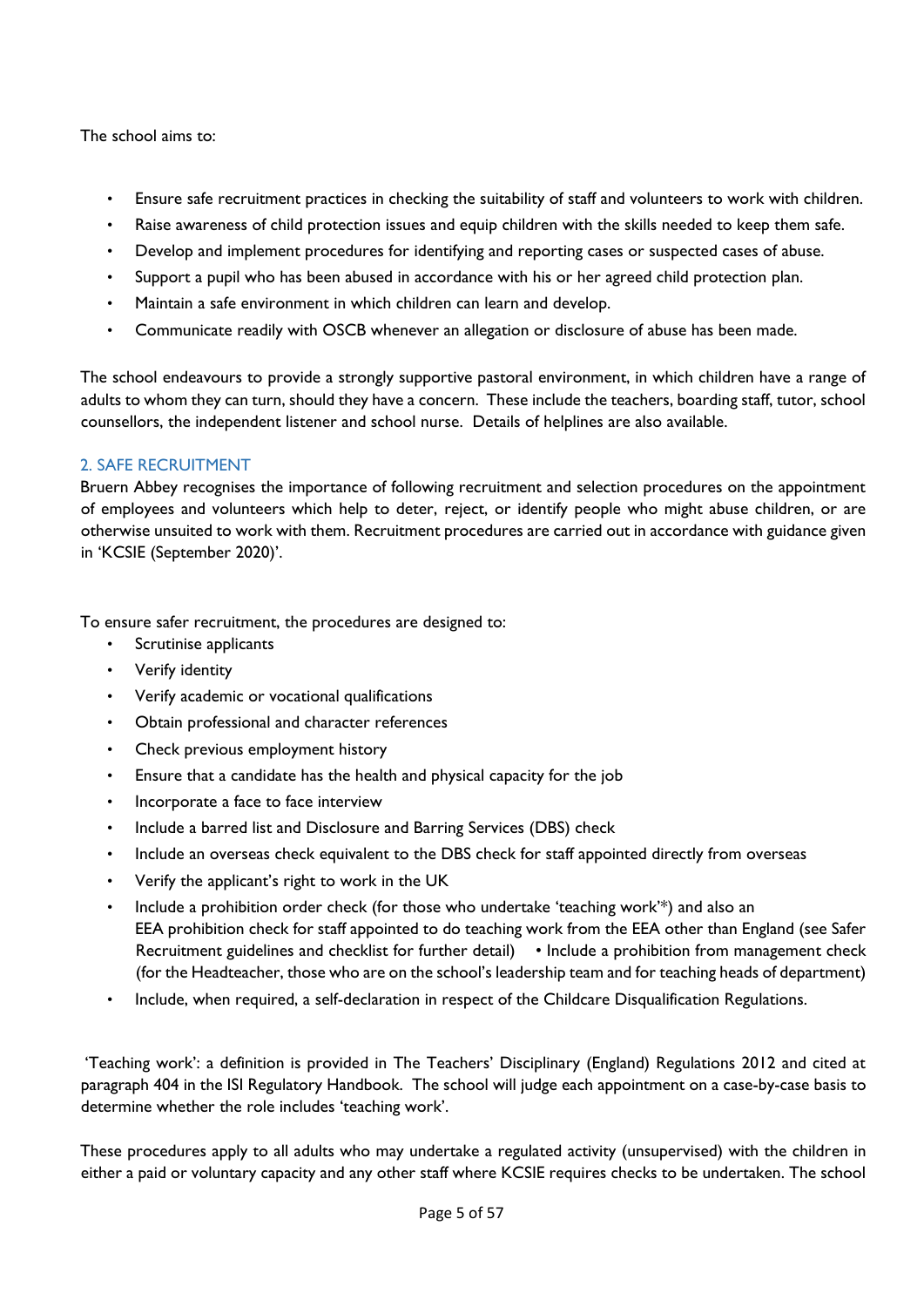will verify that child protection checks and procedures listed above have been successfully undertaken for all staff employed by another organisation and who work with the school's pupils either at the school or on another site. This applies, for example, to staff at a swimming pool or an outward-bound activity centre and to visiting staff running activities or undertaking sports coaching, even where such staff are paid directly by the parents.

It is the responsibility of those who work or volunteer at the school, or with the school's pupils at a different venue, to inform the Headmaster immediately if, during the time of their engagement with the school, their circumstances change in such a way that they become disqualified from working in childcare, prohibited from teaching or in any other way barred from working with children.

**Childcare Disqualification Regulations**. Guidance, available separately, has been published by Bellevue in relation to these requirements, covering disqualification from working in childcare, The school will a) inform relevant staff and volunteers about the legislation, including that they may be disqualified by association, b) gather sufficient and accurate information about whether any member of staff in a relevant childcare setting is disqualified, including by association and c) keep a record on the Single Central Register, including the date disqualification checks were completed. If a person is found to be disqualified, he or she will not be able to continue working in a role covered by the regulations. If appropriate, the school will consider a transfer to other duties. The school will inform Ofsted (and copy to ISI) if satisfied that a person working in a relevant setting falls within one of the disqualification criteria. If appropriate, the school and/or Bellevue will assist in the application to Ofsted for a waiver of disqualification.

A copy of the school's 'safer recruitment guidelines and checklist' is available on request.

### <span id="page-5-0"></span>3. AWARENESS OF CHILD PROTECTION ISSUES

We recognise that, because of their day-to-day contact with children, staff at the school are well placed to observe the outward signs of abuse. Bruern Abbey will therefore

- Establish and maintain an environment where children feel secure, are encouraged to talk, and are listened to
- Ensure that children know there are adults in the school whom they can approach if they are worried or in difficulty
- Ensure that staff recognise the school's duties both to children in need and to children at risk of harm
- Include in the curriculum activities and opportunities for PSHE which equip children with the skills they need to stay safe from abuse, including keeping safe online, and to know whom to turn to for help
- Include in the curriculum material that will help children develop realistic attitudes to the responsibilities of adult life, particularly with regard to childcare and parenting skills
- Ensure all staff, including ancillary staff and representatives of the proprietors, receive comprehensive training on child protection issues, as specified by the local safeguarding children board (OSCB) in frequency and content, not less than every three years supplemented by informal updates as required, but at least annually.
- Ensure that all staff have read and understand at least part 1 of KCSIE (September 2020) ; the understanding of staff will be secured by the following measures undertaken by the school • Safeguarding Induction Training which talks new staff through the content in a level of depth appropriate and proportionate to the person and their role
- INSET Training
- Reminders in Staff Meetings
- Other means of probing understanding, such as the safeguarding governors' interviews with random staff at the annual Safeguarding Review
- Ensure that all school leaders and staff that work directly with children read Annex A of KSCIE 2020 which deal with types of abuse and matters such as children missing education, child criminal exploitation (CCE),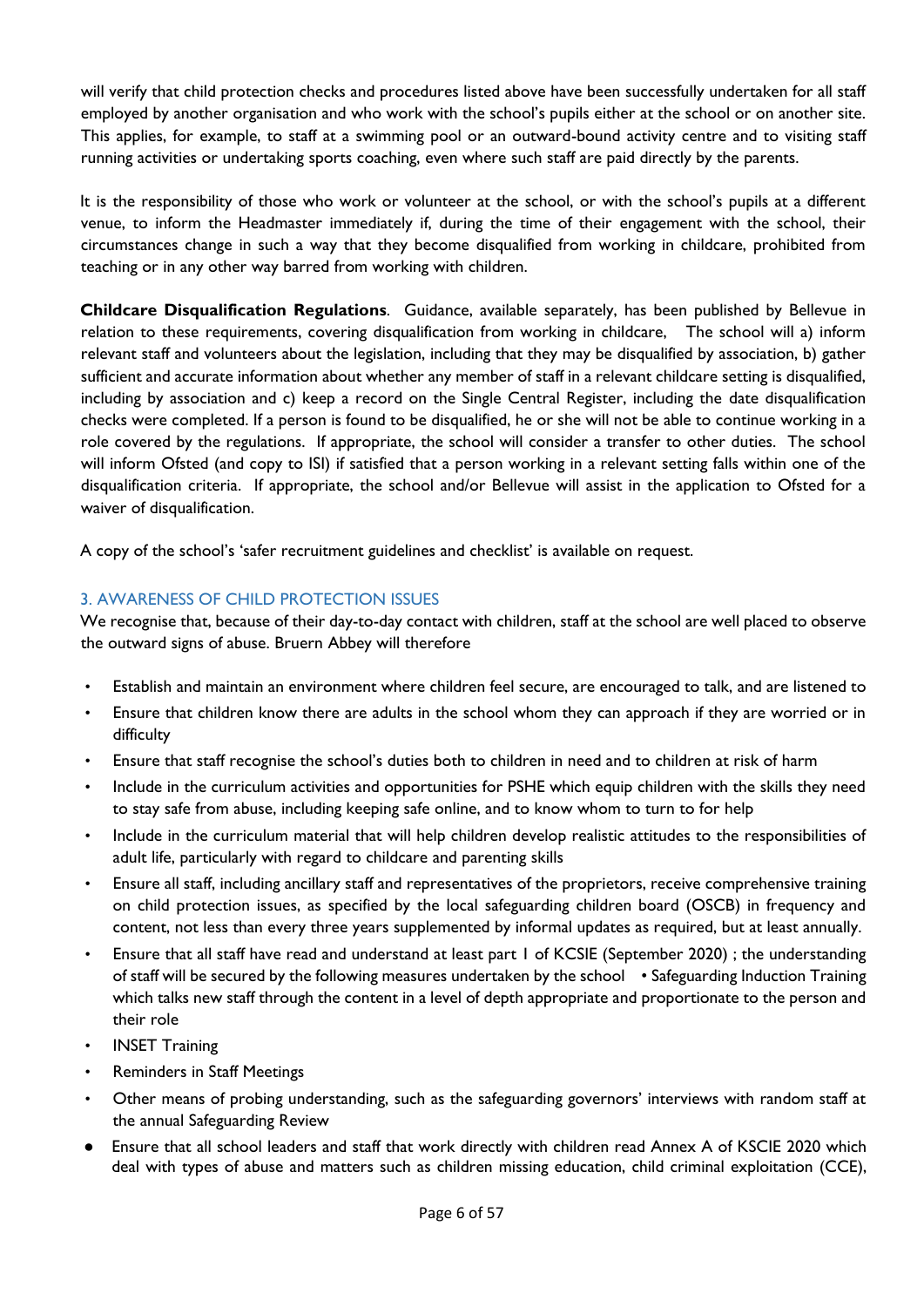Child Sexual Exploitation (CSE), radicalisation, county lines and honour based abuse (including Female Genital Mutilation and Forced Marriage)

• Ensure that temporary and voluntary staff who work with children are made aware of the arrangements, based on a risk-based approach – whereby the school assesses the level of detail with which such staff should be provided. In addition, all new staff and volunteers will receive training as part of their induction process, which will include an explanation of the systems to support Safeguarding. To ensure best practice, the Designated Safeguarding Leads for child protection will receive appropriate training, including in inter-agency working, every two years, supplemented by informal updates as required, but at least annually in accordance with locally agreed procedures and the requirements of KCSIE Annex B.

 In order to ensure that new staff are fully aware of their duties regarding safeguarding, as part of the induction training for all staff, they will receive an explanation of:

- This safeguarding policy
- The staff code of conduct/behaviour policy
- The behaviour policy for pupils
- The school's safeguarding response to children missing education
- The role and identity of the DSL, and Deputy/ies
- The school's approach to online safety

Additionally, at induction, staff must be provided with a copy of

- This safeguarding policy
- The staff code of conduct/behaviour policy (see 10, below in this policy)
- The Children Missing Education policy (contained within Appendix 1 of this policy)
- The role of the DSL and DDSL(s) (contained within this policy)
- Part 1 and Annex A of KCSIE (September 2020)
- The whistle-blowing policy

### <span id="page-6-0"></span>4. PROCEDURES

The school will follow the procedures set out by OSCB and take account of guidance issued by the Department for Education (DfE), as noted above. Links to these documents can be found in Appendix 2 , guidance from KSCIE September 2020 states that procedures should be followed where it is alleged that anyone working in the school or college that provides education for children under 18 years of age, including supply teachers and volunteers has:

- behaved in a way that has harmed a child or may have harmed a child.
- possibly committed a criminal offence against or related to a child.
- behaved towards a child or children in a way that indicates he or she may pose a risk of harm to children; or

• behaved or may have behaved in a way that indicates they may not be suitable to work with children, by showing transferable risk in another context e.g. mistreatment of vulnerable people in a care home.

In order to meet the aims of this policy, the school has the following measures in place:

Bellevue Governance ensures that the school has a DSL for child protection who has received appropriate training and support for such a role and a Deputy DSL with a similar level of training to cover in the event of absence. In the event of the DSL being the subject of an allegation, the school's response will be co-ordinated by the Deputy Designated Safeguarding Lead, who will liaise with Safeguarding Governor or proprietor.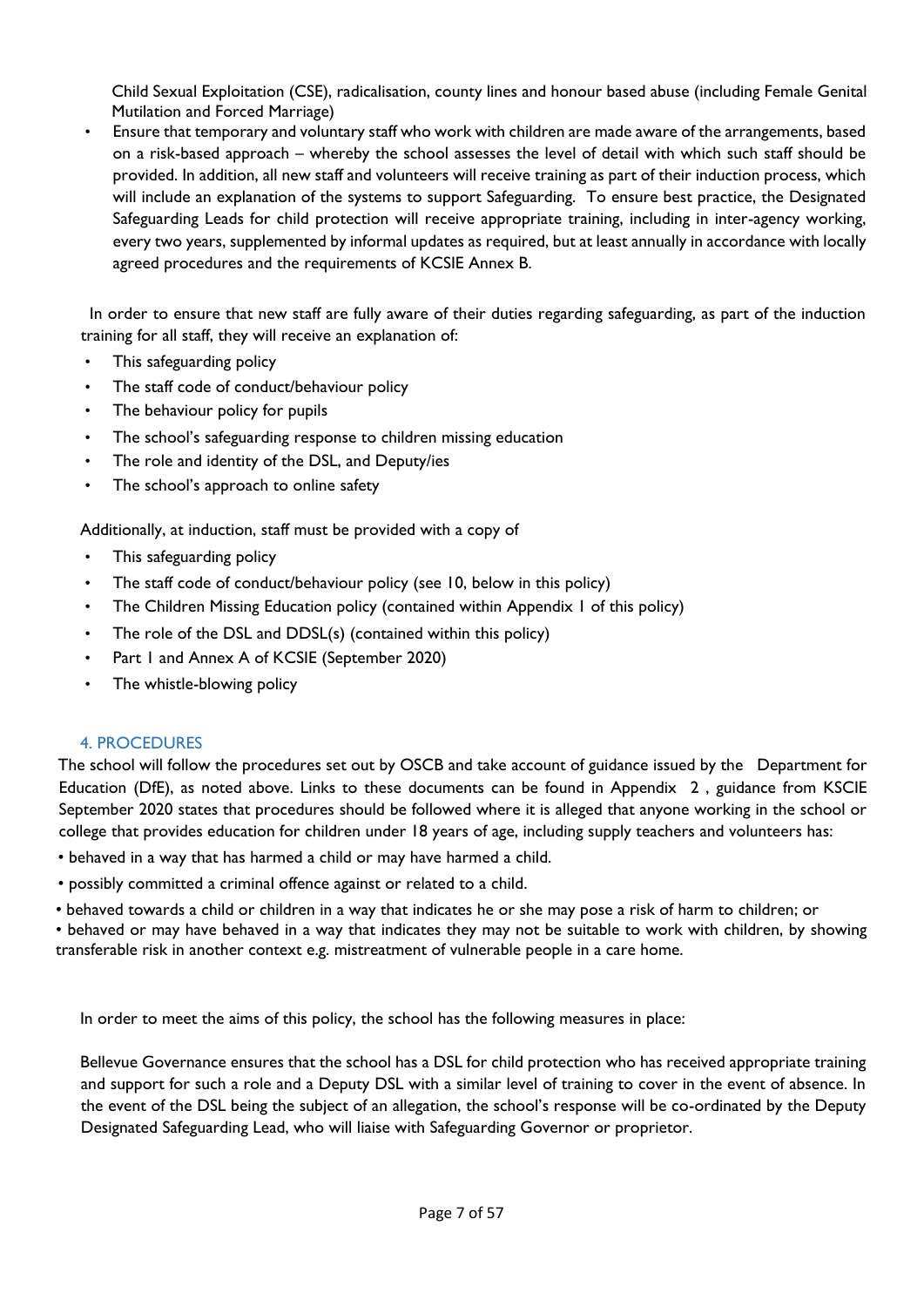Steve Wade, Group Education Director for Bellevue Education Group, oversees safeguarding arrangements on behalf of the board of directors. Gregg Davies Safeguarding Governor for Bellevue Education Group is designated by the board to oversee and monitor the school's safeguarding policy and practice. In conjunction with David Williams, Education Director they conduct an annual Safeguarding Review of the school's child protection policy and procedures and of the efficiency with which the related duties have been discharged. As a result, any deficiencies or weaknesses in safeguarding arrangements will be remedied immediately. The reporting of arrangements for each school form part of the reporting process to the Education Committee, which includes Steven Wade, Gregg Davies, and David Williams, which is responsible for the overall governance of Bellevue Schools.

The school ensures that every member of staff (including temporary and supply staff and volunteers) know and understand:

- The name of the DSL and DDSLs and their roles
- The responsibility of all staff to be alert to the signs of abuse and their responsibility for referring any concerns to the Designated Safeguarding Lead.
- The procedures identified within the school policy.

The school ensures that parents have an understanding of the responsibility placed on the school and staff in relation to safeguarding and child protection, by publishing appropriate policies on the school's website.

The school ensures that members of staff are aware of the need to act on concerns about the welfare of a child immediately and to speak with the DSL or DDSL in accordance with this policy. Staff need to be alert to signs of abuse and know how to respond to a pupil who may tell of abuse. The school provides child protection training within the induction programme for all new staff and volunteers. The three-yearly training for staff is provided either by OSCB, an external welfare agency acceptable to the OSCB, or those who are Designated Safeguarding Leads within the school and have up-to-date inter-agency training and qualified under the OSCB train the trainer scheme.

The school is committed to developing effective links with relevant agencies and cooperating as required with their enquiries regarding child protection matters. It is especially important that school understands its role in the three safeguarding partner arrangements (the local authority; a clinical commissioning group for an area within the local authority; and the chief officer of police for an area (any part of which falls) within the local authority area) The school will deal appropriately and immediately with every suggestion or complaint of abuse. Any allegation or suspicion of abuse, from within or outside the school, will be managed in accordance with this policy and, in all proper circumstances, will be referred to an external agency for investigation. The school will not undertake its own investigations of allegations without prior consultation with the LADO(s), or in the most serious cases, the police, so as not to jeopardise statutory investigations. In borderline cases, discussions with the LADO(s) can be held informally and without naming the school or individual.

For children in need, a referral will be made to Children's Social Care and for children at risk, a referral will be made to Children's Social Care immediately. They have a duty to respond.

Staff should also be alert to any child who may benefit from early help. The DSL has responsibility to take the lead in matters of early help. In particular, staff should be alert to the potential need for early help for a child who:

- is disabled and has specific additional needs
- has special educational needs (whether or not they have a statutory education, health, and care plan)
- is a young carer
- is showing signs of being drawn in to anti-social or criminal behaviour, including gang involvement and association with organised crime groups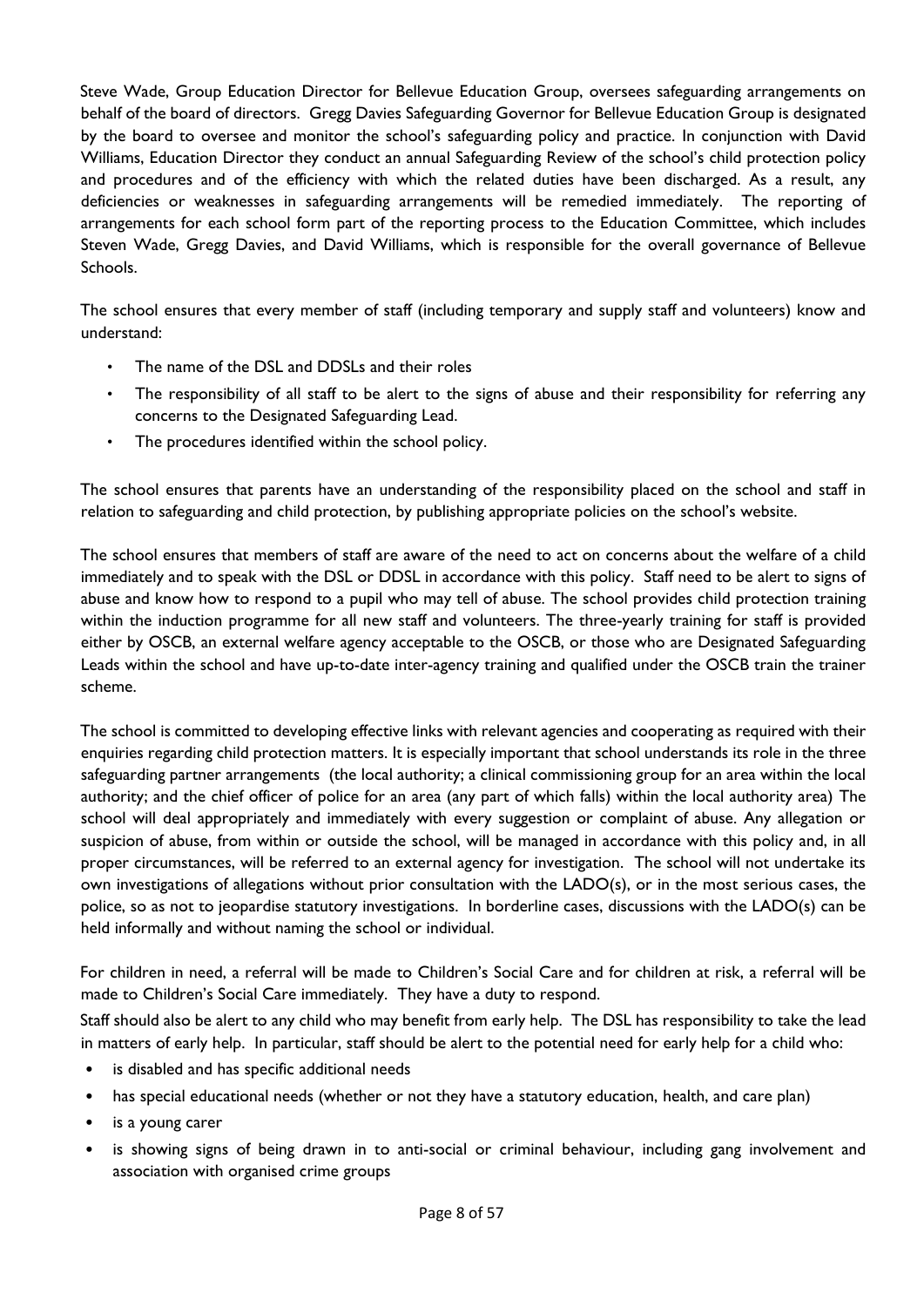- is frequently missing/goes missing from care or from home
- is misusing drugs or alcohol themselves
- is at risk of modern slavery, trafficking, or exploitation
- is in a family circumstance presenting challenges for the child, such as substance abuse, adult mental health problems or domestic abuse
- has returned home to their family from care
- is showing early signs of abuse and/or neglect
- is at risk of being radicalised or exploited
- is a privately fostered child.

Detailed information on early help can be found in Chapter 1 of WTSC 2019.

### Mental Health

**The school takes the mental health of its pupils seriously (and as such Bruern Abbey has 3 staff trained in Mental Health First Aid).** All staff should also be aware that mental health problems can, in some cases, be

an indicator that a child has suffered or is at risk of suffering abuse, neglect or

exploitation. Only appropriately trained professionals should attempt to make a diagnosis of a mental health problem. Staff, however, are well placed to observe children day-to-day and identify those whose behaviour suggests that they may be experiencing a mental health problem or be at risk of developing one. Where children have suffered abuse and neglect, or other potentially traumatic adverse childhood experiences, this can have a lasting impact throughout childhood, adolescence and into adulthood. It is key that staff are aware of how these children's

experiences can impact on their mental health, behaviour, and education. If staff have a mental health concern about a child that is also a safeguarding concern, immediate action should be taken, following their child protection policy and

speaking to the designated safeguarding lead or a deputy.

The DSLs and staff must be mindful that early information sharing is vital for effective identification, assessment, and allocation of appropriate service provision. Staff should not assume a colleague or another professional will take action and share information that might be critical in keeping children safe. The DfE guidance 'information sharing advice for safeguarding practitioners (see link in Appendix 2) supports staff who have to make decisions about sharing information.

Where there is a concern about a member of staff, the referral will be made to the local authority designated officer, or team of officers (LADO) within one working day. Other agencies may be contacted, such as the child protection unit of the police (CPU) or the NSPCC, in accordance with the procedures published by OSCB. If a crime has been committed, the matter will be reported to the police and, in cases of serious harm, the police will be informed from the outset.

When following up incidents, disclosures or allegations, staff will consider the welfare of all children. Where it is deemed necessary to speak with pupils, those involved will be offered the option of having another adult present. Where allegations are of a serious nature, parents or guardians will routinely be invited to attend, unless the allegation is of a nature where their presence may cause greater upset or jeopardise any possible police action.

The school will maintain written records of concerns, discussions and decisions made, and the reasons for those decisions, about children (noting the date, event and action taken), even when there is no need to refer the matter immediately. If the latter is the case, the school's recordkeeping will include and explanation of why it was considered that the threshold for referral was not met.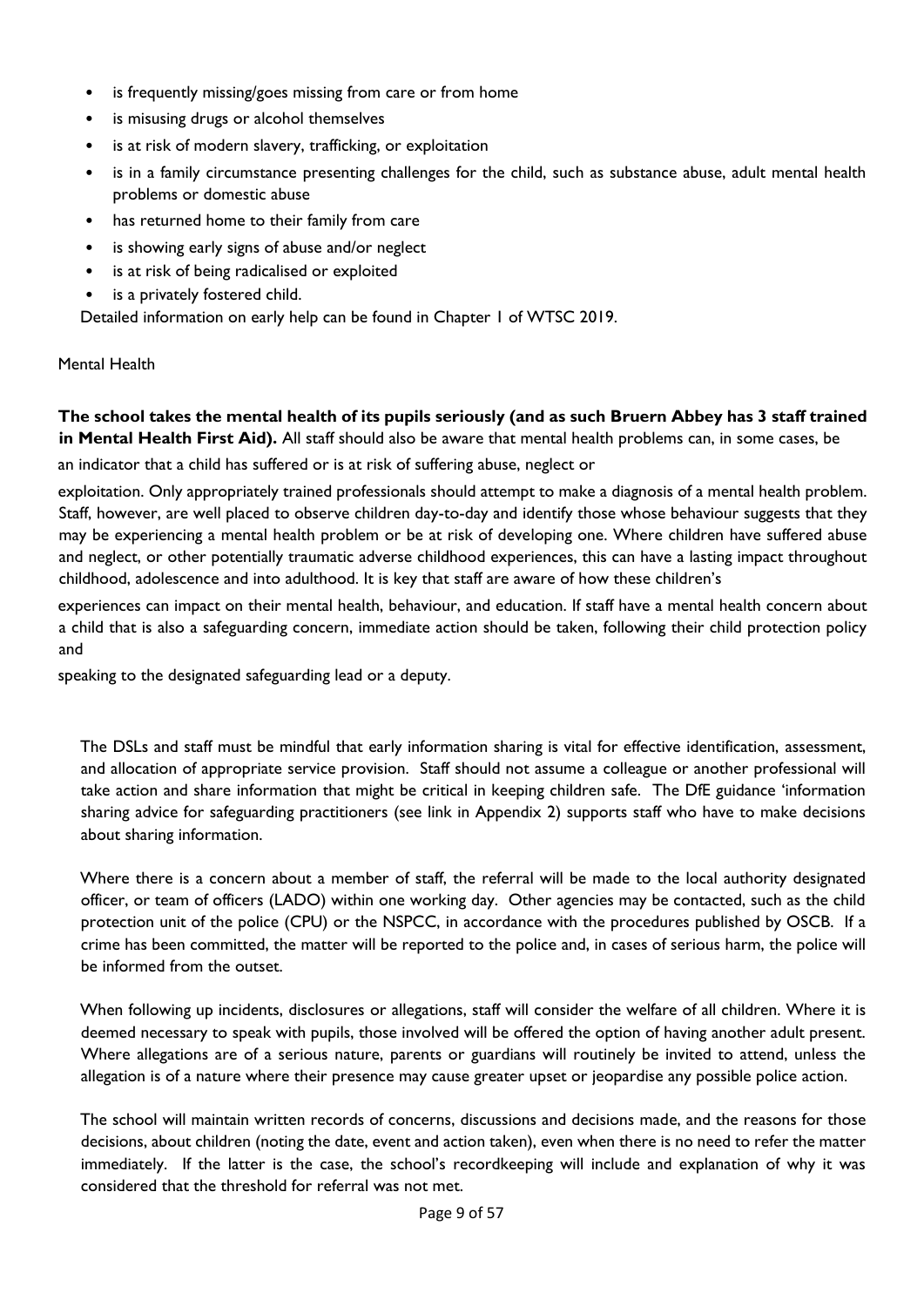The school ensures that all records are kept securely, separate from the main pupil file, and in a locked location.

On making a referral, the school can expect the local authority to make a decision within one working day about the type of response that is required, letting the referrer know the outcome. This will include determining whether:

- the child requires immediate protection and urgent action is required
- the child is in need, and should be assessed under section 17
- there is reasonable cause to suspect the child is suffering, or likely to suffer, significant harm, and whether enquiries must be made and the child assessed under section 47
- any services are required by the child and family and what type of services; and
- further specialist assessments are required in order to help the local authority to decide what further action to take.

The school should follow the matter up with the local authority if information is not forthcoming.

For further information on action to be taken in relation to safeguarding concerns staff can refer to the flowchart on page 17 of KCSIE 2020.

The school maintains and operates practices which promote this policy and which, so far as possible, ensure that teachers and others who are innocent are not prejudiced by false allegations. In this respect, the school acknowledges the updated guidance provided in Part 4 of the DfE document KCSIE (September 2020).

The school ensures safe recruitment practices are carried out and that key staff have undertaken safer recruitment training, this needs to be renewed every five years. All interview panels will include at least one person who has undertaken such training.

The school takes all practicable steps to ensure that school premises are as secure as circumstances permit.

The school ensures that the duty of care towards pupils and staff is promoted, by raising awareness of illegal, unsafe, and unwise behaviour and assists staff to monitor their own standards and practice.

The school has a culture of safety and reflective practice, where staff are valued and concerns can be raised, including about poor or unsafe practice and potential failures in the school's safeguarding regime. Its whistleblowing policy is available as part of the staff handbook. Staff are made familiar with the policy through staff training. Whistleblowing is covered in the school's staff code of conduct and its programme of induction for new staff. The Whistleblowing Policy is available separately to those who work or volunteer at the school but are not employees of the school.

The school operates robust and sensible health and safety and fire protection procedures.

The school is alert to the medical needs of all children (particularly those with specific requirements).

 Where an allegation against an individual not directly employed by the school, and where its disciplinary procedures do not fully apply, the school will ensure allegations are dealt with properly, including liaison with the LADO to establish a suitable outcome. Schools should seek the support of governance to establish appropriate steps. The agency responsible for the individual should be involved, although the school should lead, and ensure that the individual subject to the allegation receives appropriate support, either through union or colleague representation. The support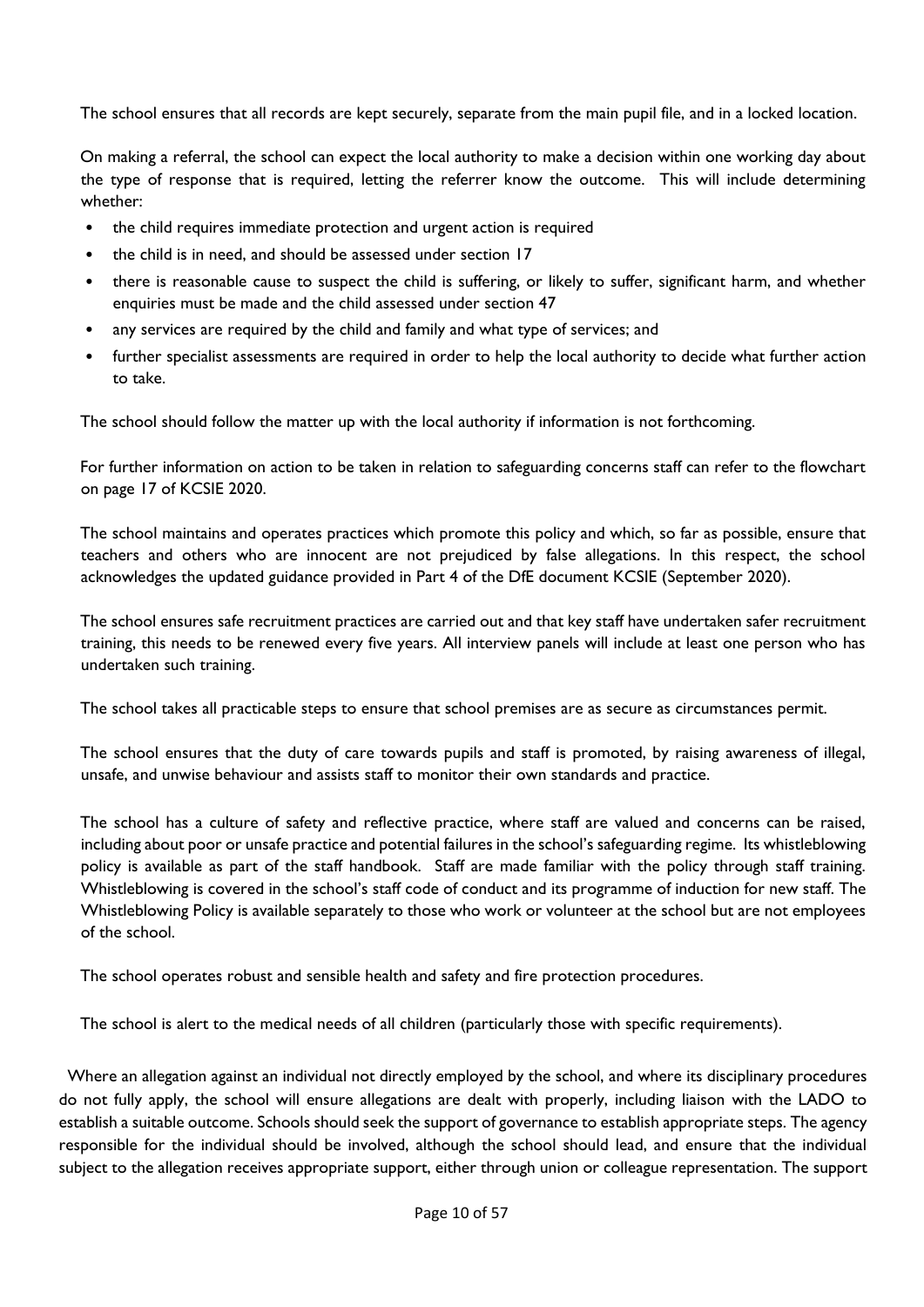of the LADO should be assisted to advise on information sharing. The school should ensure that agencies and their staff are aware of the procedures for managing allegations.

# **IN THE EVENT OF AN ALLEGATION OR A DISCLOSURE BY A CHILD, THE FOLLOWING WILL BE CONSIDERED:**

### a) INITIAL COMPLAINT

A member of staff suspecting, or hearing a complaint of, abuse:

- Must listen carefully to the child and keep an open mind.
- Must not take a decision as to whether or not abuse has taken place.
- Must not ask leading questions, that is, a question which suggests its own answer. "Use the TED Questions" formula below.
- Must reassure the child but not give a guarantee of absolute confidentiality.
- Must explain the need to pass the information to a Designated Safeguarding Lead, who will ensure that the correct action is taken.
- Must keep a sufficient written record of the conversation. The record must include the date, time and place of the conversation and the essence of what was said and done by whom and in whose presence. The record should be signed by the person making it and should use names, not initials.
- Must keep the record secure and hand it to the Designated Safeguarding Lead.

### TED Questions:

**T**ell me about this **E**xplain what happened **D**escribe this to me

### b) PRESERVING EVIDENCE

All evidence, (for example, scribbled notes, mobile phones containing text messages, clothing, computers), must be safeguarded and preserved.

# c) REPORTING

A member of staff needs only reasonable cause for concern in order to act. One sentence from the child, indicating abuse or non-accidental injury, provides staff with reasonable grounds and is sufficient for them to act. This may also apply if clear information comes from a sibling or another adult. However, as many of the signs of child abuse are also commonly associated with other medical, social, or psychological problems, a member of staff may naturally wish to discuss some initial concerns with the Designated Safeguarding Lead. All suspicion or complaints of abuse must be reported only to the Designated Safeguarding Lead, or if it involves the Designated Safeguarding Lead, to the Deputy Designated Safeguarding Lead, who will liaise with the Headmaster, (unless the Headmaster is the subject of the suspicion or complaint).

# d) ACTION BY THE DESIGNATED SAFEGUARDING LEAD:

The DSL will contact the OSCB if he or she believes a child may be in need or at risk of significant harm and may follow this up with a written referral to Social Care. If appropriate, the child may well be told what action is being taken and what will happen next. Allegations against someone in a position of trust are the only cases that must all be reported to the LADO. If there is room for doubt as to whether a referral should be made, the DSL may consult with appropriate professionals on an informal basis.

The DSL's options for action include: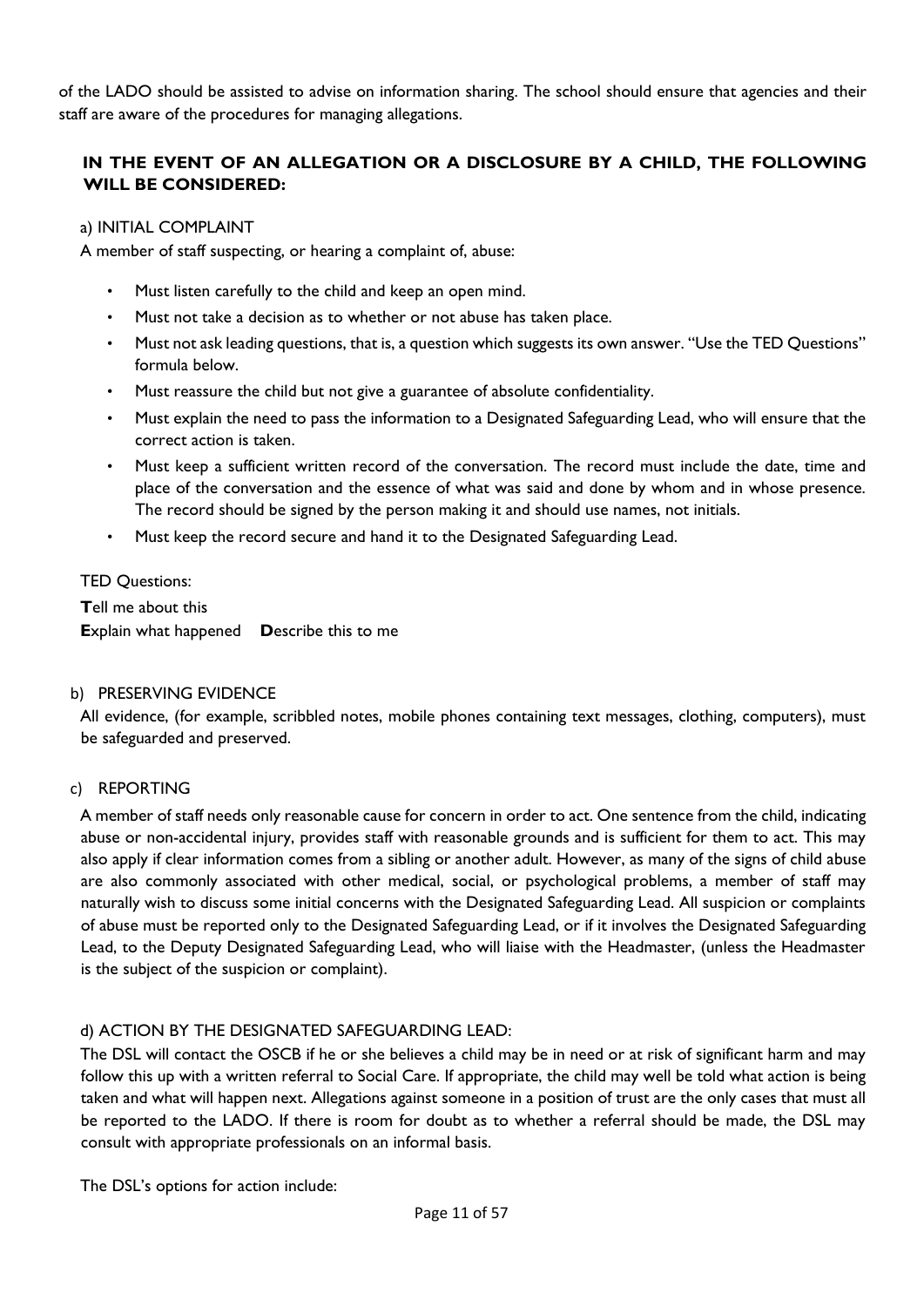- managing any support for the child internally via the school or college's own pastoral support processes
- an early help assessment or
- a referral for statutory services, for example, as the child might be in need, is in need, or suffering or likely to suffer harm

Action taken may include:

- Sharing information with the Headteacher, safeguarding governor, school's director, or Deputy DSL
- Contacting the parents or carers
- Calling an internal pastoral meeting to discuss the situation all appropriate persons would be invited (*e.g. tutor, head of pastoral care, school nurse*). At this point a pastoral care plan may be instigated.

The action to be taken will take into account:

- Bruern Abbey's Child Protection (Safeguarding) Policy.
- The procedures published by OSCB
- The nature and seriousness of the suspicion or complaint. Any complaint involving serious harm or a serious criminal offence will always be referred to the OSCB, the LADO (if the person under suspicion is in a position of trust) and the police without further investigation within the school.
- The wishes of the pupil, who has complained, provided that the pupil is of sufficient understanding and maturity and properly informed. However, there may be times if the pupil

is suffering or is a risk of suffering significant harm, when the situation is so serious that decisions may need to be taken, after all appropriate consultation, that override a pupil's wishes. The welfare of the child is paramount.

- The wishes of parents provided they have no interest which is in conflict with the pupil's best interests and that they are properly informed. However, parental consent is not required for referrals to statutory agencies. This may be the necessary course of action after all appropriate consultation.
- Any concern from the DSL that disclosing information to parents would put a child at risk. In this case, he or she will take further advice from the relevant professionals before making a decision to disclose.
- Duties of confidentiality, so far as applicable.
- The lawful rights and interests of the school community as a whole including its employees and its insurers.

### e) REFERRAL GUIDELINES

When deciding whether to make a referral, following an allegation or suspicion of abuse, the head and DSL should not make their own decision over what appear to be borderline cases, but rather the doubts and concerns should be discussed with the LADO Alison Beasley or the LCCS (Locality and community Support Service) This may be done tentatively and without giving names in the first instance.

What appears trivial at first can later be revealed to be much more serious, and an allegation of child abuse or neglect may lead to a criminal investigation. Thus, the school should not do anything that may jeopardise a police investigation, such as asking a child leading questions or attempting to investigate the allegations of abuse. However, if sufficient concern develops that a child may be suffering or is at risk of suffering significant harm, a referral will be made without delay.

Contact will be made with the LADO Team or the LCCS within 24 hours of a disclosure being made. If the initial referral is made by telephone, the DSL will confirm the referral in writing within 24 hours of the initial telephone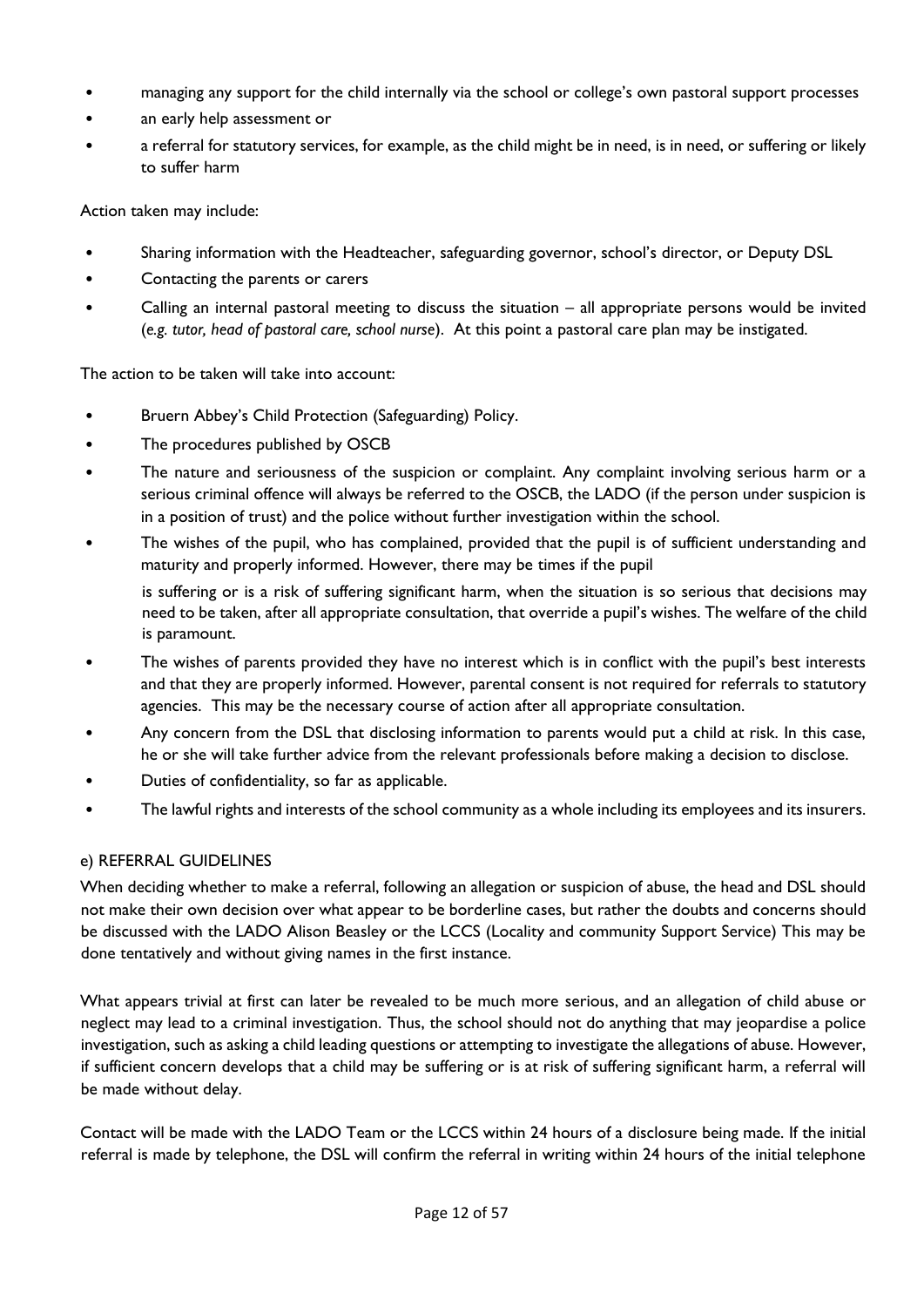call. If no response or acknowledgment is received within three working days, the DSL will contact the LADO team or the LCCS.

Contextual Safeguarding: Safeguarding incidents and/or behaviours can be associated with factors outside the school and/or can occur between children outside the school. All staff, but especially the DSL or deputy need to consider the context within which such incidents and/or behaviours occur. Known as contextual safeguarding, this simply means that assessments of children should consider whether wider environmental factors are present in a child's life that are a threat to the child's safety and/or welfare. Children's social care assessments should consider such factors, so it is important that the school provides as much information as possible as part of the referral process. This will allow any assessment to consider all the available evidence and the full context of any abuse. A link to further information on contextual safeguarding can be found in Appendix 2.

### f) ALLEGATIONS AGAINST STAFF, VOLUNTEERS OR THE HEADMASTER

When dealing with allegations against the Headmaster, staff, supply staff or volunteers, the school aims to strike a balance between the need to protect children from abuse placing children first, and the need to protect the Headmaster, staff, supply staff and volunteers from false or unfounded allegations. When deciding on whether to proceed the school should take note of the Harm Test.

The school will follow the guidance in Part 4 of KCSIE (September 2020).

Suspension will not be an automatic response to an allegation. Full consideration will be given to all the options, subject to the need to ensure the safety and welfare of the pupil or pupils concerned and the need for a full and fair investigation. Where an allegation or complaint is made against the Headmaster, the DSL will report to and consult immediately with the Safeguarding Governor, or relevant Education Director, according to availability. This will be done without consultation with the Headmaster. The Safeguarding Governor Education Director will make immediate contact with the LADO.

Where an allegation or complaint is made against staff, volunteers or the Designated Safeguarding Lead, the Headmaster will be informed or, in his/her absence, the Safeguarding Governor, relevant Education Director and/or proprietor.

If a decision is taken that a member of staff is suspended during the investigation the school recognises that this does not infer guilt. Under these circumstances any suspension is a 'neutral' act and no action should be viewed as an expression of opinion or judgement.

In the event of an allegation or complaint resulting in a member of staff being required not to come to school, because of suspension or other arrangements, where the school provides on-site accommodation for such a member of staff, he or she would be required to live off-site during this time. If it were not possible for offsite accommodation to be sourced by the member of staff, then the school would ensure suitable accommodation is provided.

In the event of any person (in any capacity, whether employed, contracted, a volunteer or student) leaving the school as a result of their being considered unsuitable to work with children, or who has harmed or poses a risk of harm to children, the school will report this to the Disclosure and Barring Service (DBS) promptly, within one working week. This applies equally to anyone who would have been removed from the school had he or she not left earlier. The school recognises that the proprietors of independent schools have a legal duty to respond to requests from the DBS for information they hold already, but do not have to find it from other sources.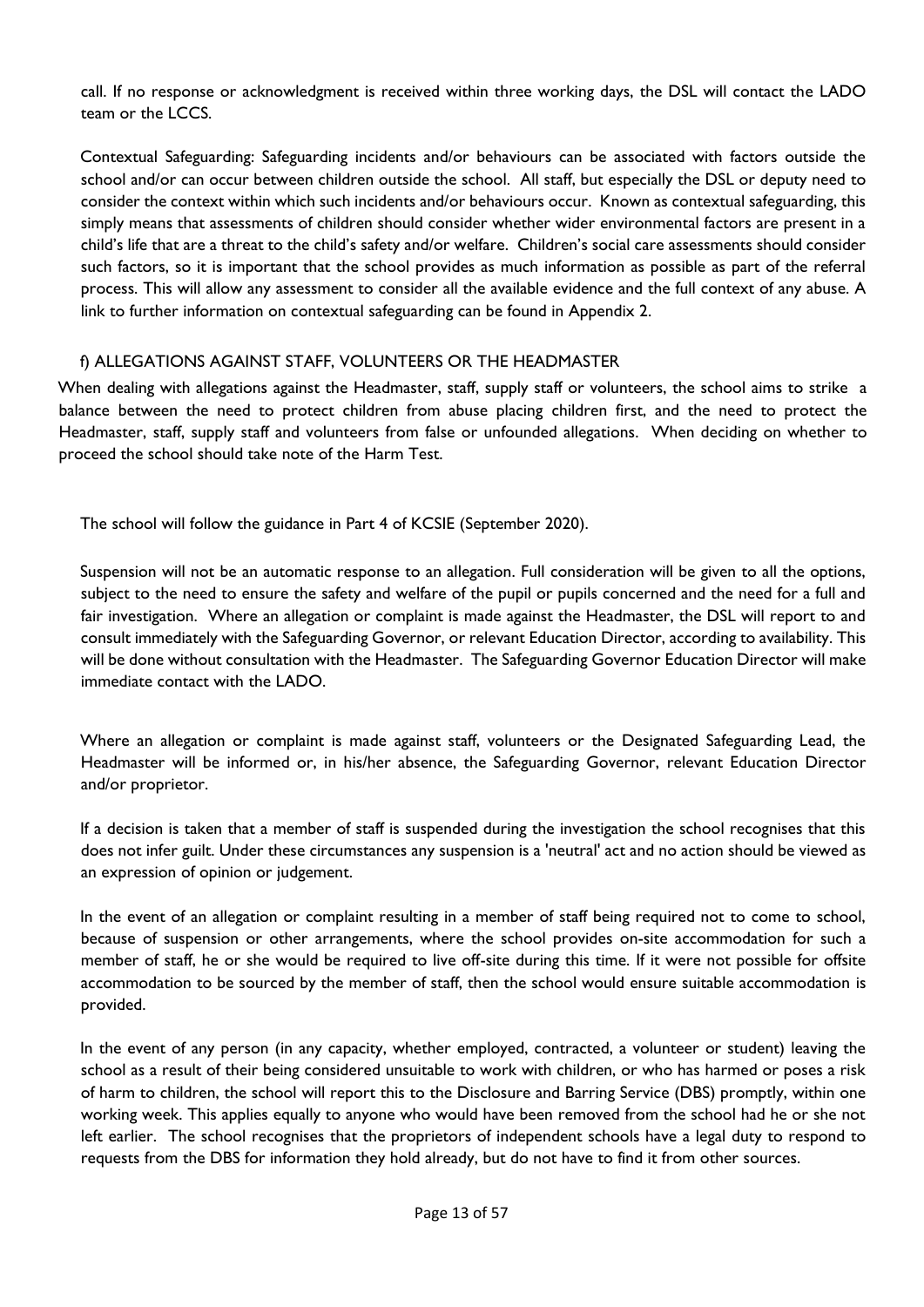If the alleged misconduct is so serious that it warrants a decision on whether the teacher should be prevented from teaching, a referral will be made to the Teaching Regulation Agency (TRA). A referral can be made in relation to anyone who is undertaking 'teaching work'. The TRA can put an interim prohibition order in place to prevent a teacher from teaching until the case has been fully investigated. The school has a statutory duty to consider referral of cases involving serious professional misconduct to TRA and also where a teacher has been dismissed (or would have been dismissed had he/she not resigned) and a prohibition order may be appropriate. The reasons for such a referral include situations where the member of staff has been dismissed for unacceptable professional conduct, conduct that may bring the profession into disrepute or a conviction, at any time, for a relevant offence. Referrals may also be made to the TRA by the Police or the DBS. Matters reported by the school to the DBS may require a separate referral to TRA. Advice about whether an allegation against a teacher is sufficiently serious to refer to the TRA can be found in 'Teacher misconduct: the prohibition of teachers (October 2015)'. Further guidance and a referral form are published on the TRA website.

The school will follow the guidance in Part 4 of the DfE document KCSIE (September 2020) to ensure that:

- Procedures are applied with common sense and judgement (whereas before schools had to follow the required procedures closely)
- Allegations found to be malicious are removed from personnel records (whereas before all allegations had to be retained)
- Records are kept of all other allegations but any that are not substantiated, are unfounded or malicious should not be referred to in employer references (whereas before details of all allegations had to be passed on in references).
- Where a pupil is found to have made a malicious allegation against a member of staff details must be passed to children's social care. The school will decide whether further action under
- the school behaviour policy is necessary, the school should also consider whether a referral to the police is necessary
- Where an adult is found to have made a malicious allegation this will be passed children's social care and to the police, who will consider whether any further action is appropriate
- Further detail with regards to the procedures for dealing with allegations of abuse against staff are available from the School.

# g) ALLEGATIONS AGAINST PUPILS (including Peer-on-Peer abuse)

**Introduction:** The school takes a firm line in relation to all possible peer-on-peer abuse, including sexual violence and sexual harassment. In all cases, the recording and investigation process is the same. Peer-on-peer abuse can take on many forms, including:

- sexual violence and sexual harassment
- physical abuse such as hitting, kicking, shaking, biting, hair pulling
- otherwise causing physical harm
- sexting
- initiating/hazing type violence and rituals

With regard to sexual violence and sexual harassment, the school pays due regard to Part 5 of KCSIE (September 2020) and the separate DfE guidance "Sexual violence and sexual harassment between children in schools and colleges". The school holds and promotes a clear view that sexual violence and sexual harassment are never acceptable and will not be tolerated.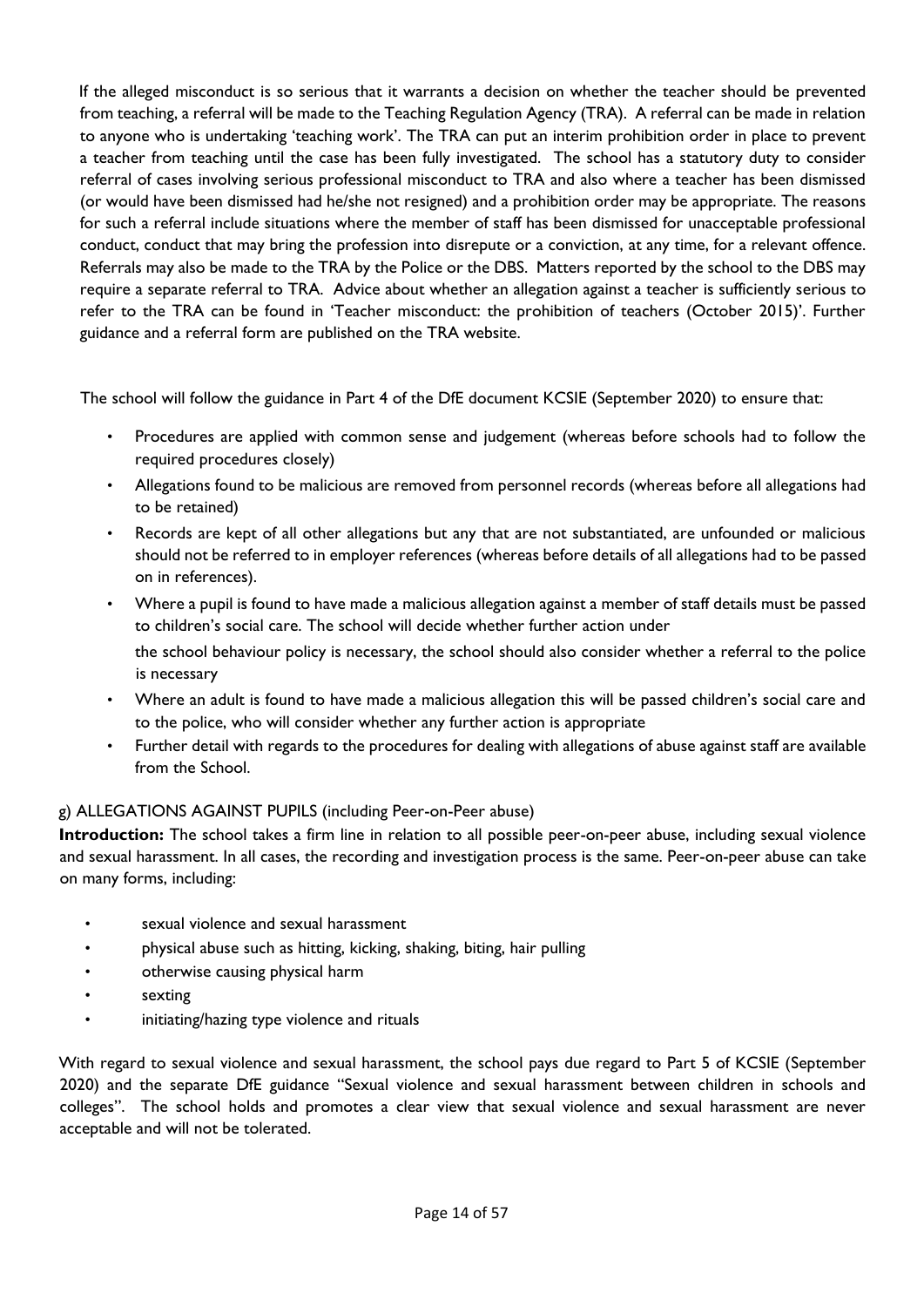The school's procedures in relation to peer on peer abuse follow the DfE advice to adopt a "whole school" approach, involving all staff, pupils, governors, and parents, as part of the school's broad approach to safeguarding. Central to such an approach are (i) staff training so that staff know what to do if they have a concern about a child and (ii) a planned curriculum and extra-curricular programme, including assemblies, which takes a preventative approach through the setting of values and standards and the promotion of the fundamental British values, notably in this context, of respect and tolerance.

Through the wider curriculum, including Relationships Education (Junior School), Relationships and Sex Education (Senior School) and PSHE, the school aims to provide pupils with an understanding appropriate to their age and stage of development of issues such as:

- healthy and respectful relationships
- what respectful behaviour looks like
- consent
- gender roles, stereotyping, equality
- body confidence and self-esteem
- prejudiced behaviour
- that sexual violence and sexual harassment are always wrong
- addressing cultures of sexual harassment.

Sexual violence and sexual harassment can occur between two children or a group of children of any age and sex. They may be physical and/or verbal and may occur online and offline. Children who are victims will likely find the experience stressful and distressing and their educational attainment could be negatively affected. Sexual violence and sexual harassment are never acceptable and the school will take all matters seriously and offer victims appropriate support. They will be considered as incidences of abuse and will not be tolerated. In particular, reports will not be allowed to be passed off, either by pupils or staff, as;

- **banter**
- just having a laugh
- part of growing up
- boys being boys

Research shows that it is more likely that girls will be the victims of sexual violence or harassment and more likely that boys are the perpetrators. Children with SEND are three times more likely to be abused than their peers. Further information is available in Part 1.4 of the DfE guidance, cited above. Such behaviour must be challenged since it is normalised by being dismissed or tolerated.

**Definitions:** In this context, *sexual violence* is as defined in the Sexual Offences Act 2003. *Sexual harassment* is defined as unwanted conduct of a sexual nature that can occur wholly online and offline. Sexual harassment is likely to:

- violate a child's dignity
- make him or her feel intimidated, degraded, or humiliated
- create a hostile, offensive or sexualised environment.

Sexual harassment creates an atmosphere that, if not challenged, can normalise inappropriate behaviours and provide an environment that may lead to sexual violence. It can include:

- sexual comments, (such as: telling sexual stories, making lewd comments, making sexual remarks about clothes and appearance, and calling someone sexualised names)
- sexual "jokes" or taunting
- physical behaviour, (such as: deliberately brushing against someone, interfering with someone's clothes, and displaying pictures, photos, or drawings of a sexual nature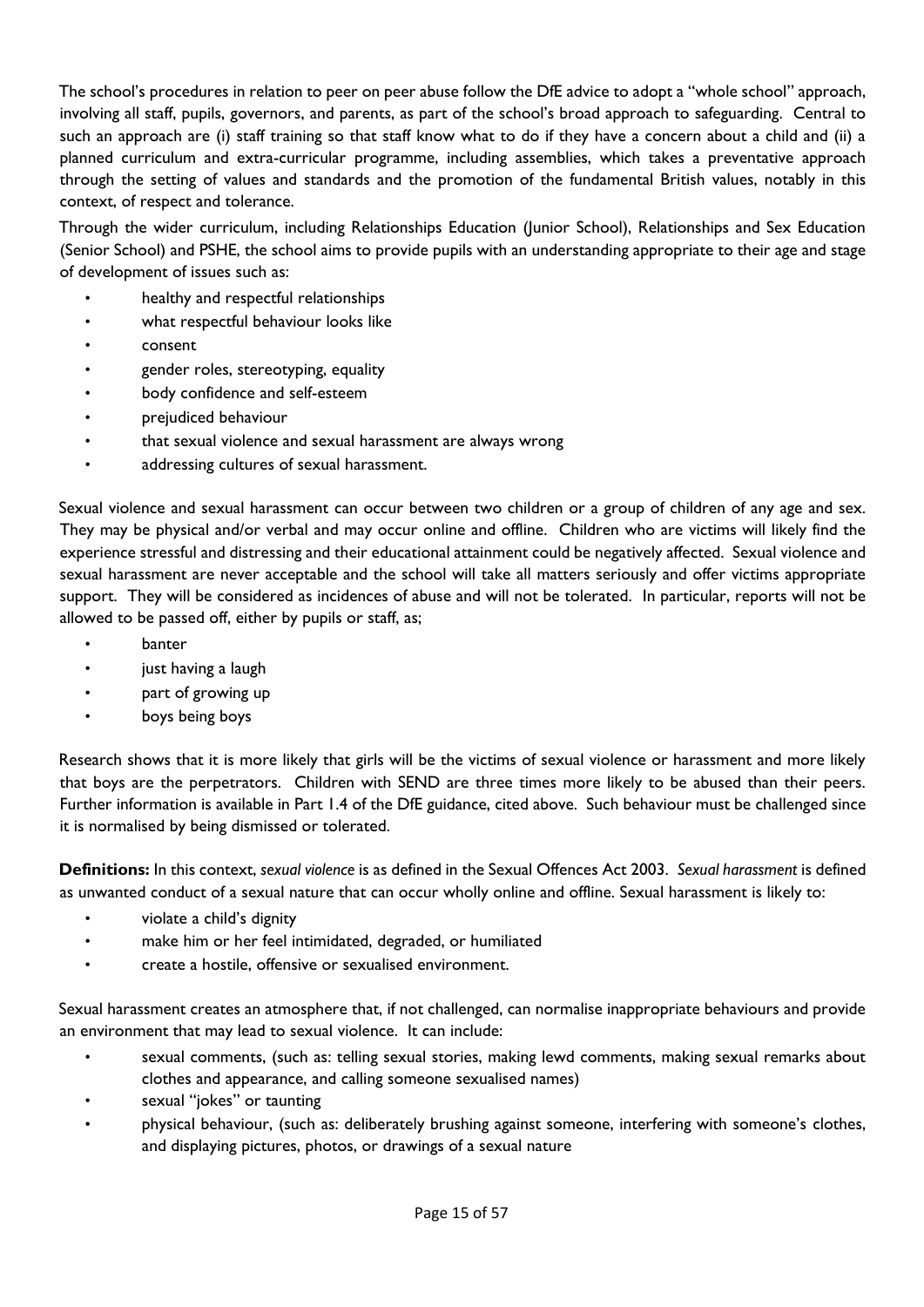- online sexual harassment, (which may be standalone, or part of a wider pattern of sexual harassment and/or sexual violence). It may include:
- non-consensual sharing of sexual images and videos\*.
- sexualised online bullying
- unwanted sexual comments and messages (including on social media)
- sexual exploitation (coercion and threats).
- up skirting; this is now a criminal offence, which typically involves taking a picture under a person's clothing without them knowing, with the intention of viewing their genitals or buttocks to obtain sexual gratification, or cause the victim humiliation, distress or alarm.

\* UK Council for Child Internet Safety (UKCCIS) sexting advice provides detailed advice for schools and colleges; (refer to links in Appendix 2).

*Harmful sexual behaviour* is a term used to describe behaviour which is beyond that which is normal and developmentally expected, and can be problematic, abusive, or violent. It can occur online and/or offline and should be considered in a child protection context. For further information, refer to the NSPCC guidance (see link in Appendix 2).

**Handling a concern:** A pupil reporting sexual violence or sexual harassment will be offered support and every effort will be made to ensure that his or her education is not disrupted. Reports of sexual violence and sexual harassment are likely to be complex, requiring difficult professional decisions to be made, often quickly and under pressure. Staff are provided with training to facilitate a calm and considered response to any concern.

A member of staff who receives a report of sexual violence or sexual harassment will take action in line with the standard guidance for dealing with disclosures, as identified in this policy. As with all concerns about the welfare of a child, all staff should act in the best interests of the child. The child making the report will be reassured, supported, taken seriously, and kept safe. He or she should never be given the impression that reporting causes a problem or be made to feel ashamed for making a report. In some cases, a third party, such as a friend, rather than the victim, may make the report. In such cases the same procedures will be followed, and it is important that the school understands why the victim has chosen not to make the report personally.

In overseeing the management of the concern, the DSL will consider, in line with overall safeguarding guidance, whether a referral should be made to children's social care and, where a crime may have been committed, will make a referral to the police.

The principles for handling a report of sexual violence or sexual harassment remain the same if the incident is alleged to have taken place off the school premises, or to have involved pupils from more than one school. In the latter case, appropriate information sharing and effective multi-agency working are especially important.

If possible, a report will be managed with two members of staff present, (preferably one of them being the DSL or deputy). However, this might not always be possible. The DSL should be informed as soon as practically possible, if he or she is not involved in the initial report. If the report involves illegal images of children, it is a key consideration that staff should not view or forward such images. If viewing such an image is unavoidable, the UKCCIS advice (see link in Appendix 2) provides more details on what to do.

When there has been a report of sexual violence, the DSL or deputy should make an immediate risk and needs assessment. Where there has been a report of sexual harassment, the need for a risk assessment should be considered on a case-by-case basis. The risk and needs assessment should consider: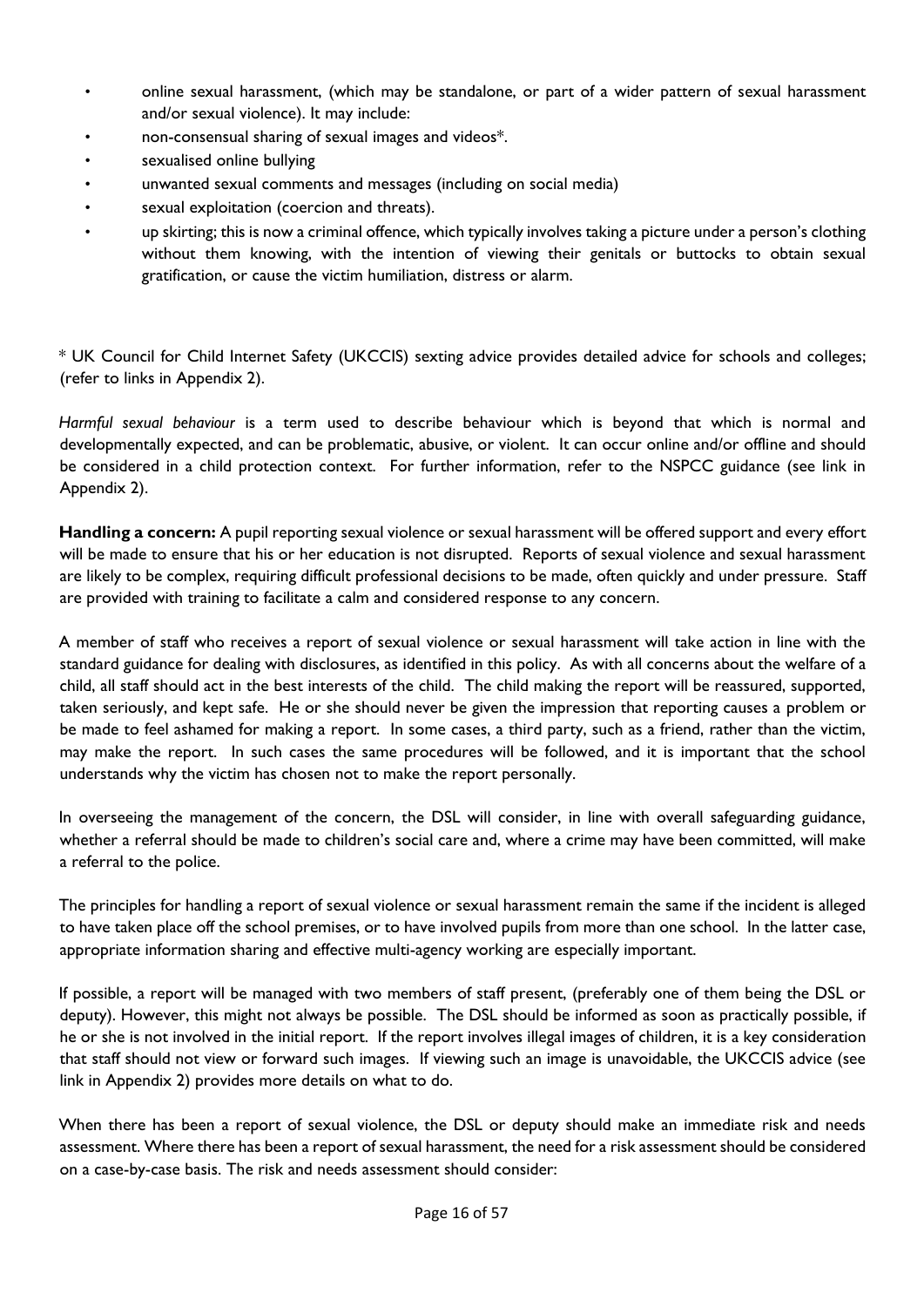- the victim, especially his or her protection and support
- the alleged perpetrator
- all the other children (and, if appropriate, adult students and staff) at the school

The risk assessment will be recorded and kept under constant review. Full details of the matters for the DSL to consider in managing a report are given in paragraph 61 onwards of the DfE guidance cited above. In summary these are:

- the wishes of the victim in terms of how he or she wants to proceed
- the nature of the alleged incidents
- the ages and developmental stages of the children involved
- any power imbalance between the children
- whether the incident is a one-off or a sustained pattern of abuse
- any ongoing risks to the victim
- any other related issues and wider context

The school may decide that the children involved do not require statutory interventions but may benefit from early help, as noted in the introduction to this policy, in which case, the process will be followed, as described in "Working Together to Safeguard Children". In all situations, concerns, discussions, decisions, and reasons for decisions will be recorded, according to normal safeguarding procedures.

**Supporting the victim; further guidance:** Further information and useful links to additional documentation can be found at paragraph 66 of the DfE guidance.

**Safeguarding and supporting the alleged perpetrator**: Due consideration will be given to the support and safeguarding needs of the alleged perpetrator. Children abusing other children may be a sign they have been abused themselves or a sign of wider issues that require addressing within the culture of the school. The school will consider the balance of safeguarding the victim and providing the alleged perpetrator with an education, safeguarding support as appropriate and implementing any disciplinary sanctions. These will be considered on a case-by-case basis. A pupil against whom an allegation of abuse has been made may be suspended from the school during the investigation, as determined by the Headteacher in discussion with the DSL. Careful liaison with children's social care and the police, as appropriate, will aim to ensure that any action taken by the school will not prejudice an investigation and/or any subsequent prosecution. It is also important to remember that, as a child, any alleged perpetrator is entitled to, deserving of, and should be provided with, a high level of support to help understand and overcome the reasons for such behaviour and help protect other children by limiting the likelihood of abusing again. The school will work with professionals as appropriate to provide support and to help alleged perpetrators understand and overcome the reasons for their behaviour and help protect other children by limiting the likelihood of them abusing again. Disciplinary action and appropriate support are not mutually exclusive; they can and should occur at the same time, where necessary.

In addition to the procedures in this policy, the school's policy on behaviour, discipline and sanctions will apply. A bullying incident will be treated as a child protection concern when there is reasonable cause to suspect that a child is suffering, or likely to suffer significant harm.

**Working with parents**: The school will, in most instances, engage with both the victim's and the alleged perpetrator's parents or carers when there has been a report of sexual violence, though this might not be necessary or proportional in the case of sexual harassment. This will be considered on a case-by case basis. The exception to this requirement is if there is a reason to believe that informing a parent or carer will put a child at additional risk. Careful consideration, based, where appropriate, on advice from relevant agencies, will be given to what information is provided to the respective parents or carers about the other child involved and when this is provided. Further details on working with parents can be found in the DfE guidance, starting at paragraph 71.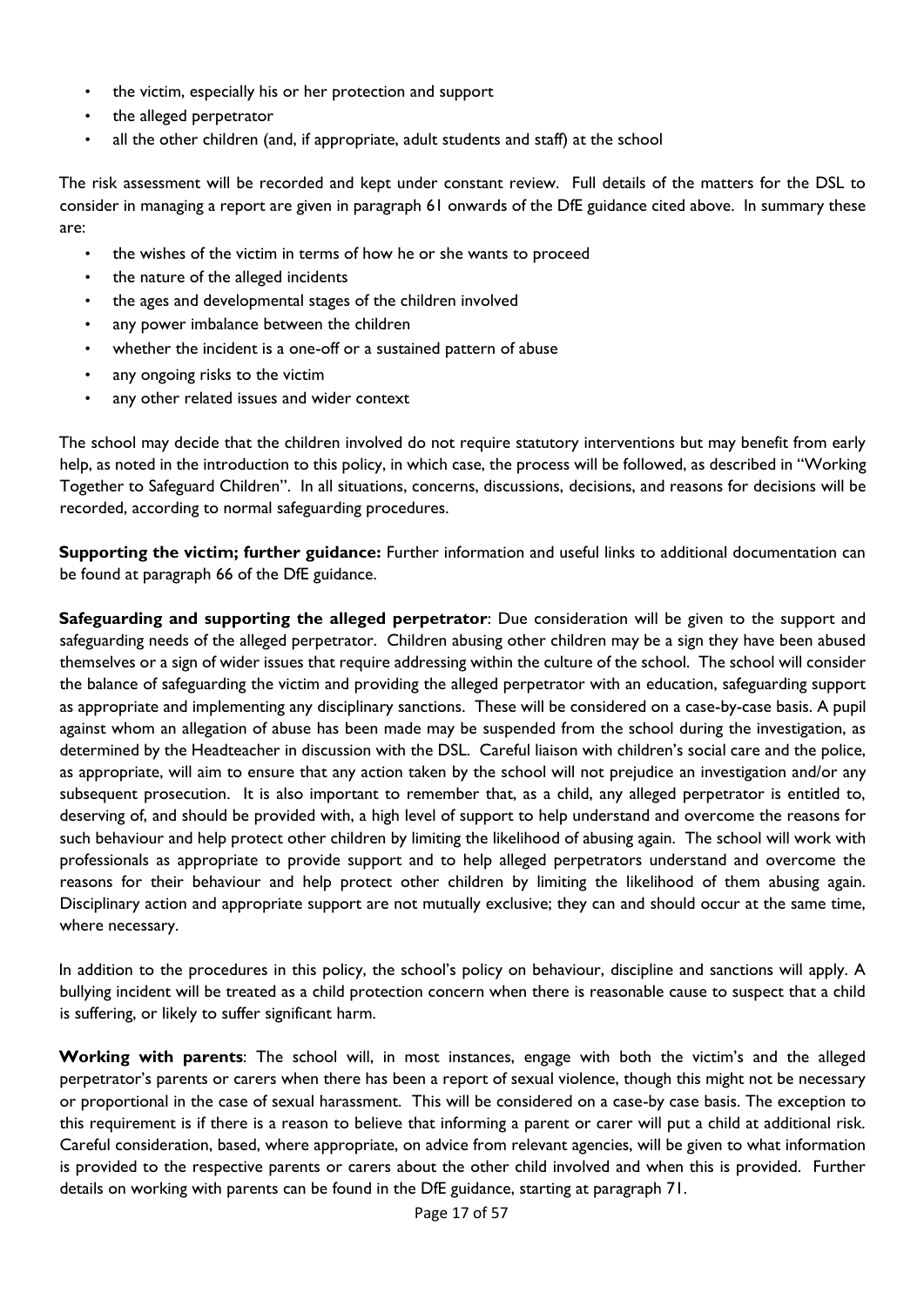**Safeguarding other children:** The school will carefully consider the safeguarding needs of other children, particularly any who may need support due to having witnessed sexual violence. Following an incident, it is likely that other children will 'take sides' and the school will be vigilant to do all it can to ensure that the victim, alleged perpetrator and any witnesses are not bullied or harassed, including via social media.

# g) SUSPECTED HARM FROM OUTSIDE THE SCHOOL:

A member of staff who suspects that a pupil is suffering harm from outside the school should seek information from the child with tact and sympathy using "open" and not leading questions (see TED questions, in a), above). A sufficient record should be made of the conversation and given to the DSL for child protection.

### h) PUPILS WITH SEND

•

Children with SEND can face additional Safeguarding challenges and there may be additional barriers to recognising abuse and neglect in this group of children. This may include

- Assumptions that indicators of possible abuse such as behaviour, mood or injury relate to the child's disability without further exploration
- Children with SEND being disproportionately impacted by issues such as bullying without showing any outward signs
- Children with SEND being unable to communicate instances of possible abuse

The school's behaviour and anti-bullying policies make specific reference to dealing appropriately with SEND. Staff should be vigilant in relation to the bulleted points above, reporting any concerns to the DSL.

### j) LOOKED AFTER AND PREVIOUSLY LOOKED AFTER CHILDREN

The most common reason for children becoming looked after is as a result of abuse and/or neglect. The school's governance ensures that staff have the skills, knowledge and understanding to keep looked after children and previously looked after children (since they remain vulnerable) safe. In particular, this involves ensuring that appropriate staff have the information they need in relation to a child's looked after legal status (whether they are looked after under voluntary arrangements with consent of parents or on an interim or full care order) and contact arrangements with birth parents or those with parental responsibility. Staff should also have information about the child's care arrangements and the levels of authority delegated to the carer by the authority looking after him/her. Local authorities should share the fact a child has a social worker, and the DS should hold and use this information so that decisions can be made in the best interests of the child's safety, welfare, and educational outcomes. There are clear powers to share this information under existing duties on both local authorities and schools to safeguard and promote the welfare of children. Where children need a social worker, this should inform decisions about safeguarding (for example, responding to unauthorised absence or missing education where there are known safeguarding risks) and about promoting welfare (for example, considering the provision of pastoral and/or academic support, alongside action by statutory services).

When dealing with looked after children and previously looked after children, it is important that all agencies work together and prompt action is taken when necessary to safeguard these children. Where there is a looked after, or previously looked after child at the school, a designated teacher will be appointed, who will work with local authorities to promote the educational achievement of such pupils. The school has appointed Charles Banbury as designated teacher for looked after children He or she will also have responsibility for promoting the educational achievement of children who have left care through adoption, special guardianship or child arrangement orders or who were adopted from state care outside England and Wales. The school will provide appropriate training for such a role.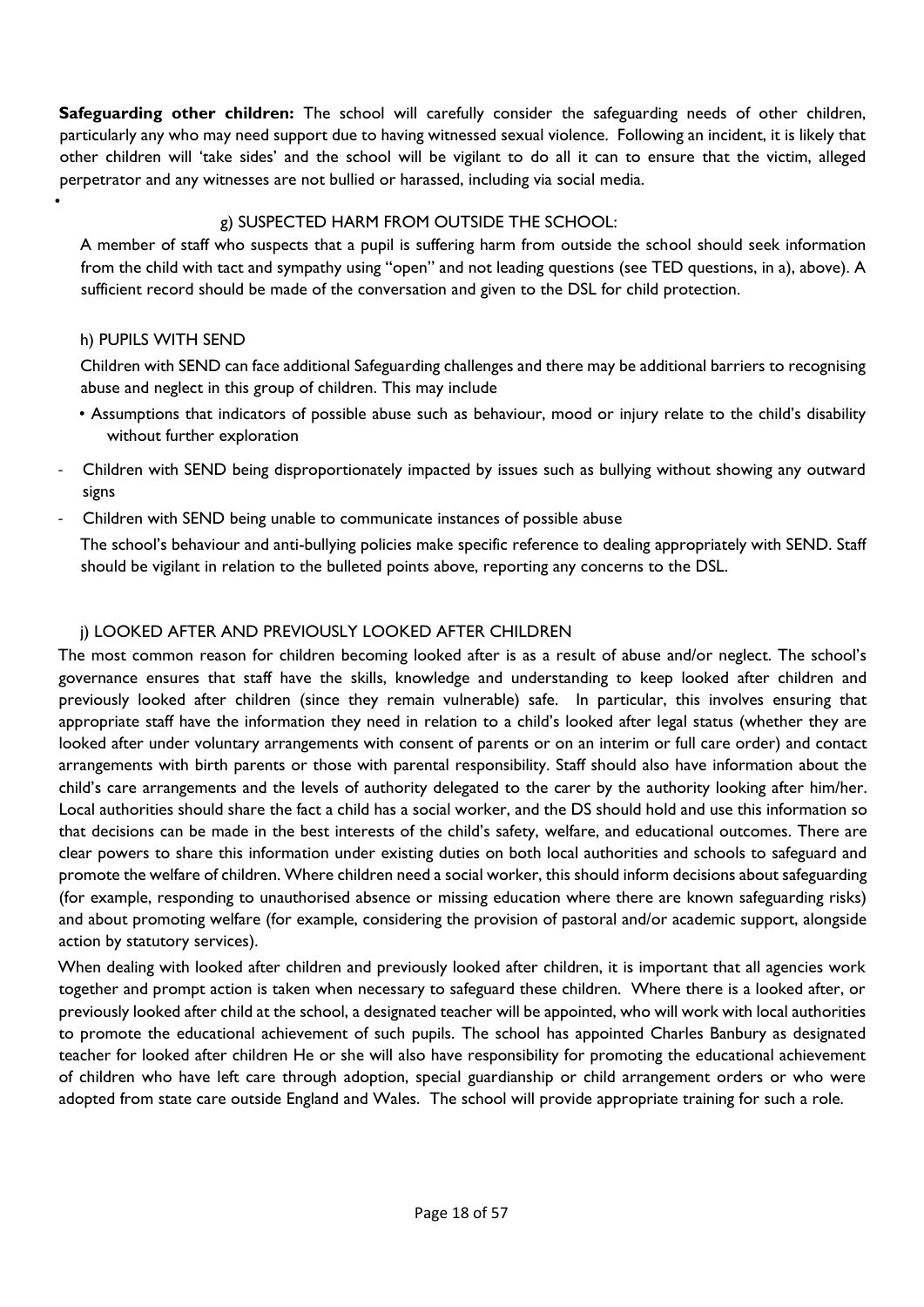### <span id="page-18-0"></span>5. SUPPORTING THE PUPIL AT RISK

 The school recognises that children who are abused or witness violence may find it difficult to develop a sense of self-worth and to view the world as benevolent and meaningful. They may feel helplessness, humiliation, and some sense of self-blame. The school may be the only stable, secure, and predictable element in the lives of children at risk. However, when at school their behaviour may be challenging and defiant and they may be withdrawn.

The school will endeavour to support the child through the content of the curriculum to encourage self-

esteem and self-motivation.

- The PSHE programme, through which pupils will, according to their age and stage of development, learn to develop a healthy, safer lifestyle by being able to:
- Recognise and manage risks in different situations and then decide how to behave responsibly.
- Judge what kind of physical contact is acceptable and unacceptable.
- Recognise when pressure from others (including people they know) threatens their personal safety and well-being and develop effective ways of resisting pressure, including knowing when and where to get help.
- Be assertive to help resist unhelpful pressure.
	- Public Health England has produced a range of resources to support secondary school teachers to promote positive health, wellbeing, and resilience among young people.
- The school ethos, which promotes a positive, supportive, and secure environment and gives pupils a sense of being valued.
- The school behaviour policy, which is aimed at supporting vulnerable pupils in the school. The school will ensure that the pupil knows that some behaviour is unacceptable and that they are valued and not to be blamed for any abuse which has occurred.
- The PSHE programme, assemblies, and other occasions, together with the watchfulness of staff and the training they receive, in respect of issues such as mental health, body image, eating disorders, female genital mutilation (FGM), self-harm and radicalisation. (refer also to Section 14)
- Liaison with other agencies who support the pupil such as Social Services, Child and Adult Mental Health Service, Education Welfare Service and Educational Psychology Service. The school understands that it has an important role to play in supporting the mental health and wellbeing of their pupils. Mental health problems can, in some cases, be an indicator that a child has suffered or is at risk of suffering abuse, neglect or exploitation. See **previous** point
- Close monitoring of attendance, identifying patterns and concerns relating to children missing from school.
- The careful vetting of the visiting speakers to ensure that the content of what they intend to say is appropriate in relation to the school's ethos and fundamental British values.
- Drawing up a child protection plan, in consultation with other agencies, if appropriate, to identify strategies to assist a child.
- Keeping records and notifying the LADO or LCCS as appropriate as soon as there is a recurrence of a concern.

The appropriate transfer of information to the next school or setting when a pupil on the child protection register leaves the school. If the school does not know where the pupil has moved to, the LADO will be contacted as soon as possible.

- The appropriate transfer of information to a new school or setting when a pupil leaves the school whenever the school has recorded child protection concerns.
- When required, the school will contribute to inter-agency working, as noted in the statutory guidance, *Working Together to Safeguard Children 2019*, providing, for example, an offer of help and/or by contributing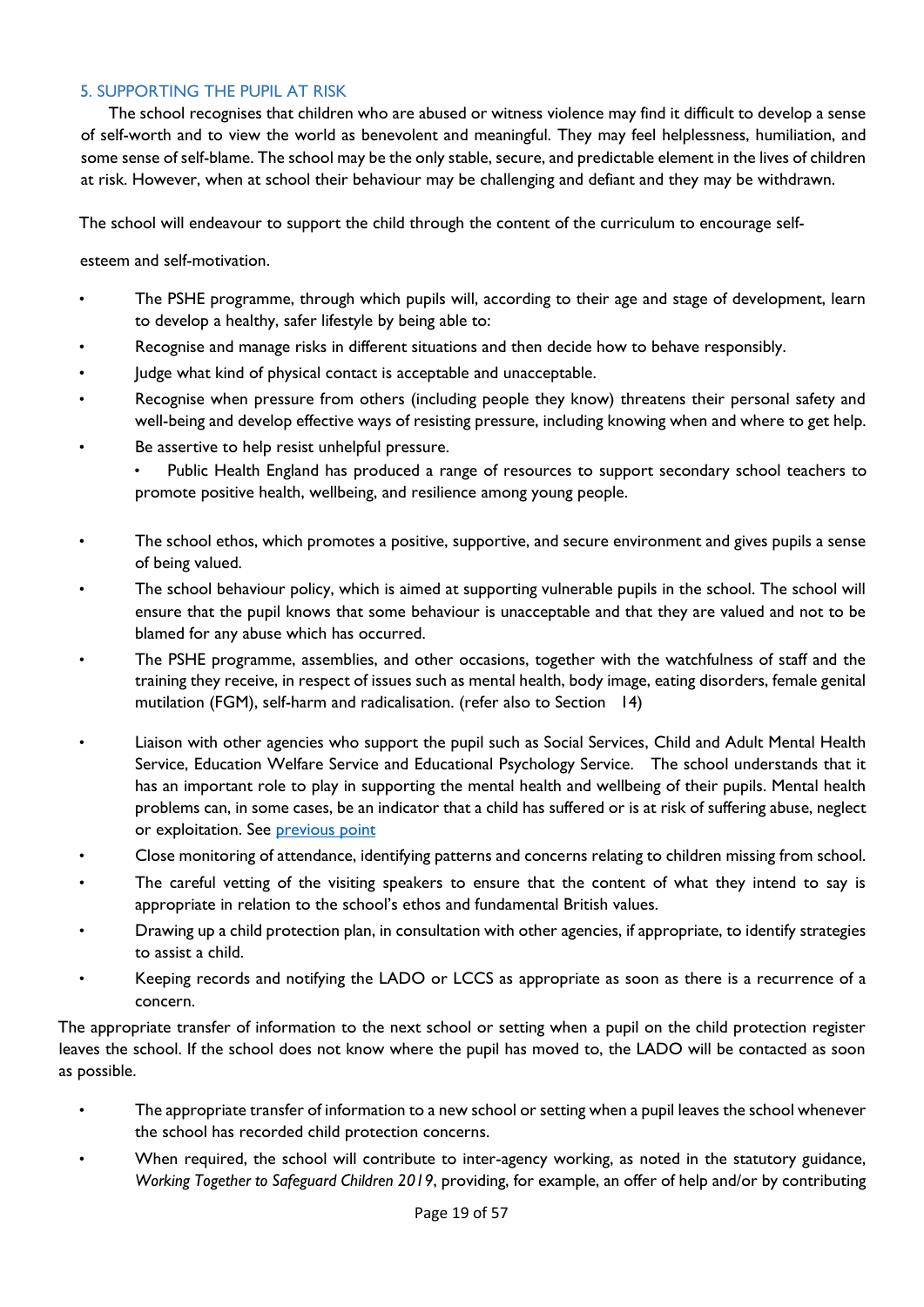towards an inter-agency assessment, in accordance with the Children Act 1989, to ensure a co-ordinated offer of early help when additional needs of children are identified. The school will contribute to interagency plans to provide additional support to children subject to child protection plans and will allow access for Children's

Social Care from the host local authority and, where appropriate, from a placing local authority, for that authority to conduct, or to consider whether to conduct, a Section 17 or Section 47 assessment. For further information see KCSIE (September 2020), paragraphs 17 and 31 and *Working Together to Safeguard Children 2019; (see links in this policy in Appendix 2).* 

The school recognises the requirement, from October 2015, for teachers\* to report to the police any cases or suspected cases of FGM. Nevertheless, all staff should liaise with the DSL with regard to any concerns about FGM (unless there is a reason not to do so). The police will be informed and Children's Social Care involved, as appropriate. At no time will staff examine pupils to confirm this.

\* "Teachers" here refers to anyone undertaking 'teaching work', as defined in The Teachers' Disciplinary (England) Regulations 2012, as explained in paragraph 272 of the ISI commentary on the regulations. This definition includes such persons as teaching assistants, sports coaches and visiting instrumental music staff.

### <span id="page-19-0"></span>6. A SAFE ENVIRONMENT

The school recognises the need to provide a safe environment in which children can learn and develop. To facilitate this, the school will:

- Assess school activities and all areas of the school for risk and keep records.
- Ensure appropriate security at all points of access to the premises
- Not lock internal doors in areas being used by pupils.
- Fit, where possible, glass panels into the doors of classrooms, music practice rooms and other appropriate areas.
- Ensure that all visitors to the school are required to sign in at reception on arrival. Visitors will be required to wear their identity badges or be issued with school visitor badges upon verification of their identity.
- Ensure that staff are vigilant and will either report unidentified visitors immediately to the school office or challenge the person directly if safe to do so. At times when the office is closed, staff should alert the Headmaster or other senior staff on duty.

Be aware that there are occasionally times when large numbers of unknown visitors may be on site (e.g. fixtures, open mornings, plays or concerts). On these occasions, it is not expected that all these visitors will wear badges and only visitors found in areas inappropriate to the event or whose behaviour causes concern will be reported or challenged. Ensure that all staff area aware of the 'Policy for management, including identification, of visitors into the school site', as outlined in the 'Health and Safety Policy'

The school and the governors should ensure relevant staff have due regard to the relevant data protection principles, which allow them to share (and withhold) personal information, as provided for in the Data Protection Act 2018 and the GDPR. This includes:

• being confident of the processing conditions which allow them to store and share information for safeguarding purposes, including information, which is sensitive and personal, and should be treated as 'special category personal data'.

• understanding that 'safeguarding of children and individuals at risk' is a processing condition that allows practitioners to share special category personal data. This includes allowing practitioners to share information without consent where there is good reason to do so, and that the sharing of information will enhance the safeguarding of a child in a timely manner but it is not possible to gain consent, it cannot be reasonably expected that a practitioner gains consent, or if to gain consent would place a child at risk.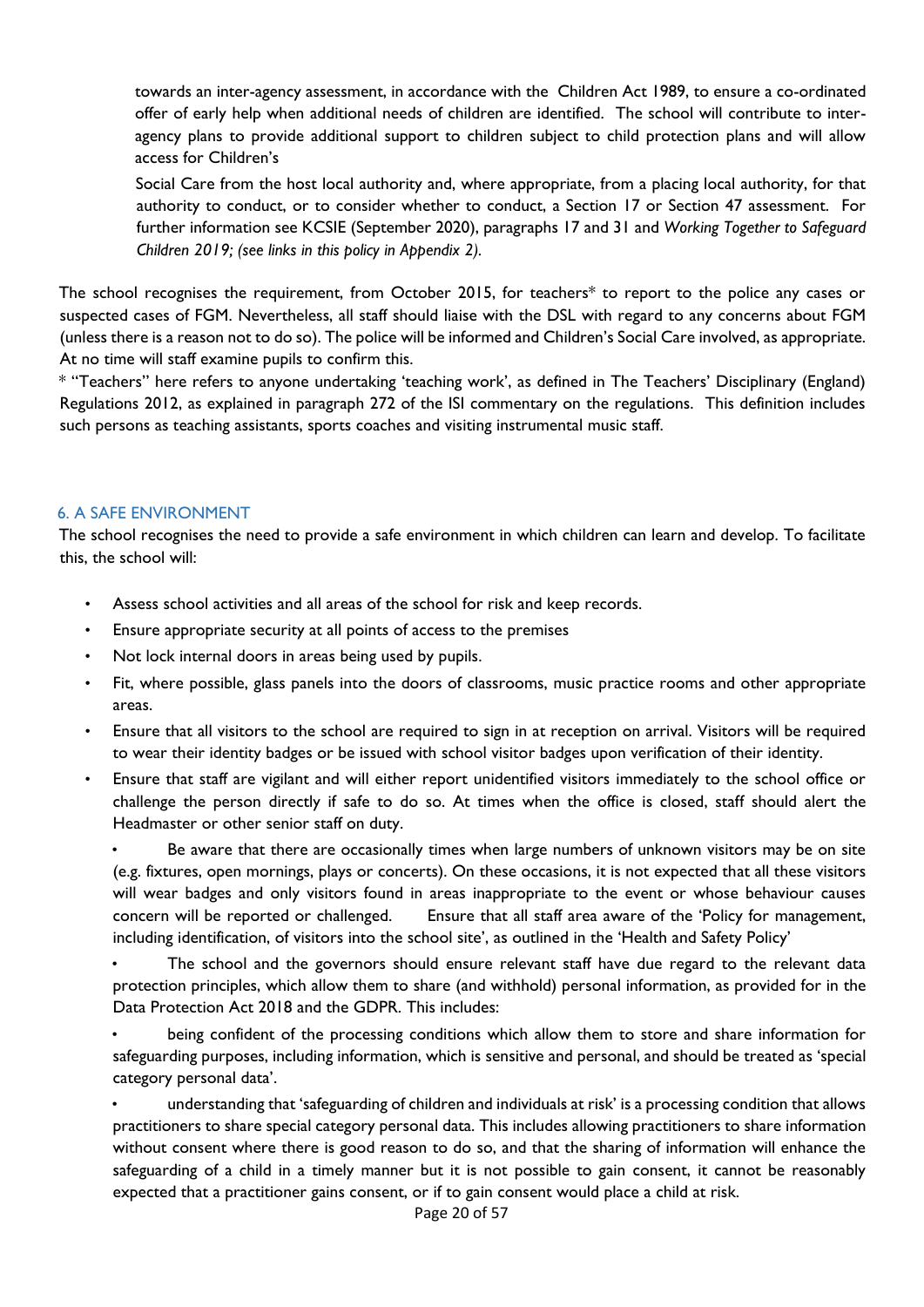for schools, not providing pupils' personal data where the serious harm test under the legislation is met. For example, in a situation where a child is in a refuge or another form of emergency accommodation, and the serious harms test is met, they must withhold providing the data in compliance with schools' obligations under the Data Protection Act 2018 and the GDPR. Where in doubt schools should seek independent legal advice.

### <span id="page-20-0"></span>7. THE DSL

The school has appointed Charles Banbury an experienced and suitably qualified member of staff who is the member of the Senior Leadership Team as DSL to be responsible for matters relating to child protection and welfare and a Deputy DSL (Anna Hunter) with similar training, to act in their absence and take the lead should an allegation be made against the Designated Safeguarding Lead.

The DSL and deputy/ies develop a complete safeguarding picture and are the most appropriate people to advise on the response to safeguarding concerns. The responsibilities of the Designated and Deputy Designated Safeguarding Leads are provided in job descriptions specific to this aspect of their school role. (School to ensure that the designated safeguarding lead's full job description, as a minimum, includes all matters covered in KCSIE Annex B) They include.

- Being conversant with OSCB procedures and the role of other agencies.
- Following the school's safeguarding & child protection policies and co-ordinating child protection procedures in the school.
- Being the first point of contact for parents, pupils, teaching and non-teaching staff and external agencies in all matters of child protection.
- Consulting with the LADO and the LCCS team, as appropriate, on issues if an allegation or suspicion occurs and liaising with the various child protection agencies where appropriate. The DSL should use NPCC- [When to call the police](https://www.npcc.police.uk/documents/Children%20and%20Young%20people/When%20to%20call%20the%20police%20guidance%20for%20schools%20and%20colleges.pdf) to help them understand when they should consider calling the police and what to expect when they do.
- Keeping the Headmaster informed of all actions unless the Headmaster is the subject of a complaint. In this situation, the DSL should consult with the Safeguarding Governor, and relevant Education Director or proprietor.
- Co-operating with any police and LADO investigations.
- Liaising with the Headmaster and Safeguarding Governor regarding training for all who work at the school on child protection issues.
- Attending appropriate higher-level training every two years supplemented by informal updates as required, but at least annually.
- Undertaking training to facilitate the recognition of the additional risks that children with SEND face online, for example, from online bullying, grooming and radicalisation and ensure confidence in the capability to support SEND children to stay safe online".
- Keeping appropriate records, sharing these with agencies as and when appropriate. Data protection considerations must not be a barrier to sharing information where the failure to do so would result in a child being placed at risk of harm.
- Having a role in the oversight of the school's e-safety provision, the teaching of online safety and the quality of the school's filtering and monitoring
- Supporting staff. The DSL must have details of any social worker linked to a child in the school. Please see here.
- •
- Take responsibility, when a child leaves the school, for ensuring that the child protection file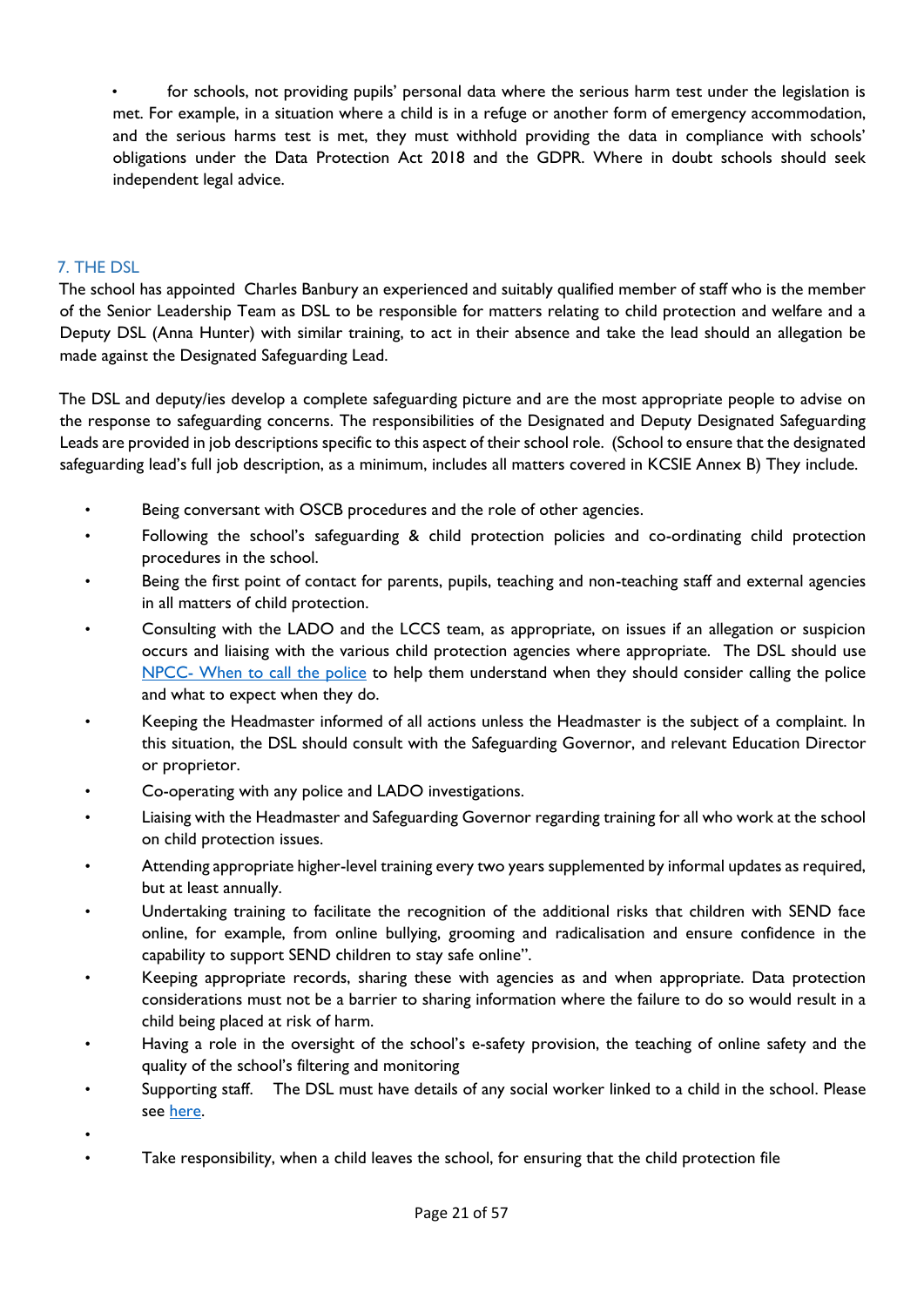is transferred securely to the new school as soon as possible and obtaining confirmation of receipt. Such a transfer of information should be separate from the main pupil file. In addition to the child protection file, the DSL should also consider if it would be appropriate to share any information with the new school or college in advance of a child leaving. For example, information that would allow the new school or college to continue supporting victims of abuse and have that support in place for when the child arrives. As a recipient of a child protection file from a previous school, the DSL must ensure that key staff, including the SENCO, are made aware as required.

### <span id="page-21-0"></span>8. HELPING A CHILD WHO WANTS TO TELL YOU ABOUT ABUSE

Staff should remember that the priority is to protect the child.

Take the matter seriously

•

- React calmly and listen carefully
- Observe but do not judge
- Do not stop the child who is freely recalling significant events Reassure the child that he or she has done the right thing in telling you
- Indicate the action you will take and make it clear that you will have to tell the DSL (you cannot promise confidentiality - no secrets)
- If the child comes back to talk at a later stage, do not comment or advise; ensure that you listen, record, and reassure the child.

As a member of staff, it is essential to remember not to:

- Drag the child to the DSL– this could be interpreted as abusive in itself!
- Contact the parents yourself
- Interrogate the child or ask leading questions
- Speak to anyone about whom allegations are made, including colleagues
- Promise confidentiality
- Ask a child outright if he or she or others have suffered abuse •
- Criticise the alleged perpetrator.

### **9. TEN KEY POINTS TO FOLLOW IF YOU SUSPECT, OR ARE TOLD OF, ABUSE:**

The following guidelines, compiled by Dr Roger Morgan OBE (former Children's Rights Director), may be helpful:

Adults looking after children or young people in schools (or in residential establishments or youth organisations) should be aware of the risks of abuse (by adults or other young people) and take steps to reduce those risks. Adults (staff or volunteers) in charge of children or young people should know what to do if they suspect that someone is being abused, or if someone tells them that this is happening. The following key points give a guide on what to do and not to do:

- 1. Always stop and listen straight away to someone who wants to tell you about incidents or suspicions of abuse.
- 2. If you can, write brief notes of what they are telling you while they are speaking (these may help later if you have to remember exactly what was said) – and keep your original notes, however rough and even if you wrote on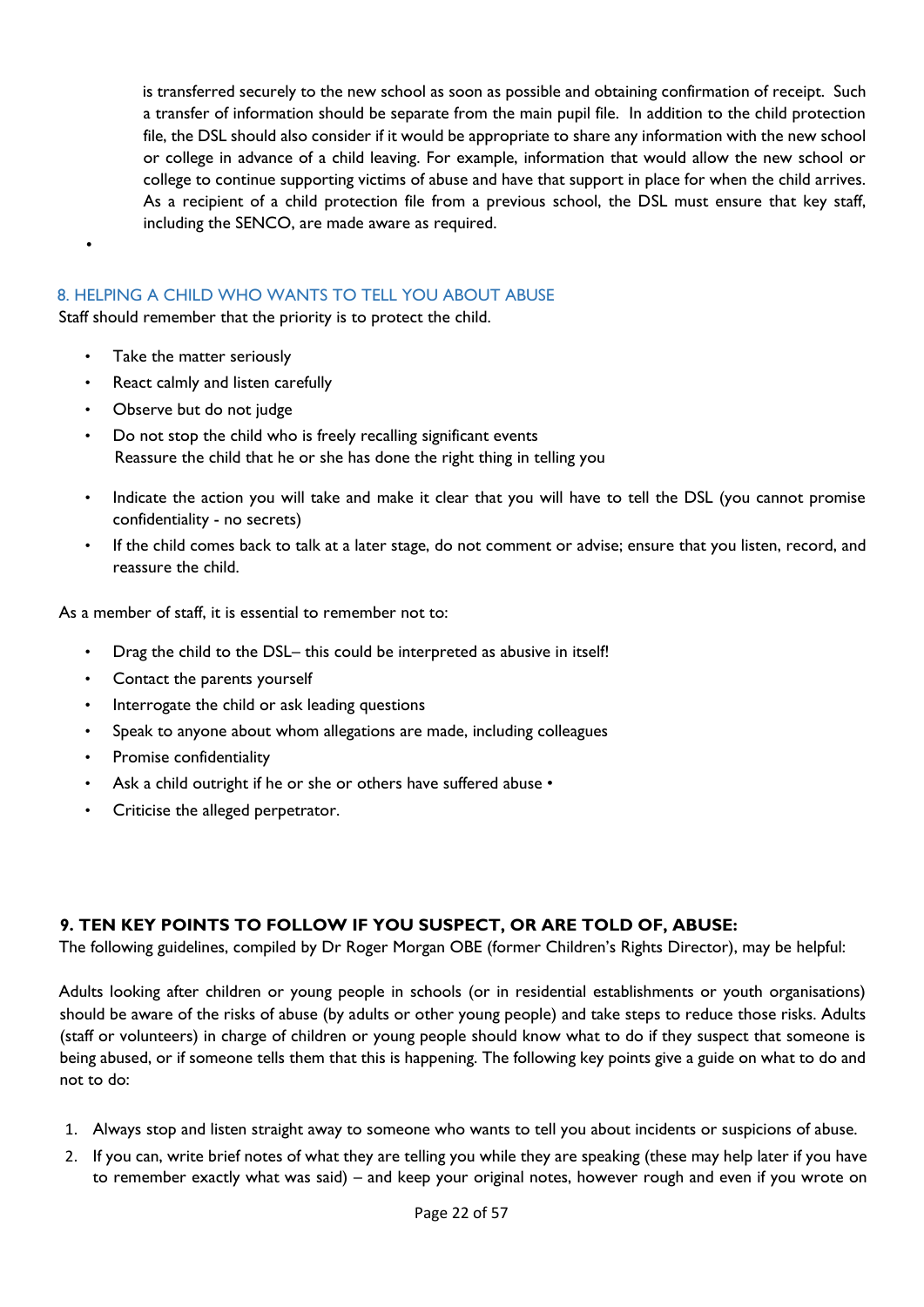the back of something else, (it's what you wrote at the time that may be important later – not a tidier and improved version you wrote up afterwards). If you do not have the means to write at the time, make notes of what was said as soon as possible afterwards.

- 3. Do not give a guarantee that you will keep what is said confidential or secret if you are told about abuse, you have the responsibility to tell the right people to get something done about it (see below). If asked, explain that you are going to tell the people who can provide help, but that you will only tell people who absolutely have to know.
- 4. Do not ask leading questions that might give your own ideas of what might have happened (e.g. "*did he do X to you?*") – just ask "*what do you want to tell me?*" or "*is there anything else you want to say*". Refer to the TED questions in 4(a) above.
- 5. Immediately tell the DSL (unless they are themselves accused or suspected of abusing, in which case this must be reported to the Headmaster) – do not tell other adults or young people what you have been told.
- 6. Discuss with the DSL whether any steps need to be taken to protect the person who has told you about the abuse (this may need to be discussed with the person who told you).
- 7. Never attempt to carry out an investigation of suspected or alleged abuse by interviewing people etc social services and police staff are the people trained to do this – you could cause more damage and spoil possible criminal proceedings.
- 8. As soon as possible the DSL should refer the matter to the local social services department (helped by your notes). Follow their requests about what to do next. They will set up any necessary investigations and can advise you.
- 9. Never think abuse is impossible in your school or group, or that an accusation against someone you know well and trust is bound to be wrong.
- 10. Children and young people often tell other young people, rather than staff or other adults, about abuse make sure that senior young people know how to behave if they suspect or are told of abuse.

# <span id="page-22-0"></span>10. SAFE WORKING PRACTICE within the CODE OF CONDUCT FOR STAFF

Staff, supply staff volunteers and helpers need to think and act carefully to avoid situations that could lead to difficulties or embarrassment or accusations. The following points are intended to provide some guidance:

- All who work with children must ensure that the children feel equally valued; favouritism, real or inferred, causes feelings of alienation, and can be misconstrued.
- Staff who have concerns about the conduct of others, in respect of their engagement with children, should have the confidence that they are safe to raise their concerns and their view will be taken seriously. Staff should refer to and follow the procedures detailed in the whistleblowing policy, found in the Staff handbook.
- Staff should not take children out on their own and refrain from forming personal relationships exclusively with one individual. Any form of sexual relationship between staff and students is illegal; this includes students over the age of 16, including work experience students attending the school, as such an action would constitute a breach of trust by a member of staff.
- Staff should take all reasonable steps to ensure that any behaviour on their part cannot be construed as a breach of trust, staff should ensure that they maintain professional boundaries in their relationships with pupils, parents and each other; including in social situations outside the school.
- Staff should take care that any electronic communication with pupils is wholly appropriate, does not constitute a breach of trust and is in accordance with E-safety guidance included in Section 11 of this policy. Staff must not befriend pupils on social networking sites.
- Conversations and behaviour should be friendly but not over familiar. Young people are more comfortable with an adult in role than an adult who seeks to be 'one of the gang'.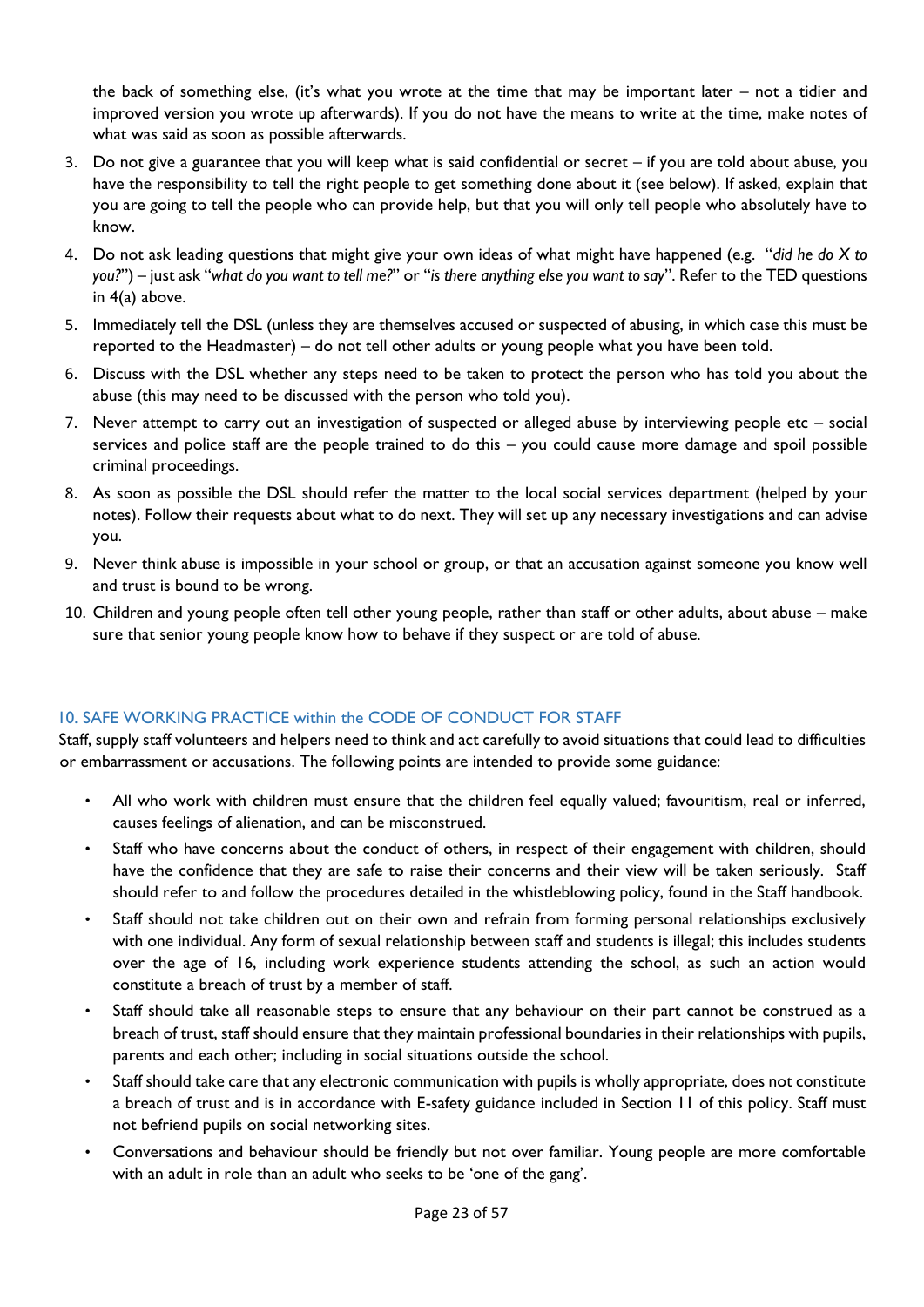- Responsible and appropriate use of authority provides stability and security.
- All children should be treated with dignity and respect in attitude, language use and actions.
- Respect the privacy of the children.
- Staff should respect the confidentiality of school information and data, including documentation and verbal communication
- Staff have a duty to uphold fundamental British Values
- In developing lessons and other activities staff should be mindful of their duty of care in avoiding exposing pupils to inappropriate images and material, both hard copy and electronic (see E-Safety Section below)
- Avoid questionable activity e.g. rough, sexually provocative games and comments.
- Ensure that correct safeguards are in place to cover 'one to one' situations. This may include individual coaching, instrumental music tuition, administering of first aid, nappy changing, conveying pupils by car etc. One to one situation has the potential to make a child more vulnerable to harm by those who seek to exploit their position of trust. Adults working in one to one setting with pupils may also be more vulnerable to unjust or unfounded allegations being made against them.

Make sure that the only people allowed into an activity are the adults assigned to the group. You should not allow others to have free access unless they have a specific reason e.g. guest speaker, maintenance person.

- Physical contact should reflect the child's need not the adults.
- Physical contact should be age appropriate and generally initiated by the child not the adult.
- Physical contact should take place only in public.
- Children have the right to decide how much physical contact they have with others, except in exceptional circumstances when they need medical attention.
- Any act of restraint involving physical contact must be recorded in writing and the Headmaster notified immediately. The Headmaster will notify parents on the same day, or as soon as practicable thereafter. In the event the Headmaster is involved this should be passed to the Safeguarding Governor, relevant Education Director or Proprietor. A record of such incidents will be kept.
- Physical contact must be in accordance with the school policy on reasonable force and physical restraint, further details of this can be found in Section 14 of this policy, below.
- Staff should monitor one another in the area of physical contact. They should be free to help each other by pointing out anything that could be misunderstood.
- Guidelines for intimate care are provided in the First Aid Policy
- Staff can refer to the Dress Code for further guidance in this area
- The giving and receiving of gifts are covered in the Staff Code of conduct
- Staff should be mindful of all areas of the Code of Conduct when conducting home visits as part of an induction process, or in a home tutoring situation, the latter requiring the agreement and approval of the school
- Guidance on the use of drugs and alcohol, including prescription drugs, is covered in the Staff handbook

More detailed information is available to all staff through the document 'Guidance for safer working practice for adults who work with children and young people', (see Appendix 2) The guidance identifies many key areas where adults can protect themselves from allegations.

### <span id="page-23-0"></span>12. E-SAFETY POLICY

Bruern Abbey believes in the educational benefits of curriculum Internet use. Good planning and management that recognises the risks will help to ensure appropriate, effective, and safe pupil use. In delivering the curriculum, teachers need to plan to integrate the use of communications technology such as web-based resources use of educational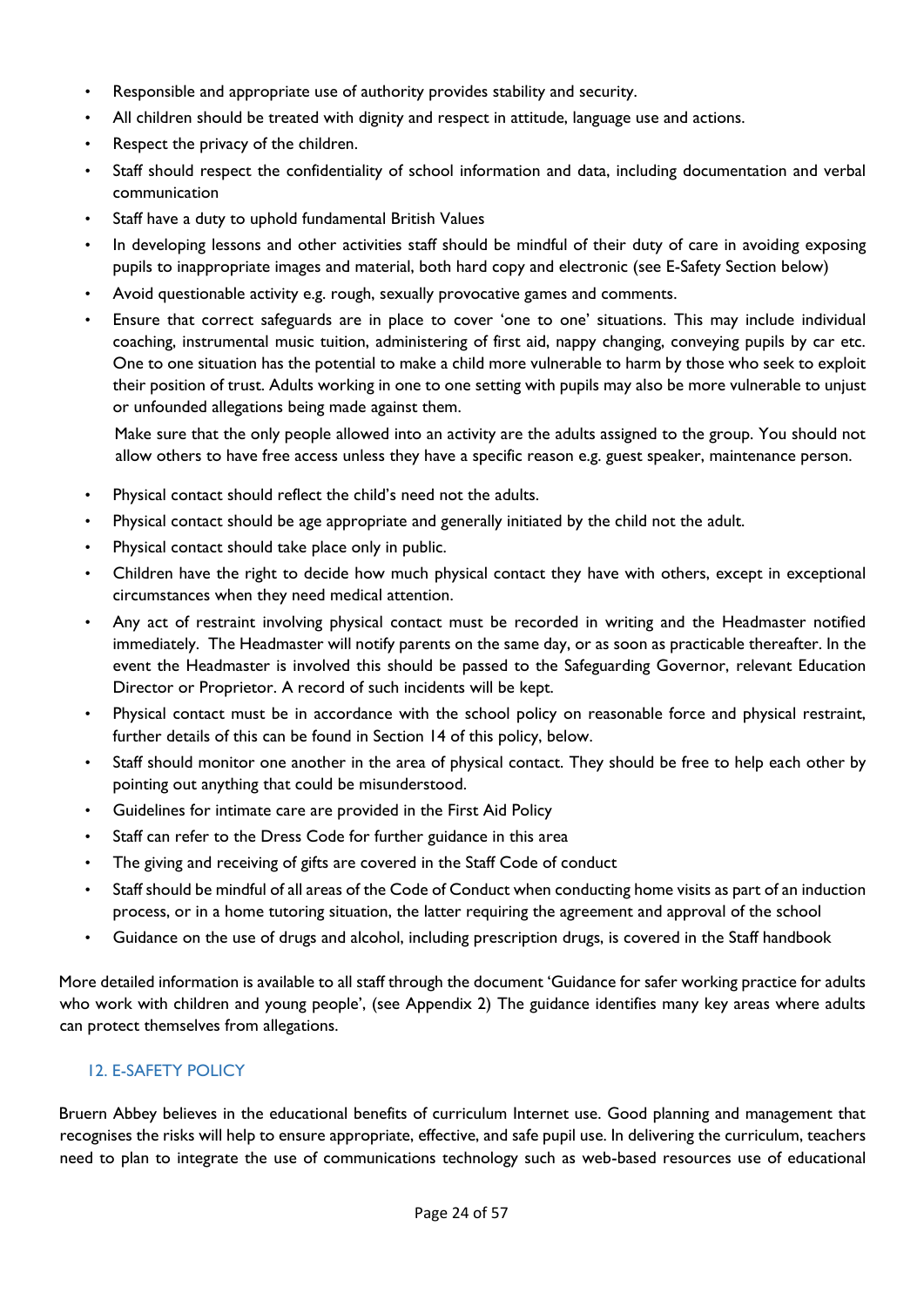social media sites and e-mail in order to enable pupils to learn how to locate, retrieve and exchange information using ICT. Computer skills are vital to access life-long learning and for future employment.

Most technologies present risks as well as benefits. Internet use for home, social and leisure activities is expanding and being used by all sectors of society. This brings young people into contact with a wide variety of influences, some of which could be unsuitable. It is important that schools, as well as parents, adopt strategies for the responsible and safe use of the Internet.

### <span id="page-24-0"></span>Core Principles of Internet Safety

The Internet has become as commonplace and its effective use is an essential life-skill. Unmediated Internet access brings with it the possibility placing of pupils in embarrassing, inappropriate and even dangerous situations. This policy aims to help to ensure responsible use and the safety of pupils. It is built on the following five core principles:

#### <span id="page-24-1"></span>Guided educational use

Significant educational benefits should result from curriculum Internet use including access to information from around the world and the ability to communicate widely and to publish easily. Internet use should be planned, task-orientated and educational within a regulated and managed environment. Directed and successful Internet use will also reduce the opportunities for activities of dubious worth.

Staff are guided that, in relation to the age and maturity of the pupils (particularly, therefore, at prep level), when setting a task, such as homework, which involves internet research, this must not simply be an open-ended request (such as 'find out six facts about Henry VIII'). Instead, staff will research suitable and safe websites where pupils can undertake their research and will provide the pupils with a selection of website addresses. Where possible, these are provided electronically as hyperlinks, to be sure that pupils are taken to the correct destination.

#### <span id="page-24-2"></span>Risk assessment

21st Century life presents dangers including violence, racism and exploitation from which children and young people need to be protected. At the same time, they need to learn to recognise and avoid these risks – to become "Internet Wise". Pupils need to know how to cope if they come across inappropriate material.

#### <span id="page-24-3"></span>Responsibility

Internet safety depends on staff, schools, governors, advisers, parents and, where appropriate, the pupils themselves taking responsibility for the use of Internet and associated communication technologies. The balance between education for responsible use, regulation and technical solutions must be judged carefully.

It is acknowledged that, whilst the school provides pupils with a protected environment for Internet usage in school, the pupils may not benefit from the same level of protection in their access to the Internet beyond the confines of the school. Important aspects of the school's e-safety provision are, therefore, the development of the pupils' understanding of keeping safe online when not at school and supporting parents in understanding how to help keep their children safe online.

**The Headmaster, DSL and DDSL** are responsible for ensuring, so far is reasonably practicable, a safe environment for internet use, for the implementation of policy and for the development of the pupils' understanding of how to keep themselves safe online, both in and out of school.

**The ICT Manager,** is responsible for the maintenance of hardware and software systems and technology to ensure, so far as is reasonably practical, safe use of the internet. He is responsible for overseeing the successful development,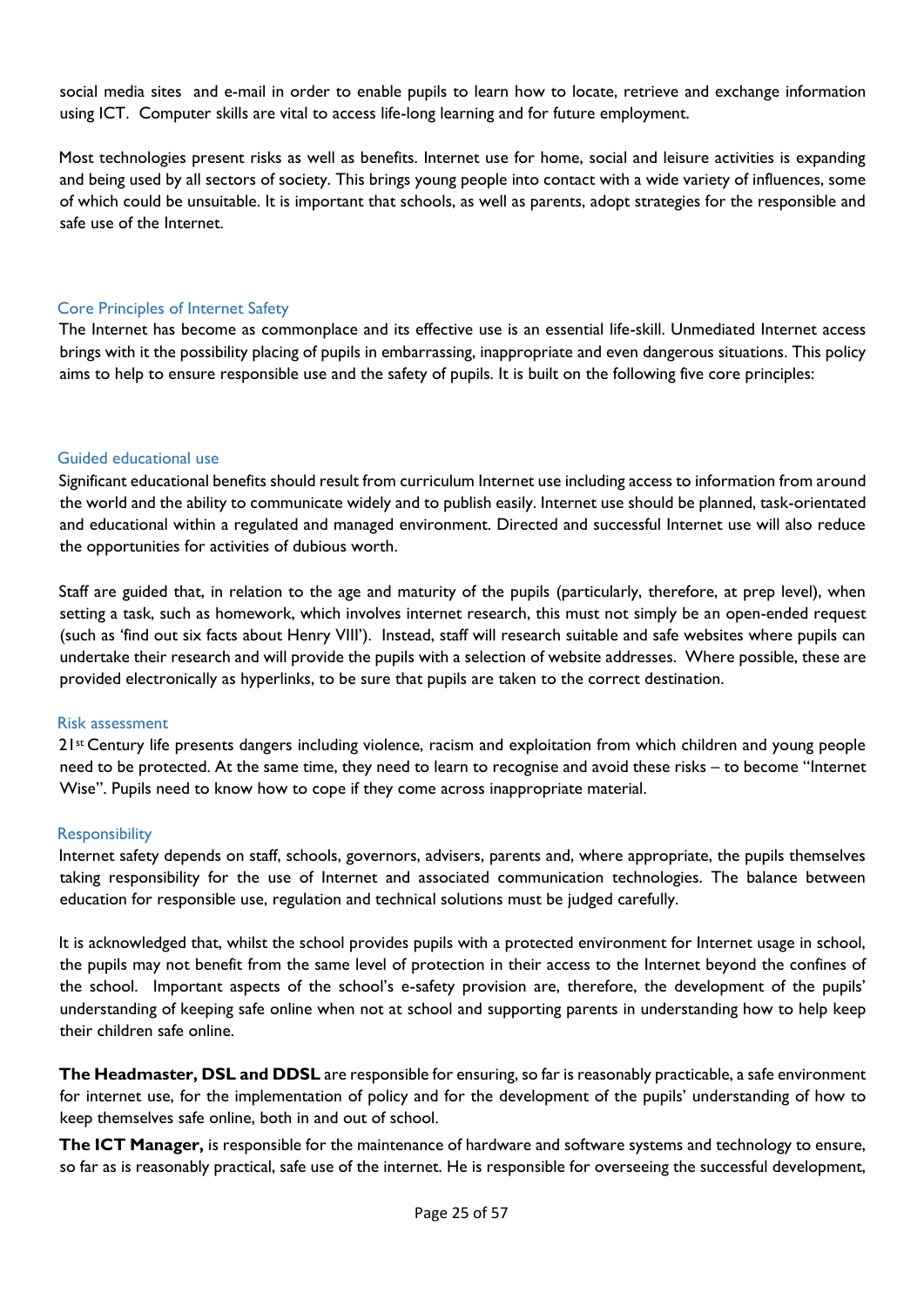both in ICT lessons and the wider curriculum and extracurricular activities, of pupils' understanding of how to keep safe online and for supporting staff in implementing this objective.

**All staff and volunteers** are responsible for monitoring pupils' safety online and reporting any concerns arising from pupils' internet use, either at school or at home, and for supporting the development of the pupils' understanding of how to keep themselves safe online.

#### <span id="page-25-0"></span>Regulation

The use of a limited and expensive resource, which brings with it the possibility of misuse, must be regulated. In some cases, access within school is denied, for instance unmoderated chat rooms present immediate dangers and are banned. Fair rules clarified by discussion help pupils make responsible decisions for both school and home access.

#### <span id="page-25-1"></span>Appropriate strategies

This document describes strategies to help to ensure responsible and safe use. They are based on limiting access, developing responsibility and on guiding pupils towards educational activities.

There are no straightforward or totally effective solutions and staff, parents, and the pupils themselves must remain vigilant.

#### <span id="page-25-2"></span>1) The Importance of Internet Use

- The purpose of Internet use in school is to raise educational standards, to promote pupil achievement, to support the professional work of staff and to enhance the school's management information and business administration systems.
- Internet use is a part of the statutory curriculum and a necessary tool for staff and pupils.
- The Internet is an essential element in  $21st$  Century life for education, business, and interaction. The school has a duty to provide students with quality Internet access as part of their learning experience.

#### <span id="page-25-3"></span>2) How the Internet benefits education

Benefits of using the Internet in education include:

- access to world-wide educational resources including museums and art galleries.
- educational and cultural exchanges between pupils world-wide.
- cultural, vocational, social and leisure use in libraries, clubs and at home.
- access to experts in many fields for pupils and staff.
- staff professional development through access to national developments, educational materials, and good curriculum practice.
- communication with support services, professional associations, and colleagues.
- improved access to technical support including remote management of networks.

#### <span id="page-25-4"></span>3) How Internet use enhances learning

- The school Internet access is designed expressly for pupil use and will include filtering appropriate to the age of pupils.
- Pupils will be taught what is acceptable and what is not acceptable and given clear objectives for Internet use.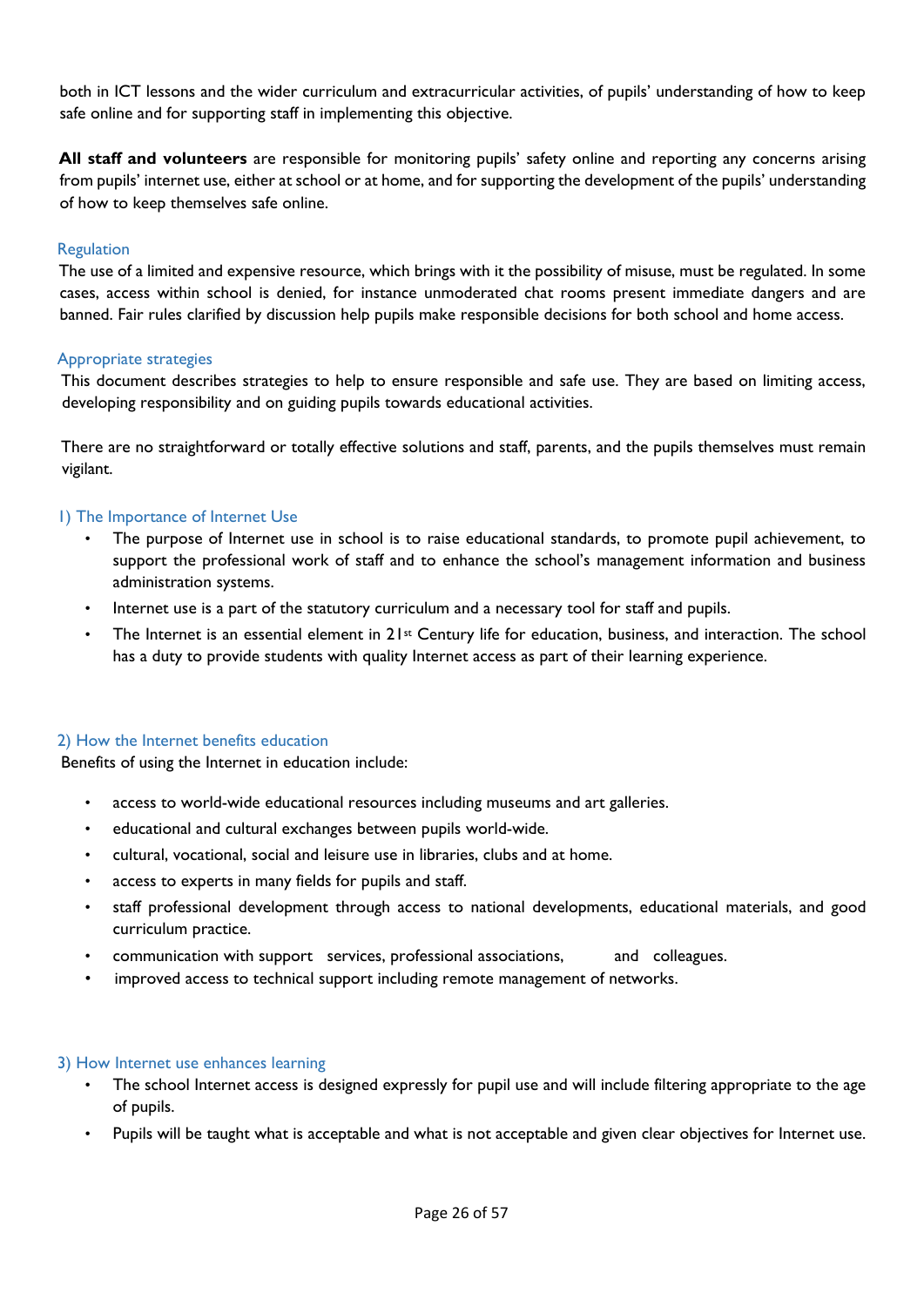Internet access will be planned to enrich and extend learning activities. Access levels will be reviewed to reflect the curriculum requirements and age of pupils.

- Staff will guide pupils in on-line activities that will support the learning outcomes planned for the pupils' age and maturity.
- Pupils will be educated in the effective use of the Internet in research, including the skills of knowledge location and retrieval.

### <span id="page-26-0"></span>4) Pupil's Understanding of how to keep safe online

The school develops the pupils' understanding of how to keep safe online, as part of a broad and balanced curriculum, and their resilience in protecting themselves and their peers in the following ways:

- The School has an annual visit from the NSPCC charity who discuss staying safe online
- The whole school have an annual talk from the Headmaster on staying safe on-line
- The school liaises directly with parents about new dangers in relation to the internet and also passes on feedback with regards to internet filters at home. This is both through the weekly newsletter and through direct letters
- The PSHCE syllabus specifically addresses staying safe online using the CEOPS resources
- Age appropriate assemblies also occur with regards to staying safe online, the use of social media and the use of photographic material

### <span id="page-26-1"></span>5) Pupils' Evaluation of Internet content

 Inappropriate material should not be visible to pupils using the Web. This is not easy to achieve and cannot be guaranteed. It is a sad fact that pupils may be confronted with inappropriate material, despite all attempts at filtering. Pupils will be taught what to do if they experience material that they find distasteful, uncomfortable, or threatening. For example, to close the page and report the URL to the teacher or ICT manager for inclusion in the list of blocked sites. More often, pupils will be judging reasonable material but selecting that which is relevant to their needs, for instance to answer a homework question. Pupils should be taught research techniques including the use of subject catalogues and search engines. They will be encouraged to question the validity, currency, and origins of information – key information handling skills. They should also use alternative sources of information for comparison purposes. Effective guided use will reduce the opportunity pupils have for exploring unsavoury areas. Using Internet derived materials in pupils' own work requires at least an understanding that straight copying is worth little without a commentary that demonstrates the selectivity used and evaluates significance. Respect for copyright and intellectual property rights, and the correct usage of published material needs to be taught. This may include covering relevant issues for schools through Relationships Education (for all primary pupils in the junior school) and Relationships and Sex Education (for all secondary pupils; in the senior school)

If staff or pupils discover unsuitable sites, the URL (address) and content must be reported to the Internet Service Provider via the ICT manager.

- The use of Internet derived materials by staff and by pupils in school must comply with copyright law.
- Pupils are taught to be critically aware of the materials they read and shown how to validate information before accepting its accuracy. • Pupils will be taught to acknowledge the source of information and to respect copyright when using Internet material in their own work.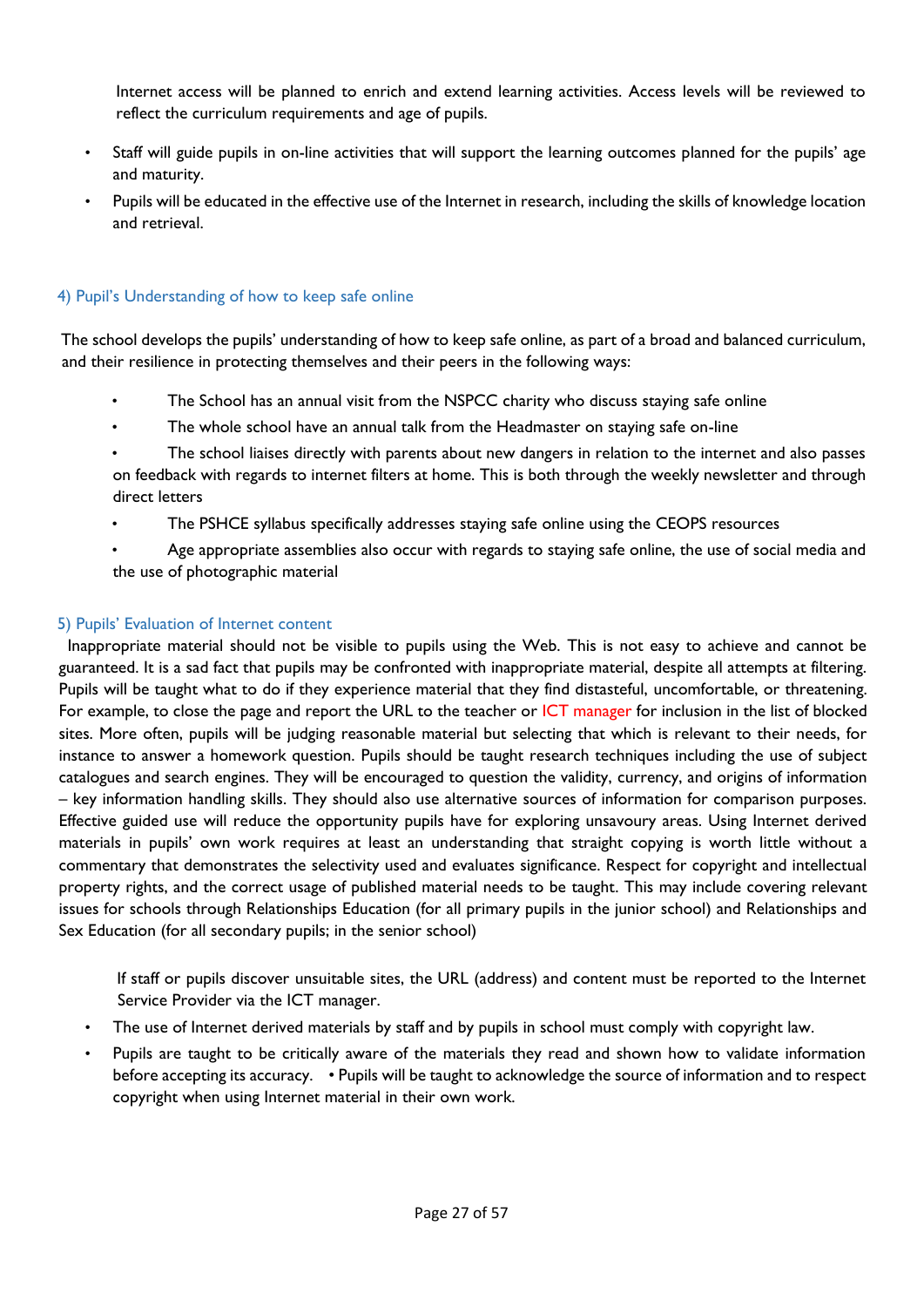#### <span id="page-27-0"></span>6) Management of e-mail

- Pupils may use only approved e-mail accounts on the school system.
- Pupils must immediately tell a teacher if they receive offensive e-mail.
- Pupils must not reveal details of themselves or others, such as address or telephone number, or arrange to meet anyone in e-mail communication.
- Access in school to external personal e-mail accounts is not allowed except where a teacher has specifically requested it for example to retrieve a piece of work emailed from home.

#### <span id="page-27-1"></span>7) Management of Website content

- The point of contact on the Website is the school address/school e-mail and telephone number.
- Staff or pupils' home information will not be published.
- Website photographs that include pupils will be selected carefully
- Pupils' full names will not be used anywhere on the Website, particularly associated with photographs.
- Written permission from parents or carers will be obtained before photographs of pupils are published on the school Website.
- The copyright of all material must be held by the school or be attributed to the owner where permission to reproduce has been obtained.
- The school undertakes appropriate measures for the management of personal data which is stored electronically.

#### <span id="page-27-2"></span>8) Newsgroups and chat

- Pupils will not be allowed access to public or unregulated chat rooms in school.
- Newsgroups will not be made available unless an educational requirement for their use has been demonstrated.
- A risk assessment will be carried out before pupils are allowed to use a new technology in school.

#### <span id="page-27-3"></span>9) Management of emerging Internet uses

• Emerging technologies will be examined for educational benefit and a risk assessment will be carried out before use in school is allowed.

#### <span id="page-27-4"></span>10) Authorisation for Internet access

• At Bruern Abbey access to the Internet will often be by adult demonstration and with directly supervised access to specific, approved on-line materials.

#### <span id="page-27-5"></span>11) Liaison and partnership with parents

• Parents have access to the school's e-safety policy on the school website and can request a paper copy from the school office.

Parents will be informed that pupils will be provided with supervised Internet access.

Parents and pupils will be asked to sign and return a consent form.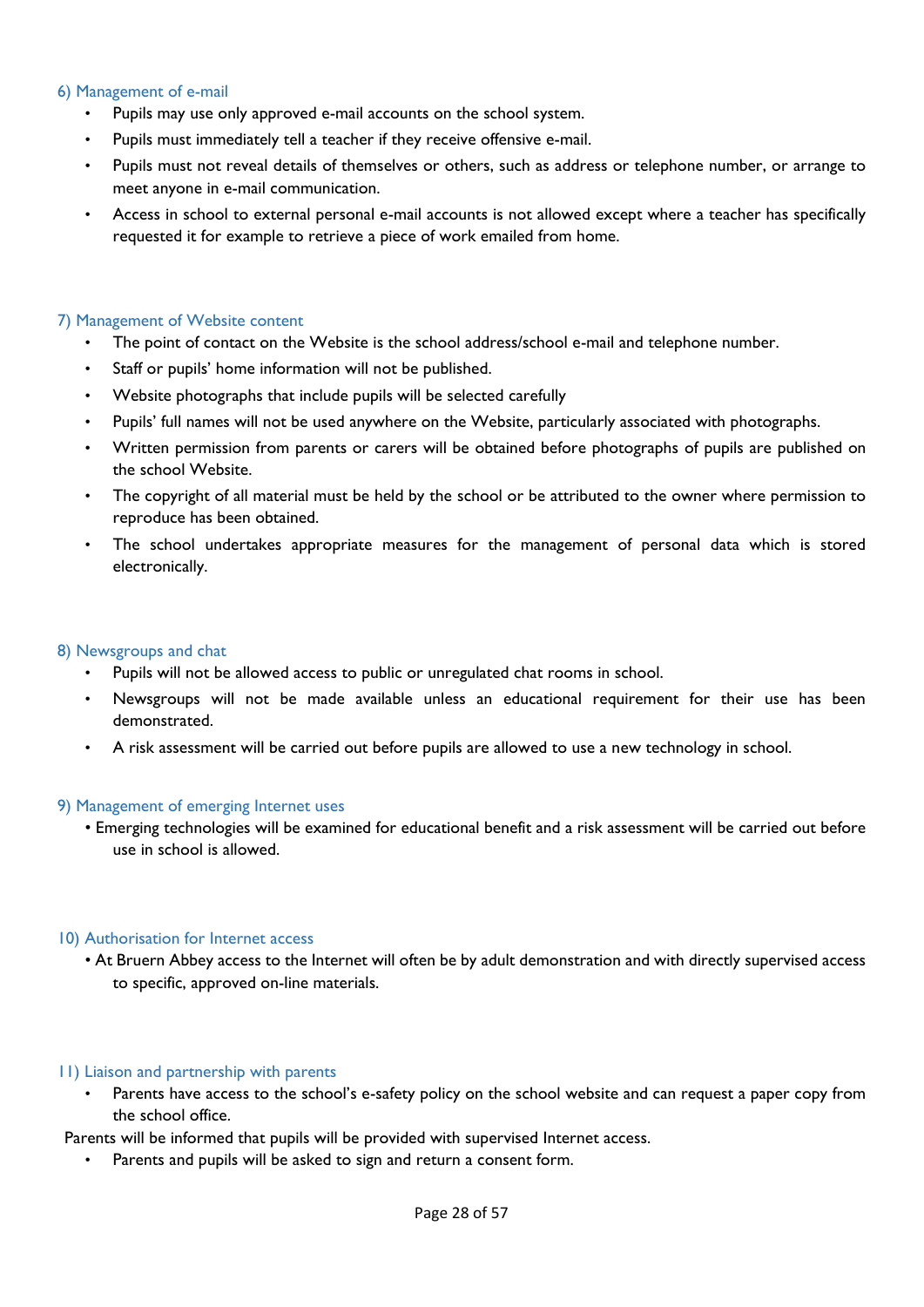- Periodically the school runs e-safety information meetings for parents, which may involve an external speaker, in order to raise their awareness of e-safety matters and help them develop their children's safe use of the Internet.
- Copies of template agreements for children and parents are found in Appendix 3 of this policy.

### <span id="page-28-0"></span>12) Assessing the risks of Internet Use and Management of filtering

- In common with other media such as magazines, books and video, some material available via the Internet is unsuitable for pupils. The school will take all reasonable precautions to ensure that users access only appropriate material. However, due to the international scale and linked nature of Internet content, it is not possible to guarantee that unsuitable material will never appear on a school computer.
- Methods to identify, assess and minimise risks will be reviewed regularly.
- The Headmaster will ensure that the Internet policy is implemented and compliance with the policy monitored.
- The school will work in partnership with parents, the DfE and our Internet Service Provider to ensure systems to protect pupils are reviewed and improved.
- The school will ensure that appropriate IT filters and monitoring procedures are in place to safeguard children from potentially harmful an inappropriate material online without unreasonable 'over blocking'.
- As part of the above the school should consider carefully how to manage the access to 3G and 4G on the school premises; this does not mean banning mobile devices, schools should consider how mobile phone use is managed and how filters may be supplemented with behaviour management

### <span id="page-28-1"></span>13) Introduction of the policy to pupils

- Rules for Internet access will be signed by all pupils and they will be briefed on this each year.
- Pupils will be informed that Internet use will be monitored.
- Instruction in responsible and safe use should precede Internet access.

### <span id="page-28-2"></span>14) Staff consultation and training

- The school will ensure that all staff have undertaken appropriate e-safety training
- All staff must have familiarised themselves fully with this policy before using any Internet resource in school.
- All staff, including teachers, supply staff, classroom assistants and support staff, will be provided with the School Internet Policy, and its importance explained.
- Staff development in the safe and responsible Internet use, and on school Internet policy will be provided as required. Induction training in safeguarding for new staff includes e-safety.
- Key staff will be required to have e-safety training. And all staff to have an understanding of the dangers that pupils could experience on-line.

#### <span id="page-28-3"></span>15) Technical provision, filters, safeguards, and monitoring

The School uses a comprehensive package provided by Sophos. The filters the internet usage through the school's own server and filters all WIFI used across the school campus. This is regularly checked by Northwind IT solutions. We also have a quarterly IT risk assessment that acts to measure and reduce other associated risks. The school also reserves the right to scan the hard drives of pupil's computers to reduce the chances of inappropriate material being imported.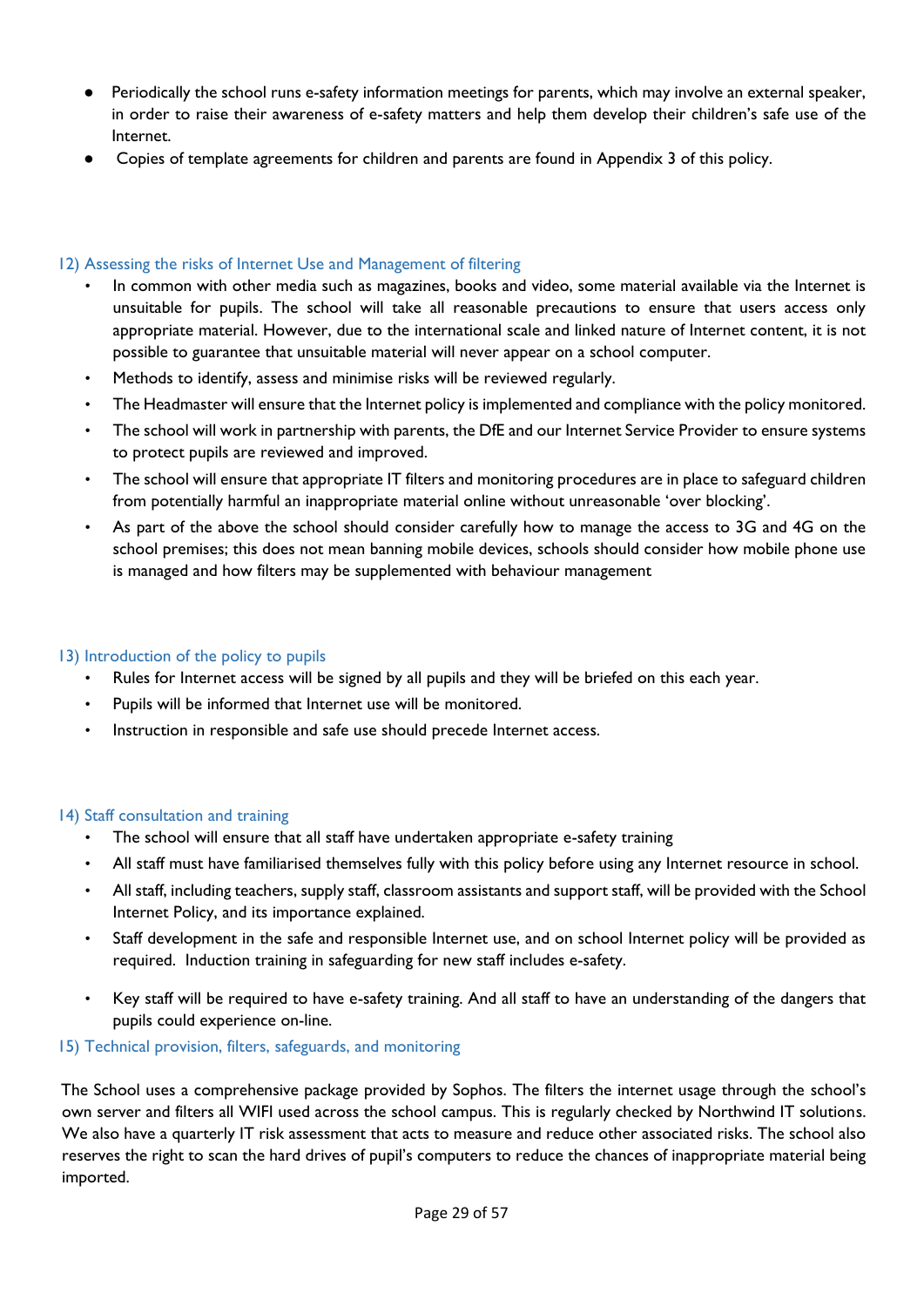#### <span id="page-29-0"></span>16) Maintenance of ICT system security

- The school ICT systems will be reviewed regularly with regard to security in conjunction with Northwind IT solutions and Sophos our internet filtering provider
- Virus protection will be installed and updated regularly by Northwind IT solutions, as part of our ongoing Microsoft package and Sophos.
- Memory sticks and other such portable storage devices may only be brought into school when specific permission has been given. Before being used on a school device they should be scanned for viruses by the Head of ICT or a technician.

Unapproved system utilities and executable files will not be allowed in pupils' work areas or attached to email.

- We are also trialling the use of Sophos endpoint which ensures the same level of internet filtering applies to pupils' laptops when they are using unfiltered internet outside of the school.
- We regularly test the efficacy of the school filters at a pre-agreed time and with two members of staff present

### **13. MOBILE PHONES AND CAMERAS POLICY**

#### <span id="page-29-1"></span>1. Use of Cameras and the manipulation and storage of images

In this policy terms such as 'photography', 'pictures', 'images', 'camera', 'device' and 'digital technology' include both still and video media. The term 'camera' includes mobile phones, iPad and other equipment which has the capacity to take photographs.

At Bruern Abbey we recognise that the appropriate use of photography enhances many aspects of school life and the pupils' education. Mobile phone technology has become more sophisticated over recent years and will continue to evolve. Wireless connections in particular, extend the capabilities of mobile phones further, which allow access to new content and services, such as the internet, social networking sites and instant messaging. Many mobile phones offer camera, video, and audio recording as standard. Mobile phones, alongside other technologies aim to change the way we communicate. This speed of communication often provides security and reassurance; however, as with any other form of technology, there are associated risks.

This policy is intended to ensure an environment in which children, parents and staff are safe from images being recorded and inappropriately used by providing a clear framework to ensure that the use of cameras and the storage of images reflect good practice the safeguarding needs of the pupils are met staff are not distracted from their work with children.

The policy also recognises that learning to use digital technology is an important part of the ICT curriculum. Teaching needs to ensure that pupils are able to learn how to use digital cameras and to edit and store photographs with an understanding of safeguarding requirements, for themselves and others, which is appropriate for their age and taking due account of the cyber-bullying aspects of the school's anti-bullying policy. Reference should also be made to the school's E-Safety Policy (see Section 12 above) policy and planning for the internet safety topic in the ICT/PSHE scheme of work.

Photography is used at the school for a variety of purposes, including:

Recording pupils' achievements, learning and progress.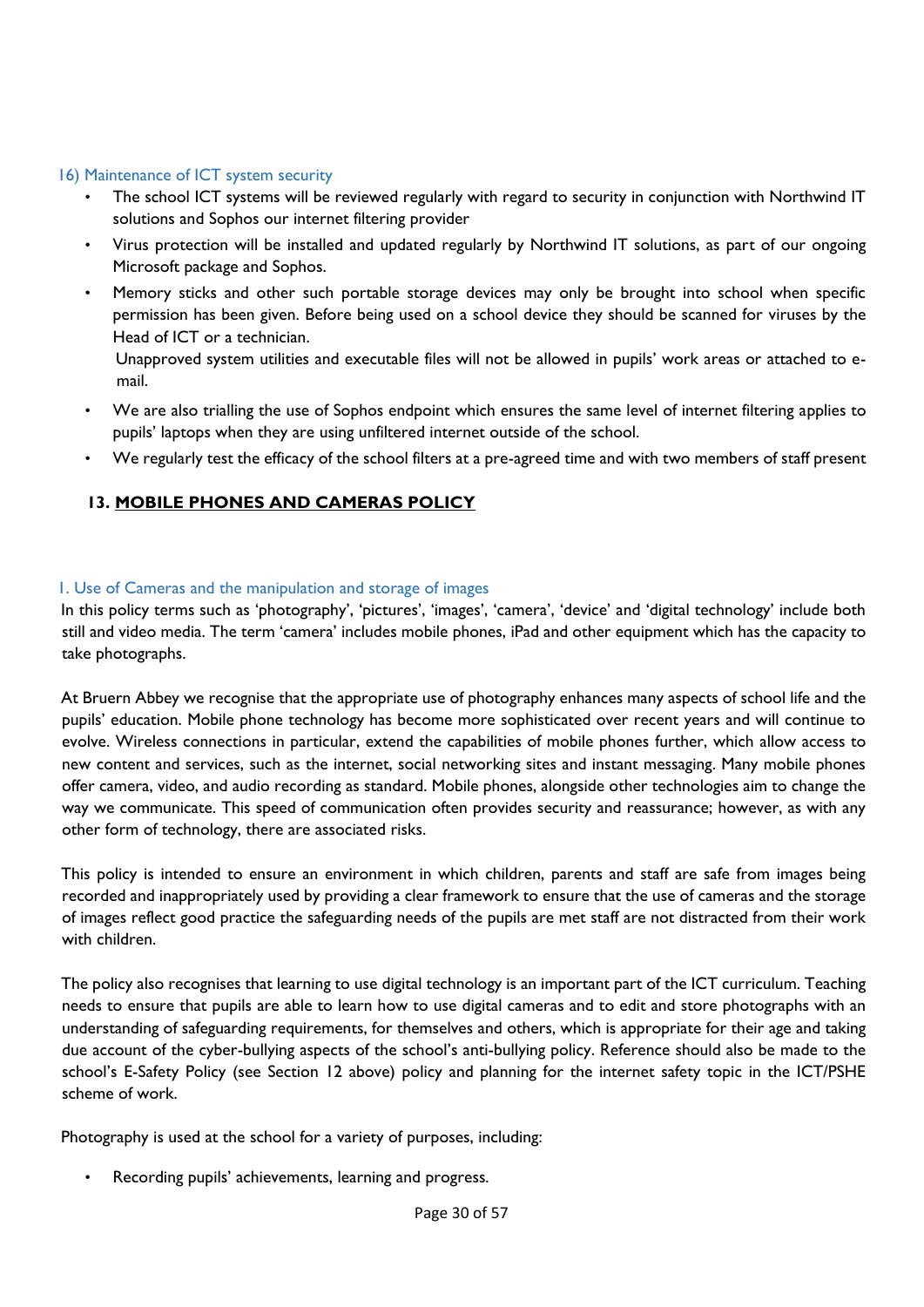- Providing evidence to support pupils' application for entrance/scholarship to their future schools.
- Recording school events and providing material for displays.
- Communication with parents, for example to help reassure new parents or carers of young children that they have settled well into school life and provide prompt information on their children's activities on residential trips.

For publicity purposes (brochures, prospectus, media articles, website etc.) for both the school and Bellevue Education Group.

• To support work undertaken by members of staff or students on placements for training and gaining further qualifications.

On their child's admission to the school, parents are asked to sign a consent form in relation to their child being photographed at school or during school events. The form, which is part of the parental contract, provides for parents to give permission at different levels (for example to consent to their child being photographed to record achievement and progress, but not for publicity purposes. The form also gives parents the opportunity to state whether a child in a photograph can be named.

Responses to the photography consent form are collated and can be consulted at the school office. It is important that staff familiarise themselves with this information. If parents withhold consent for certain aspects of photography in relation to their child, this must be respected. Images should be checked to determine whether photographs have been taken which inadvertently include pupils for whom consent has not been given. If this is the case, images should be destroyed, cropped, or otherwise edited to ensure that parental consent is respected. If an image is edited for this reason, the original must be destroyed.

Periodically, professional photographers visit the school by arrangement to take portrait photographs and formal pictures of sports teams etc. Care should be taken that parental consent is respected and also that parents have not unintentionally withheld consent regarding such photographs. Any areas of doubt should be discussed with the Headmaster, who will arrange for parents to be contacted as appropriate. It is not compulsory for pupils to be included in portrait and team photography, nor is there any obligation on parents to purchase the resulting photographs.

From time to time a teacher, student or trainee teacher on placement may undertake a case study of a child, for example, as part of a training course to gain a qualification. In such situations, parental consent with regard to photography must be respected. Case studies will only be undertaken following prior written consent from the parent or carer and, except by prior arrangement between the Headmaster and the parent/carer, the child's name will be changed in the case study to protect his or her identity.

Occasionally a photograph may be taken which inadvertently catches a pupil in an unfortunate, embarrassing or compromising position. If this is the case, the image, and any copies of it must be destroyed immediately.

### <span id="page-30-0"></span>Photography by parents

It is very difficult to police the use of cameras by parents, for example at prize-giving or on the touchline at sports fixtures. However, if members of staff have concerns about the suitability of photography by parents, they should consult and DSL and/or the Headmaster, who will consider the situation with reference to this policy and the school's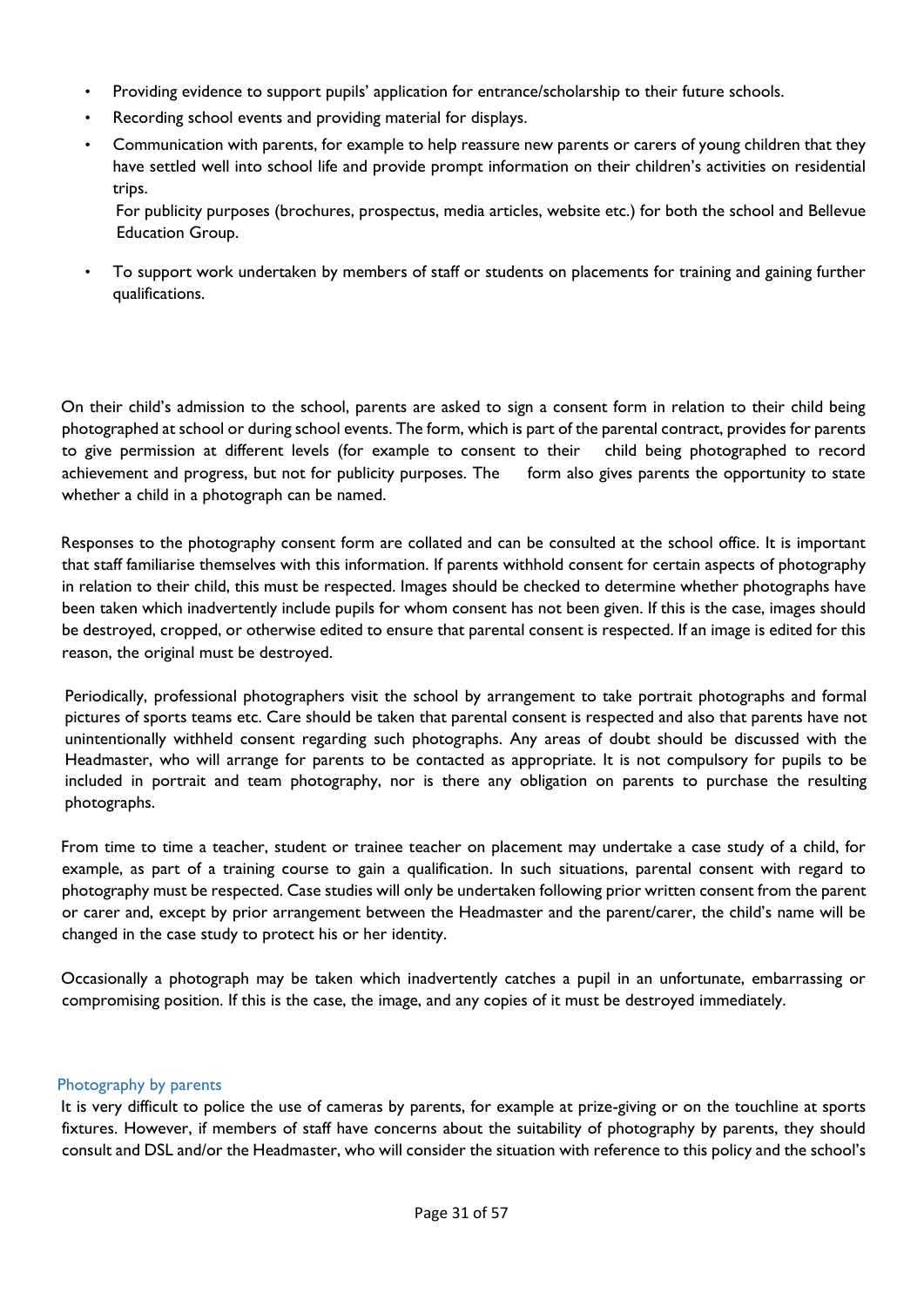safeguarding procedures and take appropriate action. Concerns will be taken seriously, logged, and investigated appropriately.

The parents' handbook includes guidelines for parents on the use of photography at school events.

Any parent who works at the school, for example as a volunteer, must abide by this policy. The teacher responsible (for example the Trip Leader for an educational visit which uses parent volunteers) must ensure that the parents involved are aware of this policy and abide by it.

If parents wish to make a video recording of a school event (nativity, concert, drama production etc), prior permission must be obtained from the Headmaster, who will consider the situation with respect to this policy and the levels of consent given by parents of other children involved. Since it is difficult to ensure that parental consent is respected in these situations, and not appropriate to share the details of consent given for particular children with other parents, the Headmaster may refuse permission for a video recording of the event to be made. As an alternative, the school may make an official video recording/DVD, the editing of which, before it is made available to parents, will ensure that parental consent is respected.

### <span id="page-31-0"></span>Use of equipment

With specific permission from the Headmaster, staff may use their own cameras, phones, or other equipment to take pictures in school or at school events. A school camera is also available for this purpose. Any photographs taken of school events by members of staff on personal equipment should be transferred to the school photography archive in the science lab or to the editor of the school newspaper (The Bruern Bulletin) and copies of photos erased from personal equipment or storage media. Users bringing personal devices into the school must ensure there is no inappropriate or illegal content on the device. Staff must ensure that this policy is observed when using other equipment which can be used in connection with photographs (photocopier, scanner, printer, iPad etc...)

# <span id="page-31-1"></span>Editing and storage of photographs

All images taken by members of staff or volunteers at school or on school activities remain the property of the school. The school may require images to be deleted or edited as appropriate and may also select images taken by members of staff or volunteers for other purposes, with due attention paid to the requirements of this policy.

When editing images, staff must take due professional care and ensure that edited images do not mislead or misrepresent. Care must also be taken to ensure that images do not result in their subject being vulnerable to embarrassment, teasing, bullying or abuse.

Images must not be stored permanently on personal devices or storage media. Members of staff may transfer images to personal equipment for the purposes or sorting and editing but they must be transferred into the school's photograph archive and deleted from personal equipment at the earliest opportunity.

All images must be stored permanently only in the school's photograph archive located in the Science Lab (except where they form part of other approved school documentation, such as a record of achievement, display, brochure or official website), where they will be monitored by the DSL and Headmaster. Once sorted and edited, images must be transferred to the archive and deleted from other personal and school equipment and temporary storage media.

To maintain security and enable subsequent users to work effectively, images on flash cards and other portable media must be deleted once they have been transferred. Similarly, where cameras have the capacity to save images without the need for a removable card, these must be deleted after use.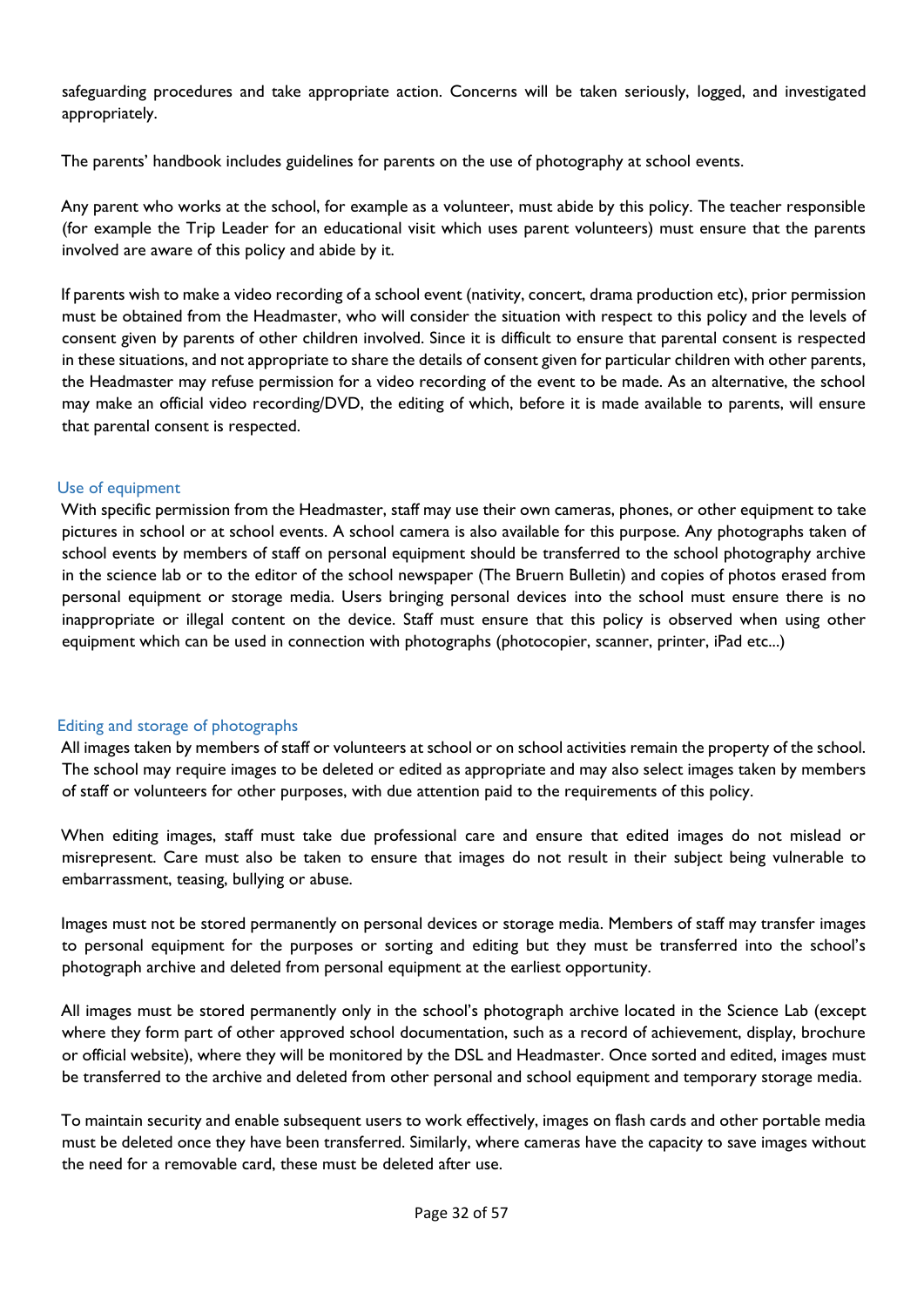Unless specific prior consent has been obtained, members of staff and volunteers must not post school images on personal pages of social networking sites or other websites. The use of images on the school's official Facebook page, website and other approved sites is carefully monitored by the DSL to ensure that it is in line with this policy and parental consent. The age limit for having a Facebook account is 13 and other social networks have similar restrictions. However, parents do not always enforce these restrictions. Staff must be vigilant in respect of any inappropriate use by pupils of school images or their own photographs of school events on social networks and must report any concerns to the Designated Safeguarding Lead.

The DSL is responsible for liaising with the chair of the school charitable body (Amici Bruerni) to ensure familiarity with this policy and that images used on the association's newsletters and other literature and media abide by this policy and respect the levels of consent given by parents in respect of photography.

Final responsibility for the appropriate use of photography at school and in connection with school events rests with the Headmaster and the child protection officer. They monitor school images and may require an image to be deleted, edited, or removed from a particular document, website etc in accordance with the requirements of this policy.

The school assesses the risk of access to archived images by inappropriate individuals to be very low. Staff and volunteers must ensure that their use and storage of images maintains a similarly acceptable level of risk.

### <span id="page-32-0"></span>2. Use of mobile phones by members of staff and by volunteers in school

Mobile phones provide many benefits to school life, notably in improving health and safety through better communication with staff in more remote parts of the school campus and on off-site visits. However, mobile phones, particularly those capable of taking pictures, also present a challenge to the school community to ensure that pupils are safeguarded in relation to the potential for improper use and also that their education is not impeded by the use of mobile phones at inappropriate times.

The Staff handbook and Parents' handbook provides information on the use of mobile phones by pupils. Staff must be vigilant to ensure that the use of mobile phones, including their use by volunteers, visitors and pupils is always appropriate and that the safeguarding needs of the pupils are met. Any concerns should be discussed with the Headmaster or Designated Safeguarding Lead. Concerns will be taken seriously, logged, and investigated appropriately. Where a member of staff, visitor, volunteer, or pupil has a mobile phone with the facility to take pictures, its use is subject to the policy on the use of cameras and the manipulation and storage of images, above.

- On arrival at school staff should put their 'phones away to ensure that they do not adversely affect their duties at school and the pupils' education.
- In cases of emergency (for example a seriously ill relative) mobile phones should be left on so that a message can be relayed.
- The school nurse/lead first aider, Estates Manager, Headmaster, Housemaster / mistress and DSL are exempt from the restrictions on the use of mobile phones whilst on duty so that they can be contacted at all times by the school office in case of emergency.
- For safeguarding reasons, school mobile phones are not equipped with cameras or the cameras have been disabled.
- School mobile phones are available from the Housemaster. Phones can be used by members of staff engaged in particular school activities where it is important to maintain communication with the school office. These include:
- Use of local offsite facilities theatre, church,
- School sports fixtures
- Lessons at more remote parts of the school campus sports fields and woods
- Educational visits and away sports fixtures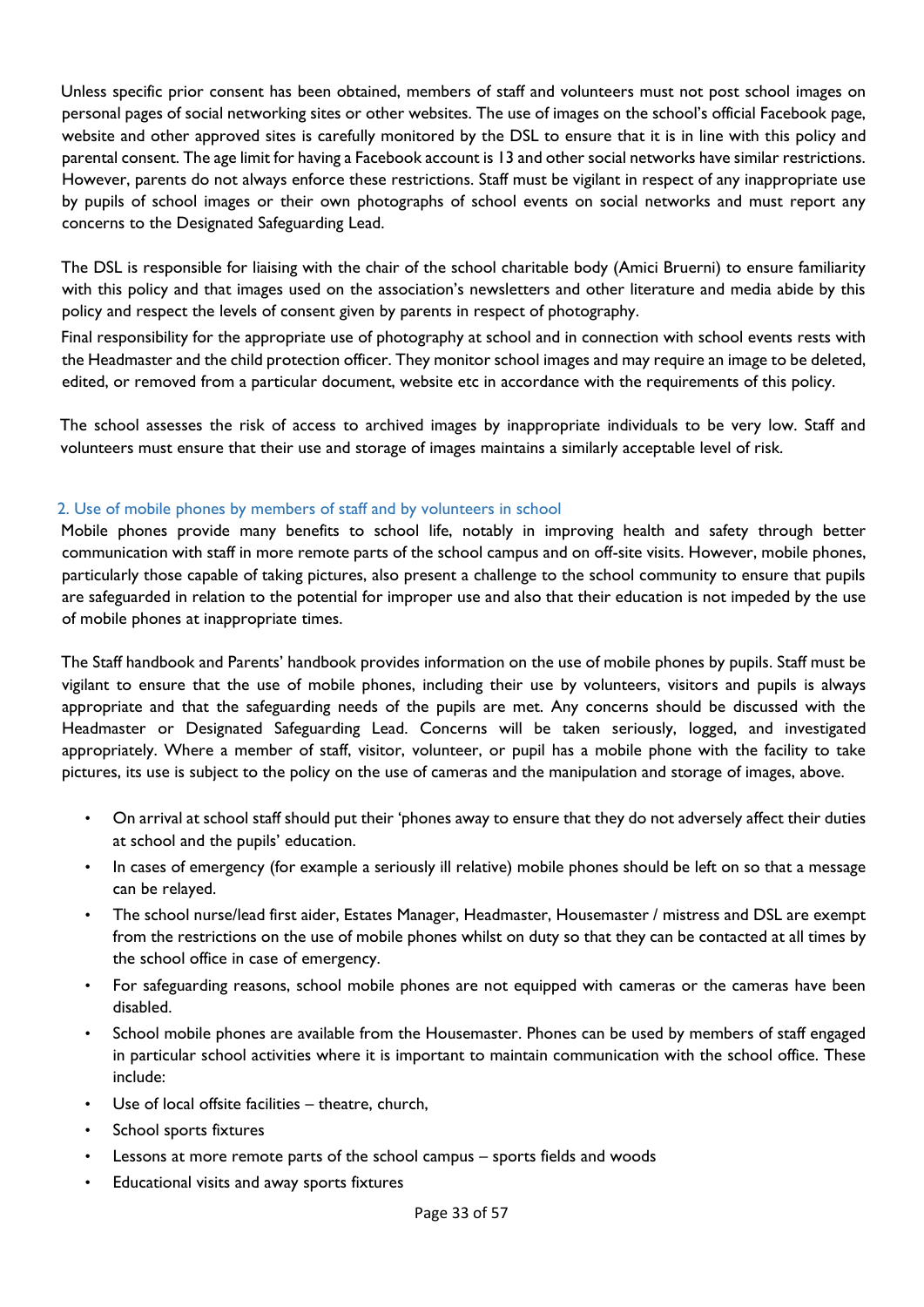• Situations where, by prior arrangement with the Headmaster, staff are directly responsible for a group of pupils and a second member of staff is "on call" nearby.

Further information can be found in the parents' handbook.

• Pupil school mobile phones should not be used for personal calls by members of staff. After use they must be returned to the housemaster. Any problem with the phone should be reported as soon as possible.

By arrangement with the Headmaster, a member of staff's personal mobile phone may be designated as the means of communication for specific activities (i.e. those listed above). In such situations, it is expected that this policy will be observed in respect of personal use. The cost of calls made on school business will be reimbursed, provided that they can be identified on an itemised bill or otherwise.

The use of mobile phones by staff whilst on school duties must respect national legislation and common courtesies. For example, they must not be used whilst driving and should be switched to silent at events and venues where this is expected. • The school assesses the risk to pupils through the improper use of mobile phones to be very low. Staff and volunteers must ensure that their use of mobiles phones maintains this level of risk.

# **14. USE OF REASONABLE FORCE AND PHYSICAL RESTRAINT; ACCEPTABLE PHYSICAL CONTACT**

#### <span id="page-33-0"></span>1. The Legal Framework

Physical Restraint should be limited to emergency situations and used only in the last resort. Under the Children Order 1995, it is only permissible as described under the heading "Physical Control". Article 4 of the Education Order 1998 clarifies powers that already exist in common law. It enables teachers and other members of staff in the school, authorised by the Headmaster, to use such force as is reasonable in the circumstances, to prevent a pupil from:

- Committing an offence
- Causing personal injury to, or damage to the property of, any person (including the pupil himself) Engaging in any behaviour prejudicial to the maintenance of good order and discipline at the school or among its pupils, whether during a teaching session or otherwise. (Examples of possible situations are given in Section 6) This policy draws on 'Use of reasonable force; Advice for Headmaster's, staff and governing bodies' published by the DfE in July 2013. And KSCIE 2020.

#### <span id="page-33-1"></span>2:1 Definition of restraint at Bruern Abbey

Physical restraint is the positive application of force with the intention of protecting the child from harming himself or others or seriously damaging property.

#### <span id="page-33-2"></span>2:2 General policy aims

Staff at Bruern Abbey recognise that the use of reasonable force is only one of the last in a range of strategies available to secure pupil safety/well-being and also to maintain good order and discipline. Our policy on restraint should therefore be read in conjunction with our Behaviour and Child Protection policies.

<span id="page-33-3"></span>2:3 Specific aims of the restraint policy

- To protect every person in the school community from harm.
- To protect all pupils against any form of physical intervention that is unnecessary, inappropriate, excessive, or harmful.
- To provide adequate information and training for staff so that they are clear as to what constitutes appropriate behaviour and to deal effectively with violent or potentially violent situations.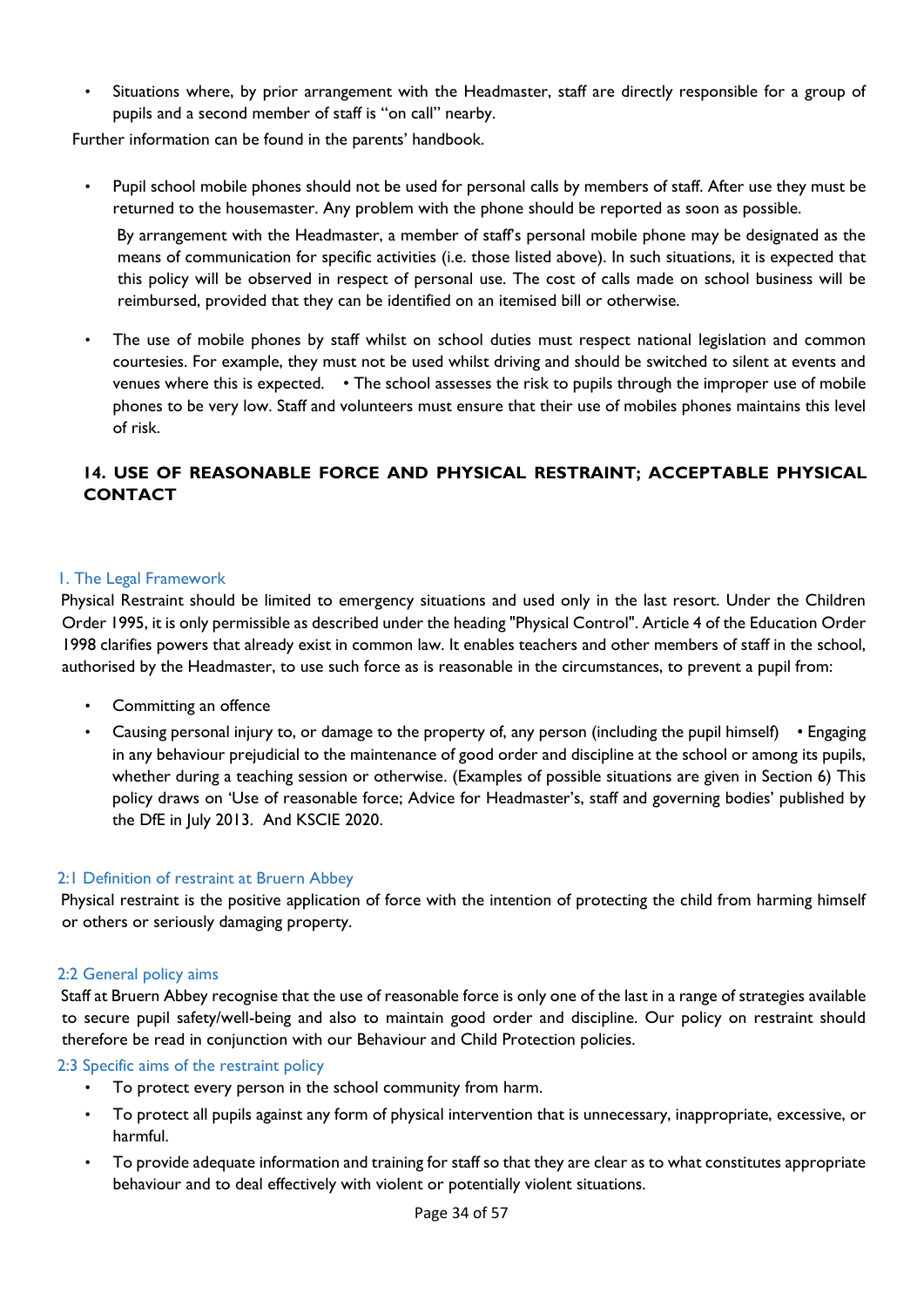### **3. Why use restraint?**

Physical restraint should avert danger by preventing or deflecting a child's action or perhaps by removing a physical object, which could be used to harm him/herself or others. It is only likely to be needed if a child appears to be unable to exercise self-control of emotions and behaviour. It is not possible to define every circumstance in which physical restraint would be necessary or appropriate and staff will have to exercise their own judgement in situations which arise within the above categories. Staff should always act within the School's policy on behaviour and discipline, particularly in dealing with disruptive behaviour.

Staff should be aware that when they are in charge of children during the school day, or during other supervised activities, they are acting in loco parentis and should, therefore, take reasonable action to ensure pupils' safety and well-being. Failure to physically restrain a pupil who is subsequently injured or injures another, could, in certain circumstances, lead to an accusation of negligence. At the same time, staff are not expected to place themselves in situations where they are likely to suffer injury as a result of their intervention.

The school does not have a "no-contact" approach to pupil management since this may leave staff unable to protect pupils. This section on reasonable force and physical restraint should, therefore, be read in connection with the section on physical contact, below. It is the intention of these policies to allow and support staff to make appropriate physical contact.

### <span id="page-34-0"></span>3.1 Alternative strategies

There are some situations in which the need for physical restraint is immediate and where there are no equally effective alternatives (egg is a pupil is about to run across a road). However, in many circumstances there are alternatives e.g. use of assertiveness skills such as:

- the broken record in which an instruction is repeated until the pupil complies
- use of a distracter, such as a loud whistle, to interrupt the behaviour (such as a fight) long enough for other methods of verbal control to be effective
- withdrawal of attention (audience) e.g. if an action such as damage to property is threatened other techniques designed to defuse the situation, such as the avoidance of confrontation, or use of humour (in these cases the incident can be dealt with later when emotions are no longer running high)
- the employment of other sanctions consistent with the School's policy on behaviour.

### <span id="page-34-1"></span>3.3 Use of physical restraint

Physical restraint should be applied as an act of care and control with the intention of re-establishing verbal control as soon as possible and, at the same time, allowing the pupil to regain self-control. It should never take a form which could be seen as a punishment. Staff are authorised to use reasonable force only in applying physical restraint, although there is no absolute definition of this, as what constitutes reasonable force depends upon the particular situation and the pupil to whom it is being applied. However, as a general rule, only the force necessary to stop or prevent the behaviour should be used, in accordance with the guidelines below.

There are some forms of physical intervention, which may involve minimal physical contact, such as blocking a pupil's path or the staff member physically interposing him or herself between the pupil and another pupil or object. However, in some circumstances, direct physical contact may be necessary. In all circumstances other methods should be used if appropriate or effective physical restraint should be a last resort.

KCSIE 2020 provides additional guidance that reasonable force may involve either passive physical contact, such as standing between pupils or blocking a pupil's path, or active physical contact such as leading a pupil by the arm out of the classroom.

When considering the use of reasonable force towards children with SEND or medical conditions, the risks should be carefully considered and reasonable adjustments made in relation to individual needs. Individual behaviour plans, personal health or medical plans and other forms of proactive behaviour support should be taken into account to reduce the need for reasonable force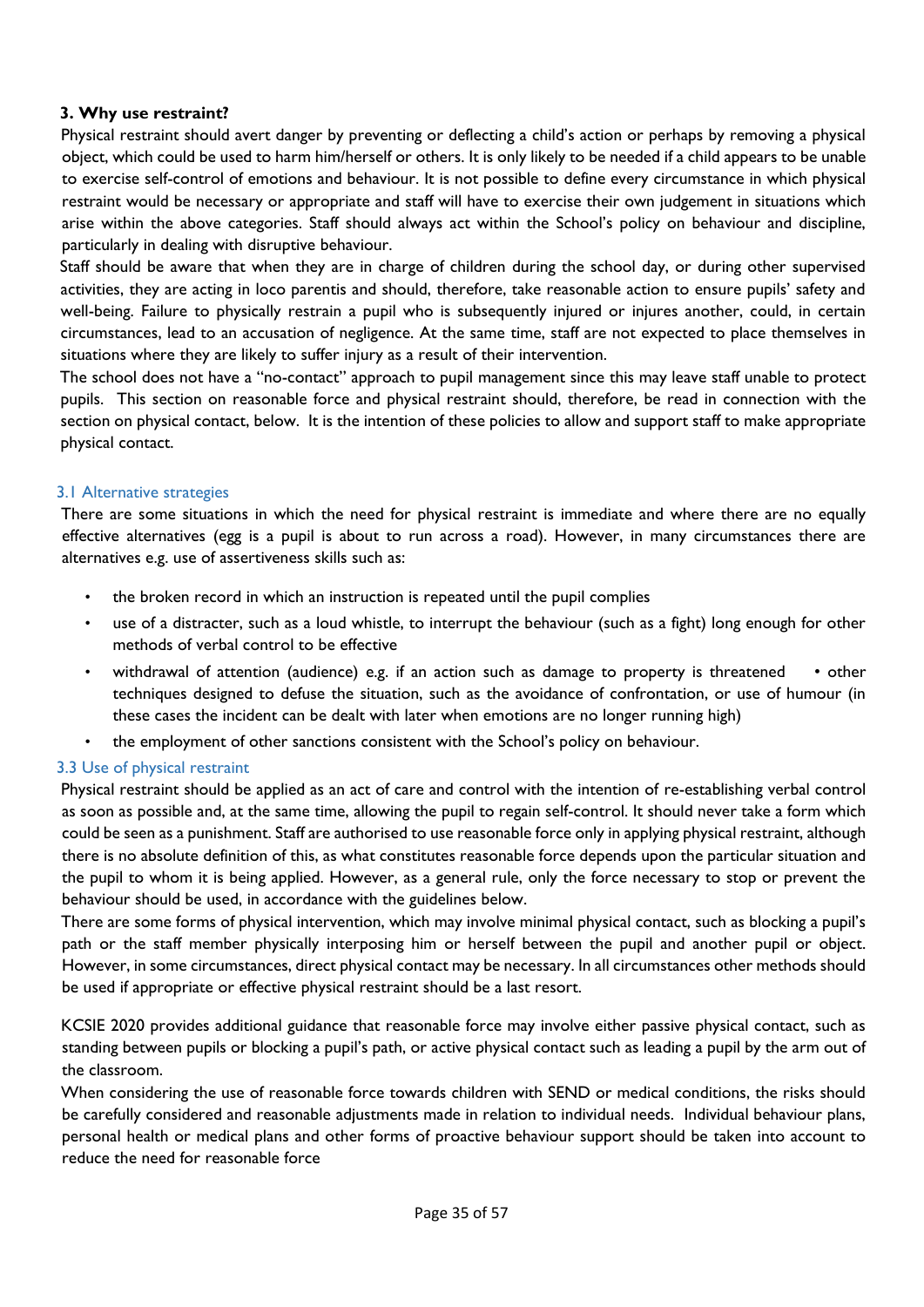When physical restraint becomes necessary:

# <span id="page-35-0"></span>DO

- Tell the pupil what you are doing and why
- Use the minimum force necessary
- Involve another member of staff if possible
- Tell the pupil what s/he must do for you to remove the restraint (this may need frequent repetition)
- Use simple and clear language
- Hold limbs above a major joint if possible, e.g. above the elbow
- Relax your restraint in response to the pupil's compliance

### <span id="page-35-1"></span>DON'T

- Act in temper (involve another staff member if you fear loss of control)
- Involve yourself in a prolonged verbal exchange with the pupil
- Attempt to reason with the pupil
- Involve other pupils in the restraint
- Touch or hold the pupil in sexual areas
- Twist or force limbs back against a joint Bend fingers or pull hair
- Hold the pupil in a way which will restrict blood flow or breathing e.g. around the neck
- Slap, punch, kick or trip up the pupil.

### <span id="page-35-2"></span>3.4 Actions after an incident

Physical restraint often occurs in response to highly charged emotional situations and there is a clear need for debriefing after the incident, both for the staff involved and the pupil. **The Head of Pastoral Care, or in her absence the Headmaster, should be informed of any incident as soon as possible** and will take responsibility for making arrangements for debriefing once the situation has stabilised. An appropriate member of the teaching staff should always be involved in debriefing the pupil involved and any victims of the incident should be offered support, and their parents informed on the as soon as is reasonably practicable by the Headmaster

If the behaviour is part of an ongoing pattern it may be necessary to address the situation through the development of a behavioural EHC plan, which may include an anger management programme, or other strategies agreed by the SENCO. It is also helpful to consider the circumstances precipitating the incident to explore ways in which future incidents can be avoided. All incidents should be recorded. All sections of this report should be completed so that in the event of any future complaint a full record is available. The Head of Pastoral Care, or in her absence the Headmaster, will contact parents as soon as possible after an incident, normally on the same day, to inform them of the actions that were taken and why, and to provide them with an opportunity to discuss it.

### <span id="page-35-3"></span>4 Risk Assessments

If Bruern Abbey becomes aware that a pupil is likely to behave in a disruptive way that may require the use of reasonable force, we will plan how to respond if the situation arises. Such planning will address:

- Management of the pupil (e.g. reactive strategies to de-escalate a conflict, holds to be used if necessary) Involvement of parents to ensure that they are clear about the specific action the school might need to take
- Briefing of staff to ensure they know exactly what action they should be taking (this may identify a need for training or guidance)
- Identification of additional support that can be summoned if appropriate.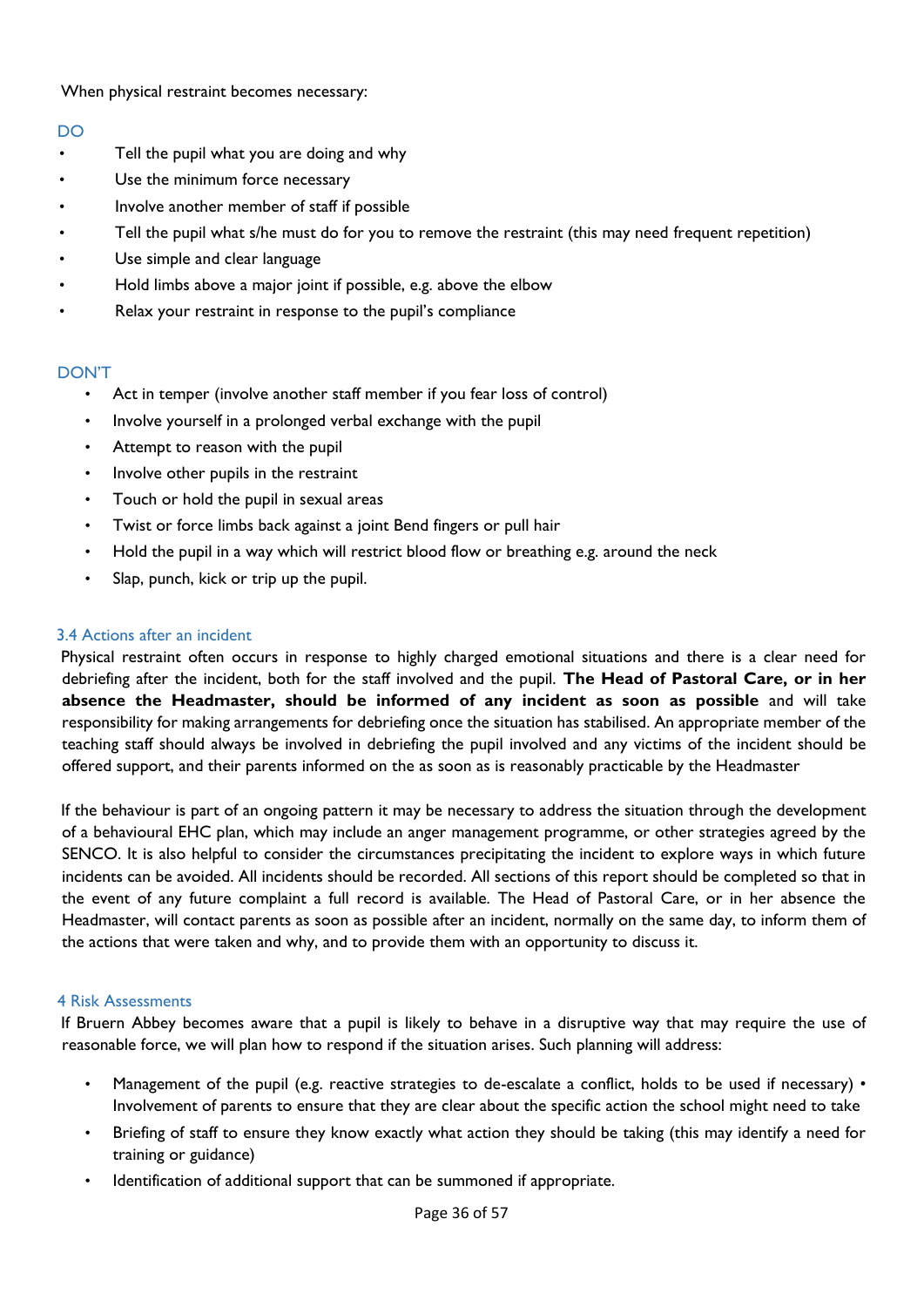### <span id="page-36-0"></span>5 Complaints

A clear restraint policy, adhered to by all staff and shared with parents, should help to avoid complaints from parents. It is unlikely to prevent all complaints, however, and a dispute about the use of force by a member of staff might lead to an investigation, either under disciplinary procedures or by the Police and social services department under child protection procedures. It is our intention to inform all staff, pupils, parents and governors about these procedures and the context in which they apply.

**6. When might it be appropriate to use reasonable force?** Examples of situations that may require restraint are when:

- a pupil attacks a member of staff, or another pupil
- pupils fighting
- a pupil is causing, or at risk of causing, injury or damage by accident, by rough play, or by misuse of dangerous materials, substances or objects • a pupil is running in a corridor or on a stairway in a way in which he/she might have or cause an accident likely to injure her/himself or others
- a pupil absconding from a class or trying to leave school (NB this will only apply if a pupil could be at risk if not kept in the classroom or at school)
- a pupil persistently refuses to obey an order to leave an area
- a pupil behaves in such a way that seriously disrupts a lesson.

### <span id="page-36-1"></span>Acceptable Physical Contact

It is inappropriate to rule out all forms of physical contact between adults and pupils in school. In many circumstances, particularly with younger pupils, physical contact is important in providing comfort, reassurance, and trust. It is important, therefore, that acceptable parameters for physical contact are understood and followed. Staff should be careful that their actions do not lead to misinterpretation, making themselves vulnerable to accusations of inappropriate contact. In this context, this section should be read in conjunction with Section 10 (Safe Working Practice) of this policy and also the Bellevue employment manual.

General Principles:

- Physical contact should always be a response to the needs of the child, not the adult and should last only as long as is necessary
- It should take place only with the child's clear consent
- Adults should be aware of any religious or cultural practices or beliefs which may influence whether physical contact is acceptable
- Aspects of the curriculum, such as coaching in sport, music, drama, and dance, may be more effectively taught through strategies which involve physical contact. However, these should be undertaken in a public arena, such as a class situation, and not in one-to-one tuition.

### Specific Considerations

• The administration of first aid or medication may necessitate contact proximate to intimate areas of the body. In such circumstances, administration should be undertaken in a manner which respects the dignity of the patient by someone who is suitably qualified. Except with the youngest children, and thereafter, in accordance with age-appropriate expectations, administration should preferably be undertaken by the school nurse or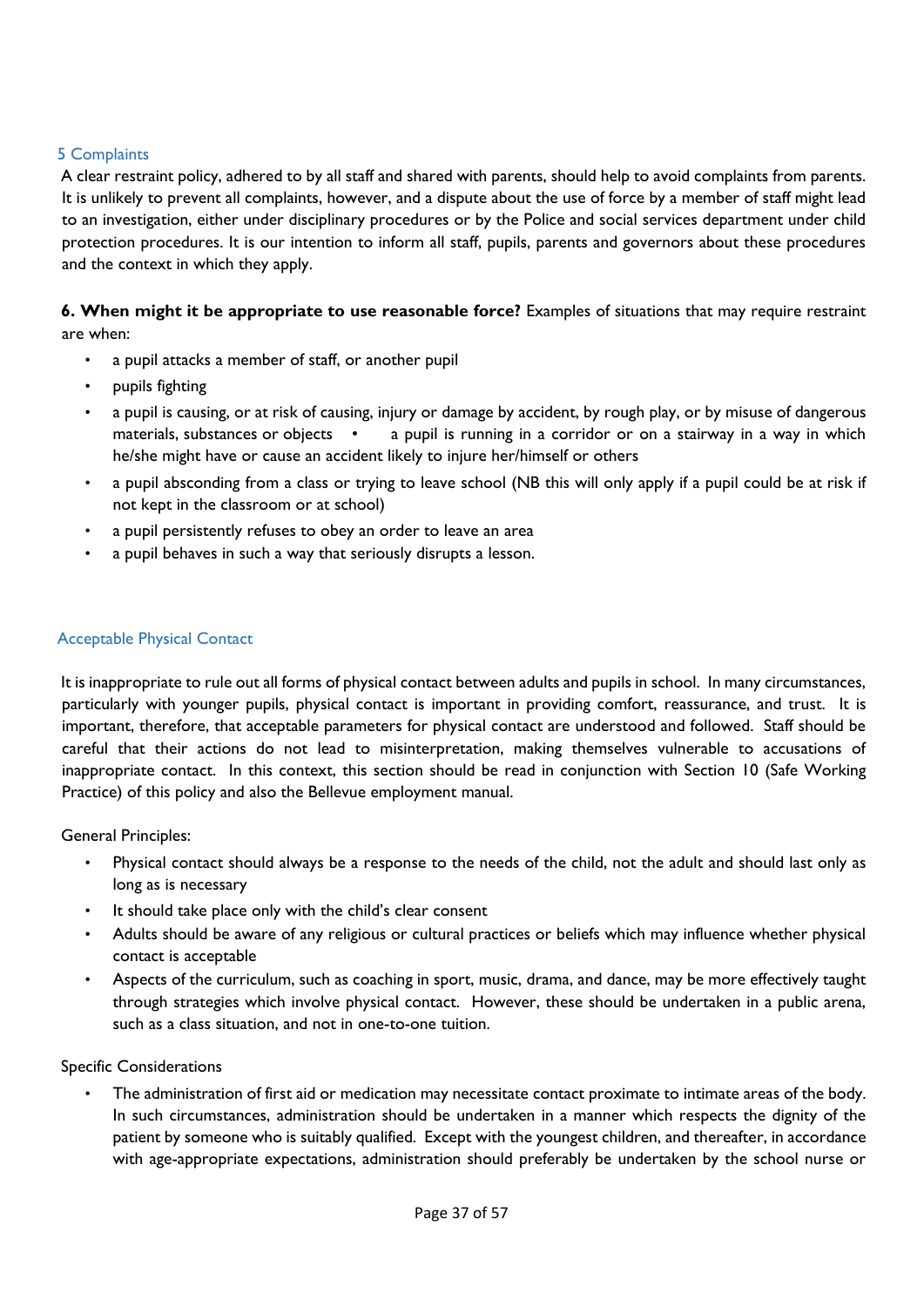one of the school first aiders. If the administration of first aid requires the child to remove clothing beyond that which is normally experienced in a boarding school, an additional member of staff should be present.

### <span id="page-37-0"></span>15. RADICALISATION AND EXTREMISM: THE 'PREVENT' STRATEGY

Radicalisation refers to the process by which a person comes to support terrorism and extremist ideologies associated with terrorist groups. Extremism is the vocal or active opposition to fundamental values and includes calling for the death of members of the armed forces. The school is committed to supporting the 'Prevent' strategy in relation to radicalisation and extremism. It works to prevent children being drawn into supporting extremist ideas and terrorist ideology and to help them develop resilience to radicalisation. The Bellevue Safeguarding Governor is the governance committee's 'Prevent lead person' and the DSL is the nominated member of staff to be the 'Prevent lead person' in school. There is no single way of identifying whether a child is likely to be susceptible to an extremist ideology. Background factors combined with specific influences such as family and friends may contribute to a child's vulnerability. Similarly, radicalisation can occur through many different methods (such as social media) and settings (such as the internet). However, it is possible to protect vulnerable people from extremist ideology and intervene to prevent those at risk of radicalisation being radicalised. As with other safeguarding risks, staff should be alert to changes in children's behaviour which could indicate that they may be in need of help or protection. Staff should use their judgement in identifying children who might be at risk of radicalisation and act proportionately, which may include the DSL or deputy making a referral to the Channel programme

Further information on the Prevent duty can be found via the link in Appendix 2.

The school undertakes the following measures in relation to the 'Prevent Strategy':

- 'Prevent' is considered carefully as part of the school's safeguarding procedures
- All staff and volunteers undertake training in respect of 'Prevent'
- The DSL undertakes a higher level of 'Prevent' training in order to support staff, engage effectively with external agencies and follow reporting and information sharing protocols appropriately
- 'Prevent' is considered carefully in the appointment of new staff, volunteers, and contractors and in the admitting of visitors and visiting speakers to the school 'Prevent' is a topic for governance, staff and SLT meetings; the SLT and governance committee have developed an understanding of potential risks in the local area including potential impact on vulnerable pupils at the school
- There is a clear referral route through the DSL to 'Channel'
- The school strongly promotes fundamental British values in curricular and extra-curricular activities and the promotion of the school's ethos and aims. • The school will work as required with other agencies, including the LADO, OSCB, Children's Services and 'Channel' with regard to the 'Prevent' agenda
- Computer systems have appropriate levels of filtering to ensure, insofar as is possible, that terrorist and extremist material is suitably controlled • The school provides internet safety training for pupils, parents and staff and pupils are strongly supported to enable them to use the internet safely
- PSHE lessons, assemblies and other areas of the curriculum and extra-curricular programme include topics to help develop pupils' resilience to radicalisation.

### <span id="page-37-1"></span>16. VETTING VISITING SPEAKERS

The school is aware of the potential risk to children through exposure to views of visiting speakers whose presentations may include material of an extremist nature or which contradicts the school's commitment to provide pupils with a balance of opposing political views. Accordingly, the school undertakes a range of measures to vet the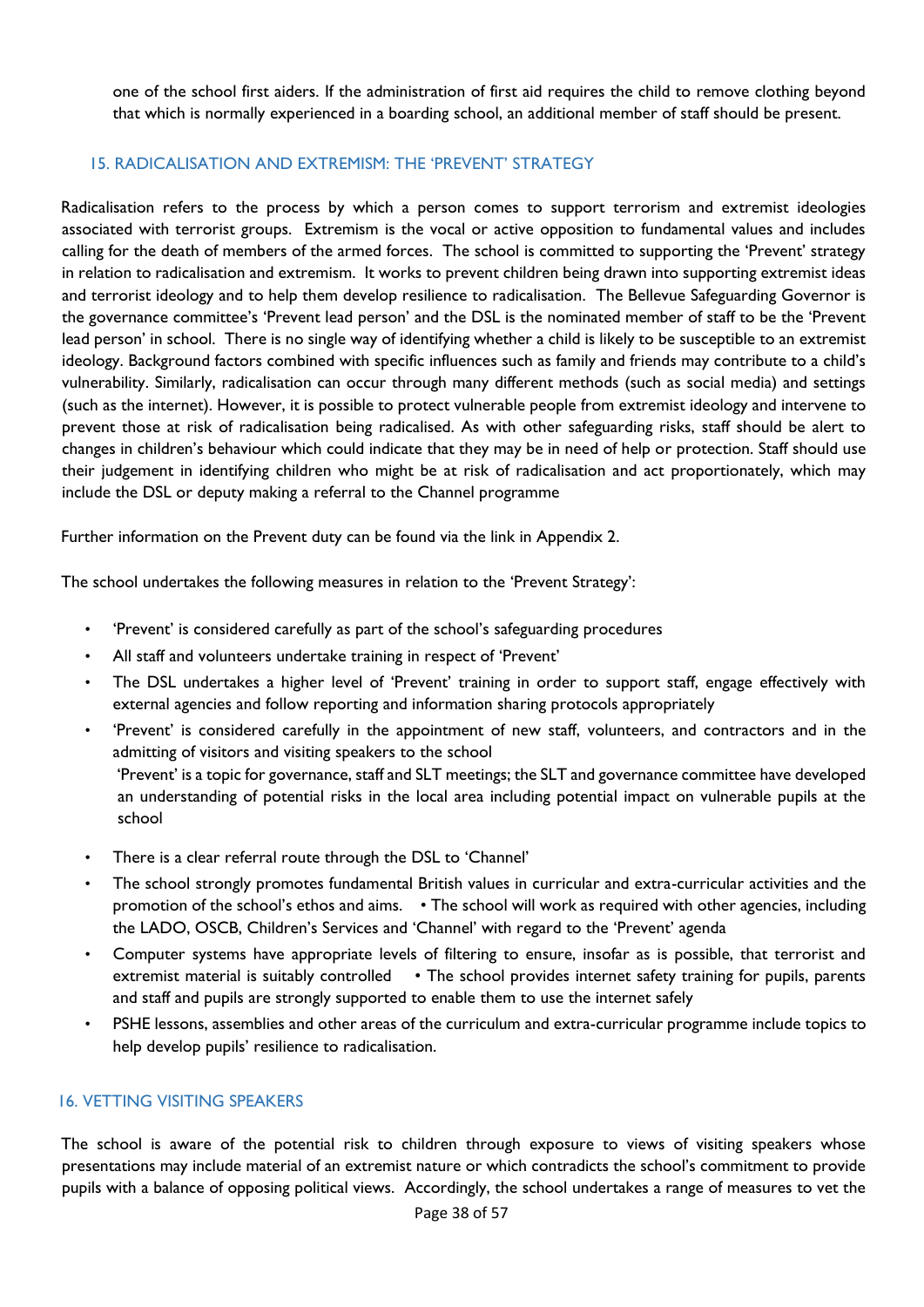content of presentations by visiting speakers. The level of checking will be determined by an assessment of the likely level of risk and may include the following measures.

- The visiting speaker will be asked to provide assurance that the content of the presentation does not include material of a radicalising or extremist nature and is not in any other way inappropriate for the pupils involved.
- Presentations, such a PowerPoint, will be required in advance and will be checked by the member of staff responsible and discussed with the speaker
- Visiting speakers will always be accompanied. A member of staff will attend presentations to pupils and will be prepared to intervene, should the content stray from agreed expectations
- An appropriate level of checks, including an identity check, will be undertaken on visiting speakers, particularly any not previously known to the school. Most speakers will be well known to the school (parents, local professionals, religious leaders) and the school will be familiar with their standing and reputation. Where a speaker represents an organisation, for example, the fire service or a charity, identity checks will include verification of the speaker's connection with the organisation.
- The school's vetting procedures may include an internet search to check for links with inappropriate organisations or the expression of extremist views which would indicate that it would be inappropriate to address pupils at the school.

The above procedures apply at an appropriate level, to all situations where visitors present to the pupils, not simply formal talks, but also the more informal visits to class, covering topics from dental care to Diwali. The procedures are also followed where speakers visit at the invitation of pupils. Any such pupil invitation must be approved by a member of the SLT.

# <span id="page-38-0"></span>17. REVIEWING THIS POLICY

When reviewing this policy, the school will draw on the expertise of staff in shaping the safeguarding arrangements and policies, to ensure that the school considers at all times what is in the best interests of the child.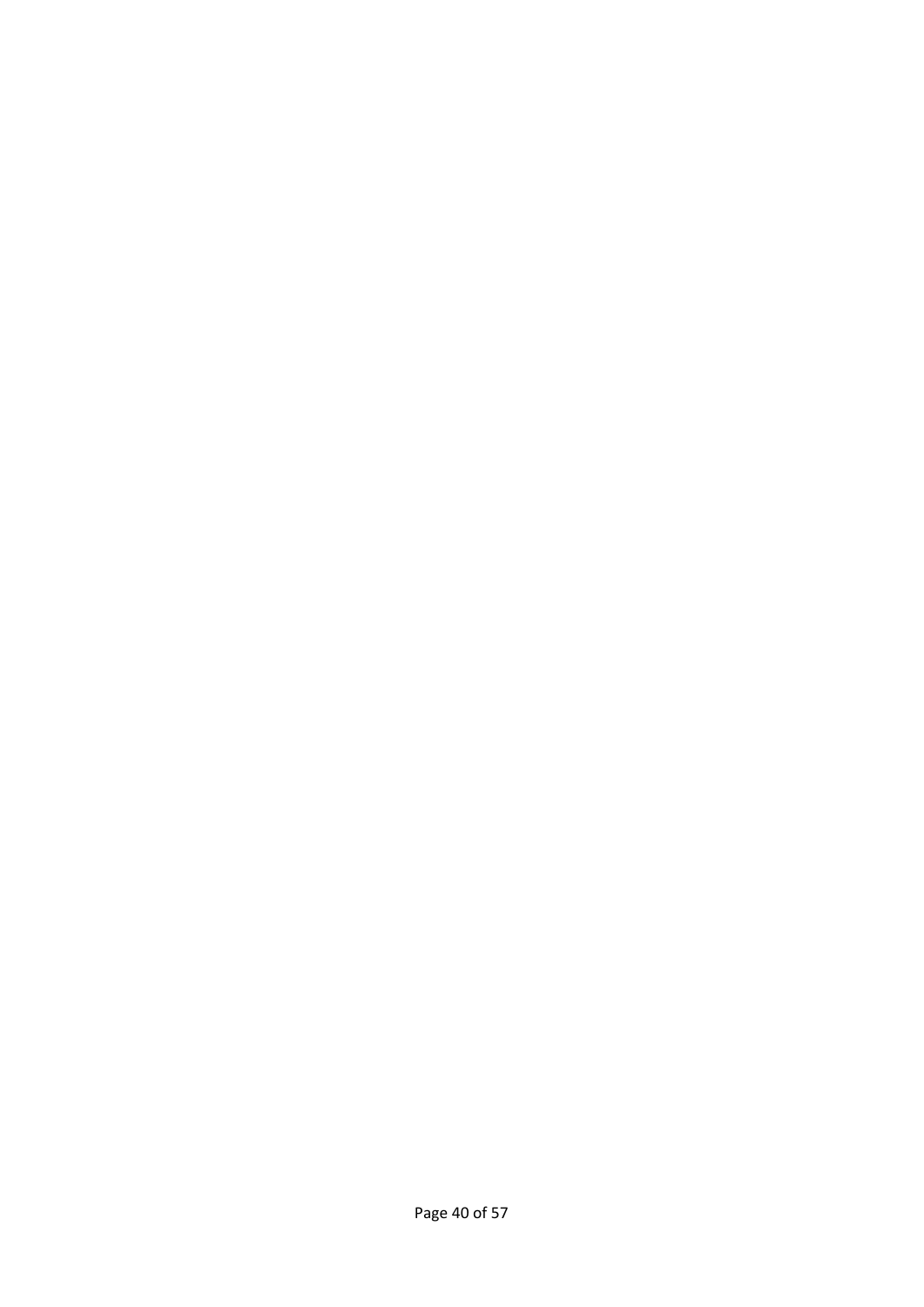# **Bruern Abbey Child Protection (Safeguarding) Policy: Appendices**

### <span id="page-40-0"></span>Appendix 1 Helpful Information

This section is designed to provide information that facilitates understanding of key terminology and indicators: **WHAT IS CHILD ABUSE?** Defined in the Government guidance KCSIE (September 2020)

Staff should be aware that abuse, neglect, and safeguarding issues are rarely standalone events that can be covered by one definition or label. In most cases multiple issues will overlap with one another.

**Abuse:** a form of maltreatment of a child. Somebody may abuse or neglect a child by inflicting harm or by failing to act to prevent harm. Children may be abused in a family or in an institutional or community setting by those known to them or, more rarely, by others. Abuse can take place wholly online, or technology may be used to facilitate offline abuse. They may be abused by an adult or adults or another child or children.

There are four types of child abuse.

- Physical abuse
- Emotional abuse
- Sexual abuse
- **Neglect**

**Physical abuse:** a form of abuse which may involve hitting, shaking, throwing, poisoning, burning, or scalding, drowning, suffocating or otherwise causing physical harm to a child. Physical harm may also be caused when a parent or carer fabricates the symptoms of, or deliberately induces, illness in a child.

**Emotional abuse:** the persistent emotional maltreatment of a child such as to cause severe and adverse effects on the child's emotional development. It may involve conveying to a child that they are worthless or unloved, inadequate, or valued only insofar as they meet the needs of another person. It may include not giving the child opportunities to express their views, deliberately silencing them or 'making fun' of what they say or how they communicate. It may feature age or developmentally inappropriate expectations being imposed on children. These may include interactions that are beyond a child's developmental capability as well as overprotection and limitation of exploration and learning, or preventing the child participating in normal social interaction. It may involve seeing or hearing the ill treatment of another. It may involve serious bullying (including cyberbullying), causing children frequently to feel frightened or in danger, or the exploitation or corruption of children. Some level of emotional abuse is involved in all types of maltreatment of a child, although it may occur alone.

**Sexual abuse:** involves forcing or enticing a child or young person to take part in sexual activities, not necessarily involving a high level of violence, whether or not the child is aware of what is happening.

The activities may involve physical contact, including assault by penetration (for example rape or oral sex) or nonpenetrative acts such as masturbation, kissing, rubbing, and touching outside of clothing. They may also include noncontact activities, such as involving children in looking at, or in the production of, sexual images, watching sexual activities, encouraging children to behave in sexually inappropriate ways, or grooming a child in preparation for abuse Sexual abuse can take place online, and technology can be used to facilitate offline abuse. Sexual abuse is not solely perpetrated by adult males. Women can also commit acts of sexual abuse, as can other children.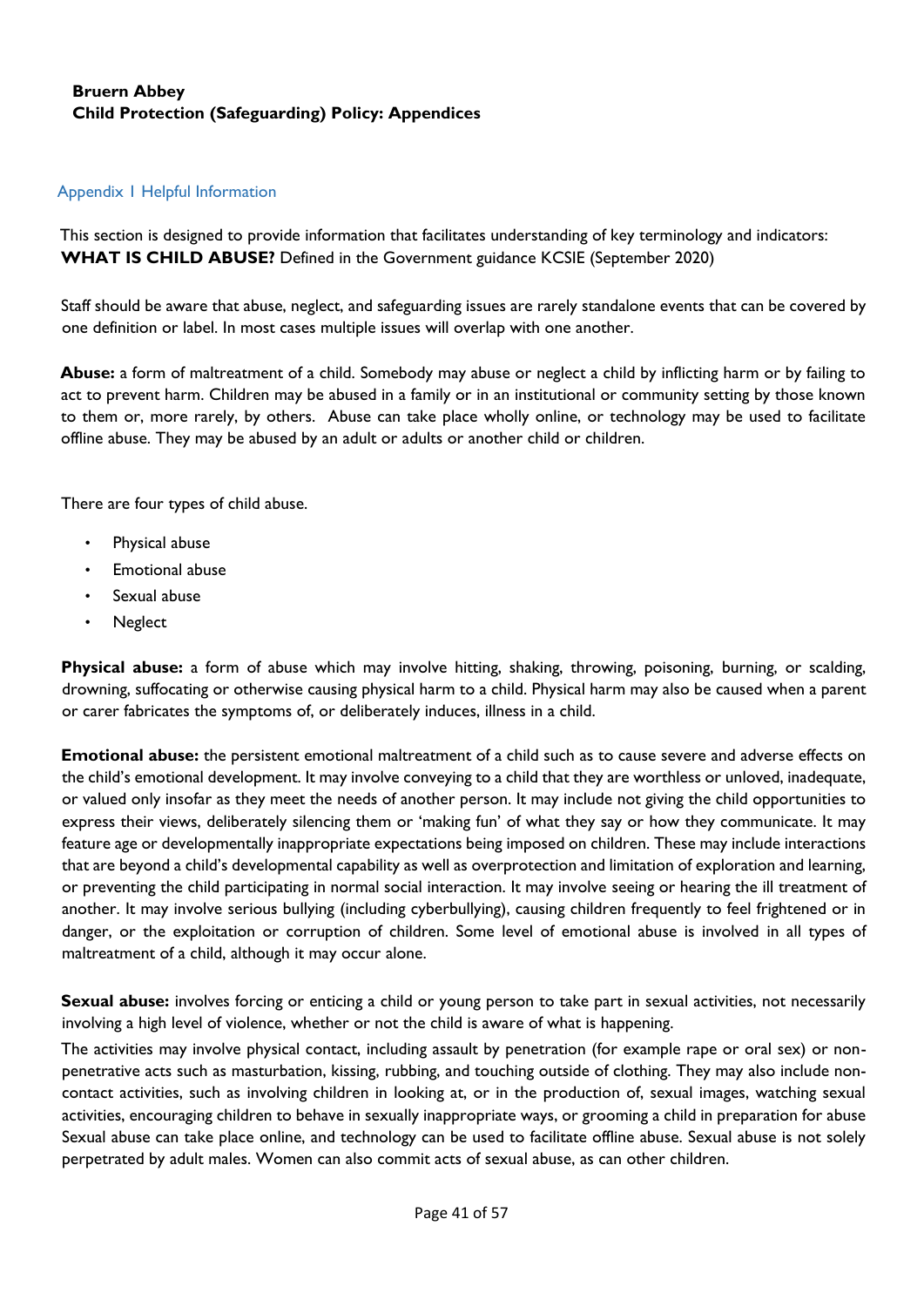**Neglect:** the persistent failure to meet a child's basic physical and/or psychological needs, likely to result in the serious impairment of the child's health or development. Neglect may occur during pregnancy as a result of maternal substance abuse. Once a child is born, neglect may involve a parent or carer failing to: provide adequate food, clothing and shelter (including exclusion from home or abandonment); protect a child from physical and emotional harm or danger; ensure adequate supervision (including the use of inadequate care-givers); or ensure access to appropriate medical care or treatment. It may also include neglect of, or unresponsiveness to, a child's basic emotional needs.

Bullying is not defined as a form of abuse in Working Together but there is clear evidence that it is abusive and will include at least one, if not two, three or all four, of the defined categories of abuse.

Annex A of KCSIE 2020 provides further information on specific areas of abuse including,

- Child Sexual Exploitation
- FGM
- Honour-Based Violence
- Children Missing from Education
- Forced Marriage

Staff should ensure that they are familiar with the information provided within Annex A of KCSIE 2020 and if they have any concerns report them to the DSL. The following provides useful guidance.

The following provides useful guidance on specific further categories of abuse.

### <span id="page-41-0"></span>Child Sexual Exploitation

In February 2017, the DfE published updated guidance on Child Sexual Exploitation, in the form of an update to Working Together 2019. The updated guidance includes the following definition:

• Child sexual exploitation is a form of child sexual abuse. It occurs where an individual or group takes advantage of an imbalance of power to coerce, manipulate or deceive a child or young person under the age of 18 into sexual activity (a) in exchange for something the victim needs or wants, and/or (b) for the financial advantage or increased status of the perpetrator or facilitator. The victim may have been sexually exploited even if the sexual activity appears consensual. Child sexual exploitation does not always involve physical contact; it can also occur through the use of technology.

Children may receive something in exchange for performing sexual activities. This can include food, accommodation, drugs, alcohol, cigarettes, affection, gifts, or money. Children rarely report child sexual exploitation, so it is important that staff are aware of the potential indicators. These include.

- Acquisition of money, clothes, mobile phones etc without plausible explanation.
- Gang-association and/or isolation from peers/social networks.
- Exclusion or unexplained absences from school, college, or work.
- Leaving home/care without explanation and persistently going missing or returning late.
- Excessive receipt of texts/phone calls.
- Returning home under the influence of drugs/alcohol.
- Inappropriate sexualised behaviour for age/sexually transmitted infections.
- Evidence of/suspicions of physical or sexual assault.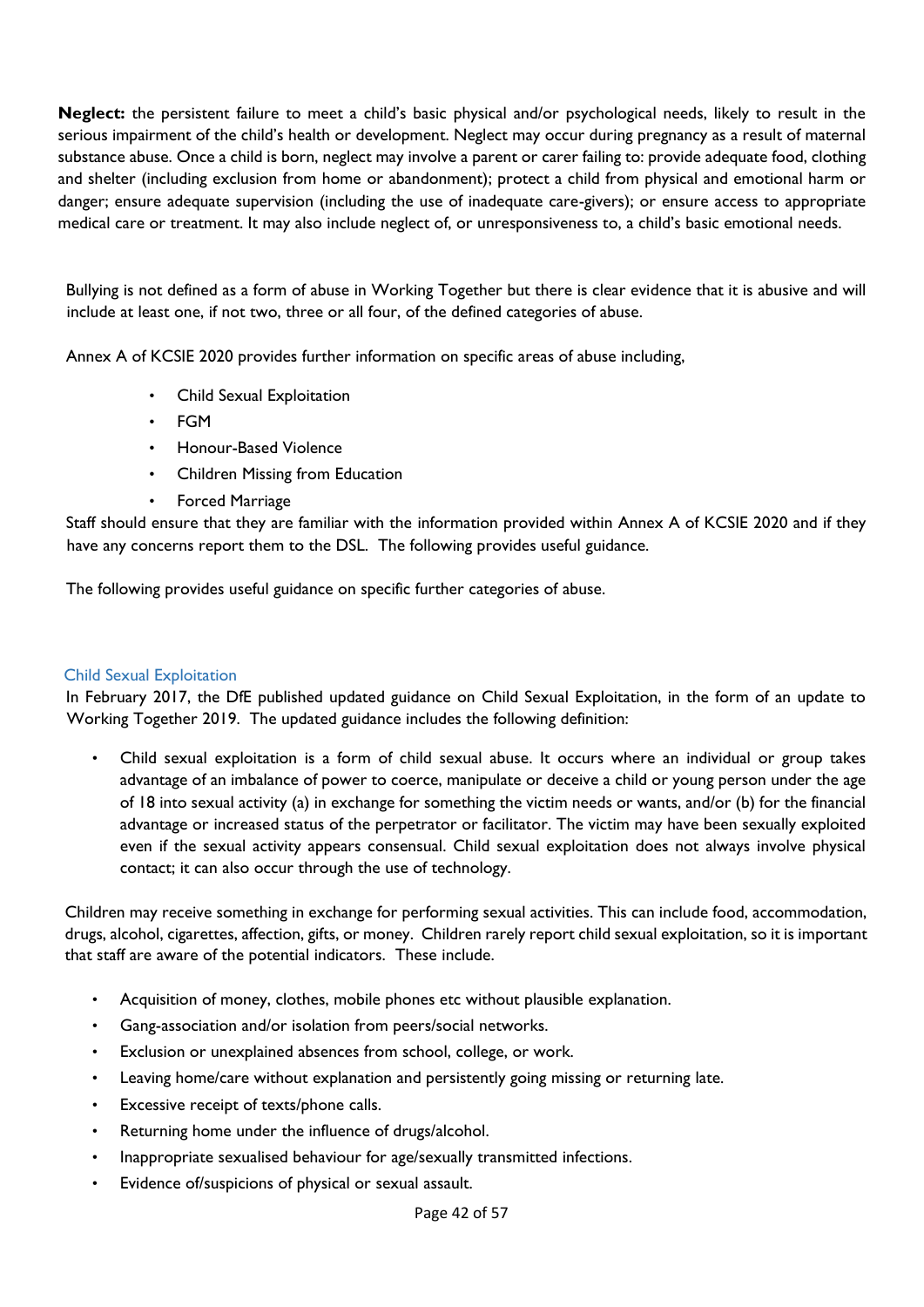- Relationships with controlling or significantly older individuals or groups.
- Multiple callers (unknown adults or peers).
- Frequenting areas known for sex work.
- Concerning use of internet or other social media.
- Increasing secretiveness around behaviours; and
- Self-harm or significant changes in emotional well-being

Staff have been made aware of the updated guidance and recognise that no school, community, or social group is immune to the risk of child sexual exploitation, including online, and it can affect both boys and girls. Children can be perpetrators as well as victims.

Appendix 2 provides links to relevant documentation relating to child sexual exploitation.

### Serious Violence and County Lines

The school ensures that all staff are aware of indicators which may signal that children are at risk from, or are involved in, serious violent crime. These may include increased absence from school, a change in friendships or relationships with older individuals or groups, a significant decline in performance, signs of self-harm or a significant change in well-being, or signs of assault or unexplained injuries. Unexplained gifts of new possessions could also indicate that children have been approached by, or are involved with, individuals associated with criminal networks or gangs.

Criminal exploitation of children is a geographically widespread form of harm that is a typical feature of county lines criminal activity; drug networks or gangs groom and exploit children and young people to carry drugs and money from urban areas to suburban and rural areas, market and seaside towns. Key to identifying potential involvement in county lines are missing episodes when the victim may have been trafficked for the purpose of transporting drugs and a referral to the National Referral Mechanism should be considered.

Like other forms of abuse and exploitation, county lines exploitation:

- can affect any child or young person, male or female, under the age of 18
- can affect any vulnerable adult over the age of 18
- can still be exploitation even if the activity appears consensual
- can involve force and/or enticement methods of compliance and is often accompanied by violence or threats of violence
- can be perpetrated by individuals or groups, males or females, and young people or adults
- is typified by some form of power imbalance in favour of those perpetrating the exploitation. Whilst age may be the most obvious, this power imbalance can also be due to a range of other factors including gender, cognitive ability, physical strength, status, and access to economic or other resources.

The school ensures that staff are aware of the associated risks of serious violence and county lines and understand the measures in place to manage these. Links to advice for schools on preventing youth violence and gang involvement and on county lines are to be found in Appendix 2.

### **Domestic abuse**

The cross-government definition of domestic violence and abuse is: Any incident or pattern of incidents of controlling, coercive, threatening behaviour, violence or abuse between those aged 16 or over who are, or have been, intimate partners or family members regardless of gender or sexuality. The abuse can encompass, but is not limited to: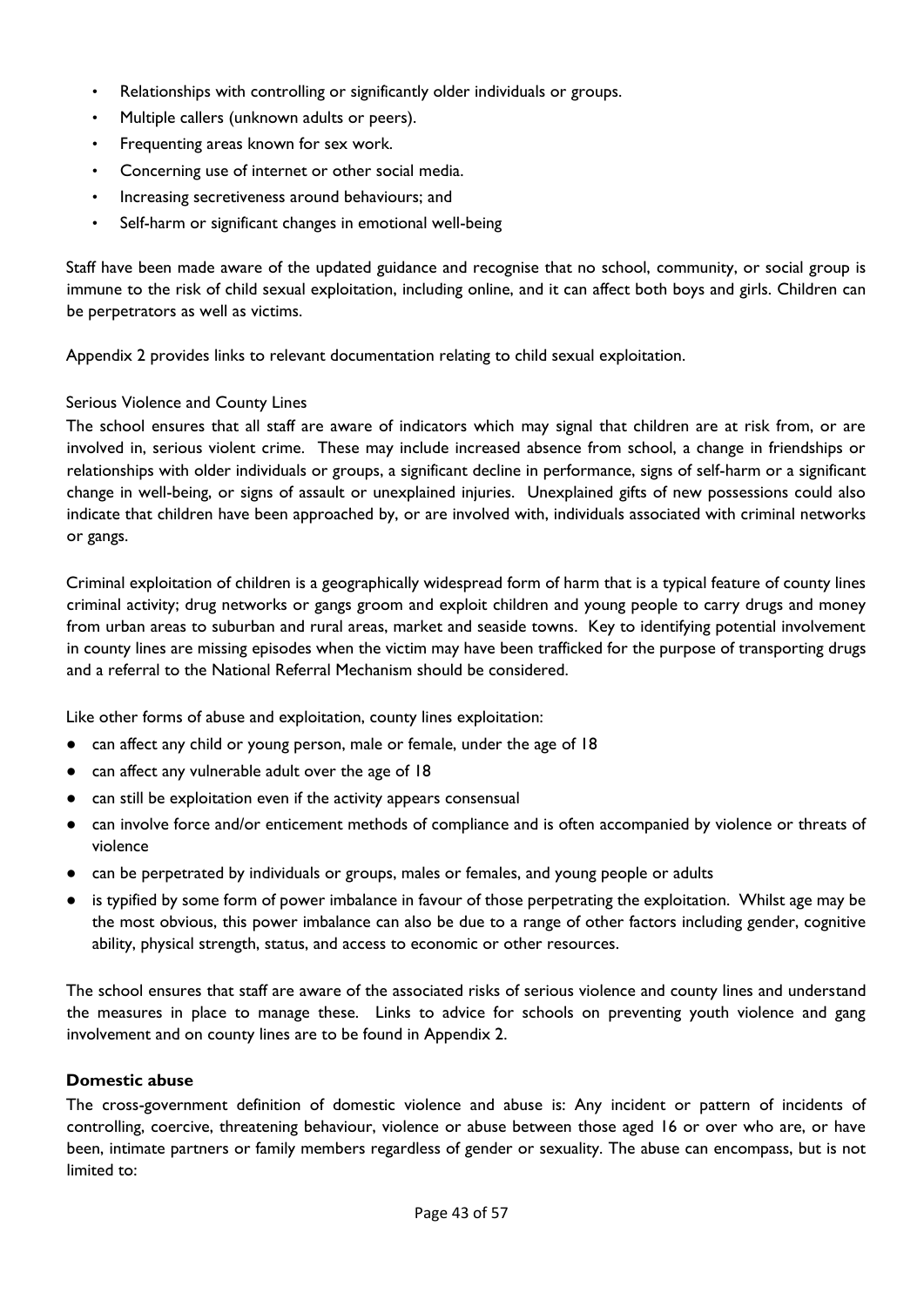- psychological
- physical
- sexual
- financial
- emotional.

Exposure to domestic abuse and/or violence can have a serious, long lasting emotional and psychological impact on children. In some cases, a child may blame themselves for the abuse or may have had to leave the family home as a result. Domestic abuse affecting young people can also occur within their personal relationships, as well as in the context of their home life.

Links to documents providing advice on identifying children who are affected by domestic abuse and how they can be helped are available in Appendix 2.

# <span id="page-43-0"></span>FGM (Female Genital Mutilation)

FGM is a crime committed usually within the scope of honour-based violence. FGM comprises all procedures involving partial or total removal of the external female genitalia or other injury to the female genital organs for nonmedical reasons. It has no health benefits and harms girls and women in many ways. It involves removing and damaging healthy and normal female genital tissue, and hence interferes with the natural function of girls' and women's bodies. The age at which girls undergo FGM varies enormously according to the community. The procedure may be carried out when the girl is new-born, during childhood or adolescence, just before marriage or during the first pregnancy. However, the majority of cases of FGM are thought to take place between the ages of 5 and 8 and, therefore, girls within that age bracket are at a higher risk. FGM is illegal in the UK. On the 31 October 2015, it became mandatory for teachers to personally report known cases of FGM to the police. Please refer to section 5, above for information on this mandatory duty and to Appendix 2 for relevant contact information.

For cases where it is believed that a girl may be vulnerable to FGM or there is a concern that she may be about to be genitally mutilated the staff will inform the DSL who will report it as with any other child protection concern.

### Honour-Based Abuse (HBA)

Honour-based violence is a violent crime or incident which may have been committed to protect or defend the honour of the family or community, including FGM, forced marriage, and practices such as breast ironing. It is often linked to family or community members who believe someone has brought shame to their family or community by doing something that is not in keeping with their unwritten rule of conduct. Abuse committed in the context of preserving "honour" often involves a wider network of family or community pressure and can include multiple perpetrators. It is important to be aware of this dynamic and additional risk factors when deciding what form of safeguarding action to take. All forms of HBV are abuse (regardless of the motivation) and should be handled and escalated as such. Professionals in all agencies, and individuals and groups in relevant communities, need to be alert to the possibility of a child being at risk of HBV, or already having suffered HBV Honour based violence might be committed against people who:

- · become involved with a boyfriend or girlfriend from a different culture or religion
- · want to get out of an arranged marriage
- · want to get out of a forced marriage
- · wear clothes or take part in activities that might not be considered traditional within a particular culture
- · convert to a different faith from the family

Women and girls are the most common victims of honour-based violence. However, it can also affect men and boys. Crimes of 'honour' do not always include violence. Crimes committed in the name of 'honour' might include: · domestic abuse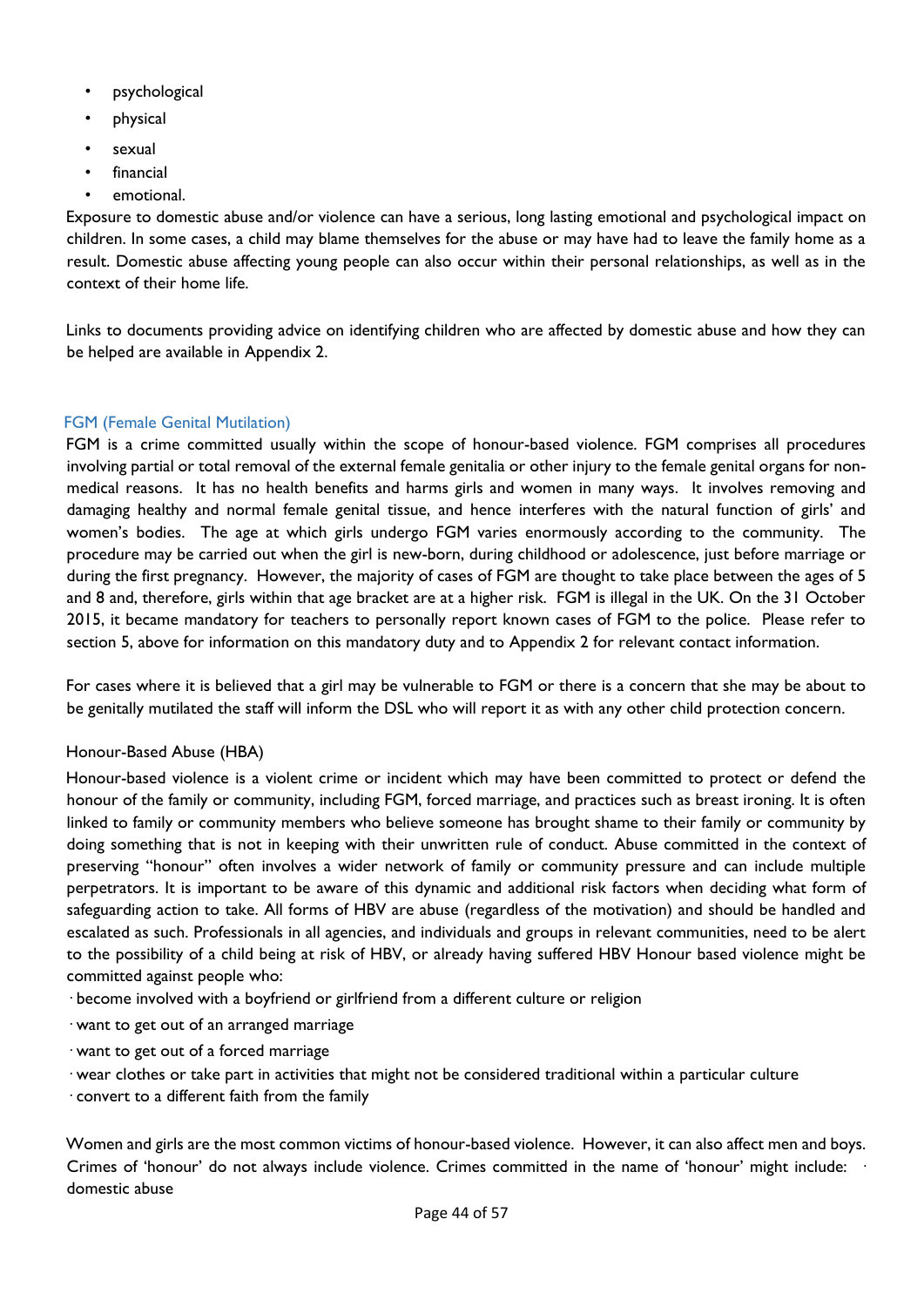- · threats of violence
- · sexual or psychological abuse
- · forced marriage
- · being held against your will or taken somewhere you do not want to go
- · assault

If staff have a concern regarding a child that might be at risk of HBV or who has suffered from HBV, they should speak to the DSL or deputy. As appropriate, they will activate local safeguarding procedures, using existing national and local protocols for multiagency liaison with police and children's social care. However, if it is clear that a crime has been committed or the pupil is at immediate risk, the police will be contacted in the first place. It is important, if honour-based violence is known or suspected, that communities and family members are NOT spoken to prior to referral to the police or social care as this could increase risk to the child.

### <span id="page-44-0"></span>Children Missing from Education

The school views absence as an issue related to both safeguarding and educational outcomes. Measures have been taken to adopt the additional admissions and attendance requirements which came into force on 5<sup>th</sup> September 2016 with a view to minimising the occurrence of children missing from education. Relevant staff have received training from the school's safeguarding governor in the implications and implementation of these measures. The school liaises with and reports to the Local Authority, as required, on these matters and may take steps that could result in legal action for attendance, or a referral to children's social care, or both.

Patterns of children missing education, particularly repeatedly, can be a vital warning sign of a range of safeguarding possibilities. This may include abuse and neglect, which may include sexual abuse or exploitation and child criminal exploitation. It may indicate mental health problems, risk of substance abuse, risk of travelling to conflict zones, risk of female genital mutilation or risk of forced marriage. Early intervention is necessary to identify the existence of any underlying safeguarding risk and to help prevent the risks of a child going missing in future. Staff should be aware of the school's unauthorised absence and children missing from education procedures. It is essential that they are assiduous in their prompt completion of attendance registers, liaise closely with the school office to resolve any unexplained absences, and report any concerns about absence to the DSL. A relatively short length of time a child is missing does not reduce risk of harm to that child, and all absence or non-attendance is considered with other known factors or concerns. On a day-to-day basis administrative staff monitor registers for patterns of absence and the DSL/a member of SLT undertakes a regular review of attendance records to analyse for patterns and trends.

# **The DSLs and staff consider the following, as appropriate:**

Children missing lessons:

- Are there patterns in the lessons that are being missed?
- Is this more than avoidance of a subject or a teacher?
- Does the child remain on the school site?
- Is the child being sexually exploited during this time?
- Is the child late because of a caring responsibility?
- Has he or she been directly or indirectly affected by substance misuse?
- Are other pupils routinely missing the same lessons, and does this raise other risks or concerns?
- Is the lesson being missed one that would cause bruising or injuries to become visible?

Children missing single days:

- Is there a pattern in the day missed?
- Is it before or after the weekend suggesting the child is away from the area?
- Are there specific lessons or members of staff on these days?
- Is the parent informing the school of the absence on the day?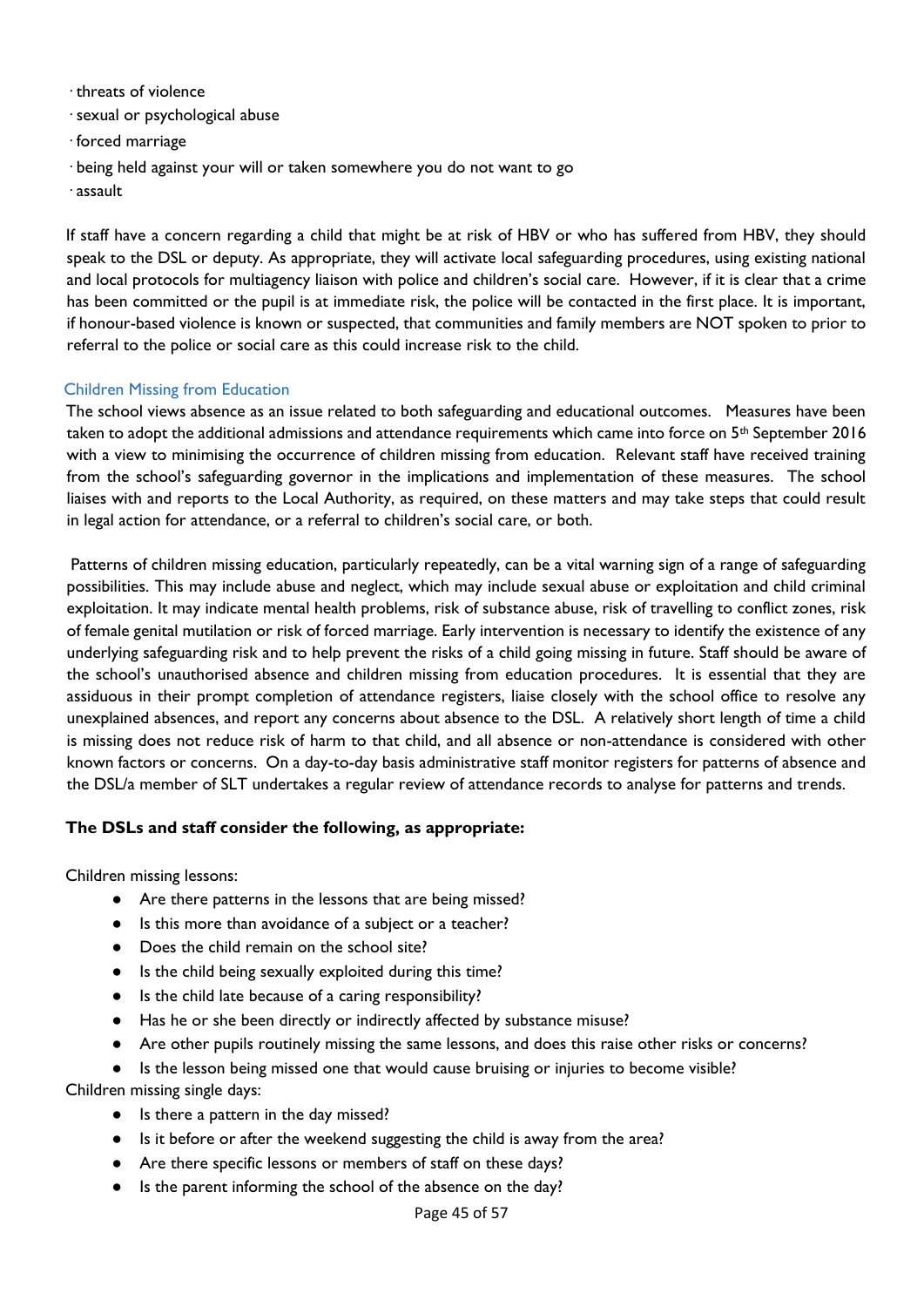- Are missing days reported back to parents to confirm their awareness?
- Is the child being sexually exploited during this day?
- Do the parents appear to be aware?
- Are the pupil's peers making comments or suggestions as to the whereabouts of the pupil?

Children with continuous days of absence:

- Has the school been able to make contact with the parent?
- Is medical evidence being provided?
- Are siblings attending school (either our or local schools)?
- Did we have any concerns about radicalisation, FGM, forced marriage, honour-based violence, sexual exploitation?
- Have we had any concerns about physical or sexual abuse?

# <span id="page-45-0"></span>Forced Marriage

In the case of children: 'a forced marriage is a marriage in which one or both spouses cannot consent to the marriage and duress is involved. Duress can include physical, psychological, financial, sexual and emotional pressure.' In developing countries 11% of girls are married before the age of 15. One in 3 victims of forced marriage in the U.K. are under 18. It is important that all members of staff recognise the presenting symptoms, how to respond if there are concerns and where to turn for advice. Advice and help can be obtained nationally through the Forced Marriage Unit and locally through the local police safeguarding team or children's social care. The school's policies and practices reflect the fact that, while all members of staff have important responsibilities with regard to pupils who may be at risk of forced marriage, they should not undertake roles in this regard that are most appropriately discharged by other children's services professionals, such as police officers or social workers. Characteristics that may indicate forced marriage:

While individual cases of forced marriage, and attempted forced marriage, are often very particular, they are likely to share a number of common and important characteristics, including:

· an extended absence from school/college, including truancy.

- · a dip in performance or sudden signs of low motivation.
- · excessive parental restriction and control of movements.
- · a history of siblings leaving education to marry early.
- · poor performance, parental control of income and pupils being allowed only limited career choices.

· evidence of self-harm, treatment for depression, attempted suicide, social isolation, eating disorders or substance abuse; and/or

· evidence of family disputes/conflict, domestic violence/abuse or running away from home. On their own, these characteristics may not indicate forced marriage. However, it is important to be satisfied that, where these behaviours occur, they are not linked to forced marriage. It is also important to avoid making assumptions about an individual pupil's circumstances or act on the basis of stereotyping. For example, an extended holiday may be taken for entirely legitimate reasons and may not necessarily represent a pretext for forced marriage.

### b) DEFINITION OF HARM & SIGNIFICANT HARM - ADOPTION & CHILDREN ACT 2002 (SECTION 10)

"Ill treatment or the impairment of health or development (impairment suffered from seeing or hearing the ill treatment of another)."

'*Development*' means physical, intellectual, emotional, social, or behavioural development. '*Health*' means physical or mental health.

'*Ill treatment*' includes sexual abuse and forms of ill treatment which are not physical. NB: The Adoption & Children Act 2002 s120 amended the definition of harm to include those instances where a child may witness domestic violence.

c) RECOGNITION OF SIGNIFICANT HARM.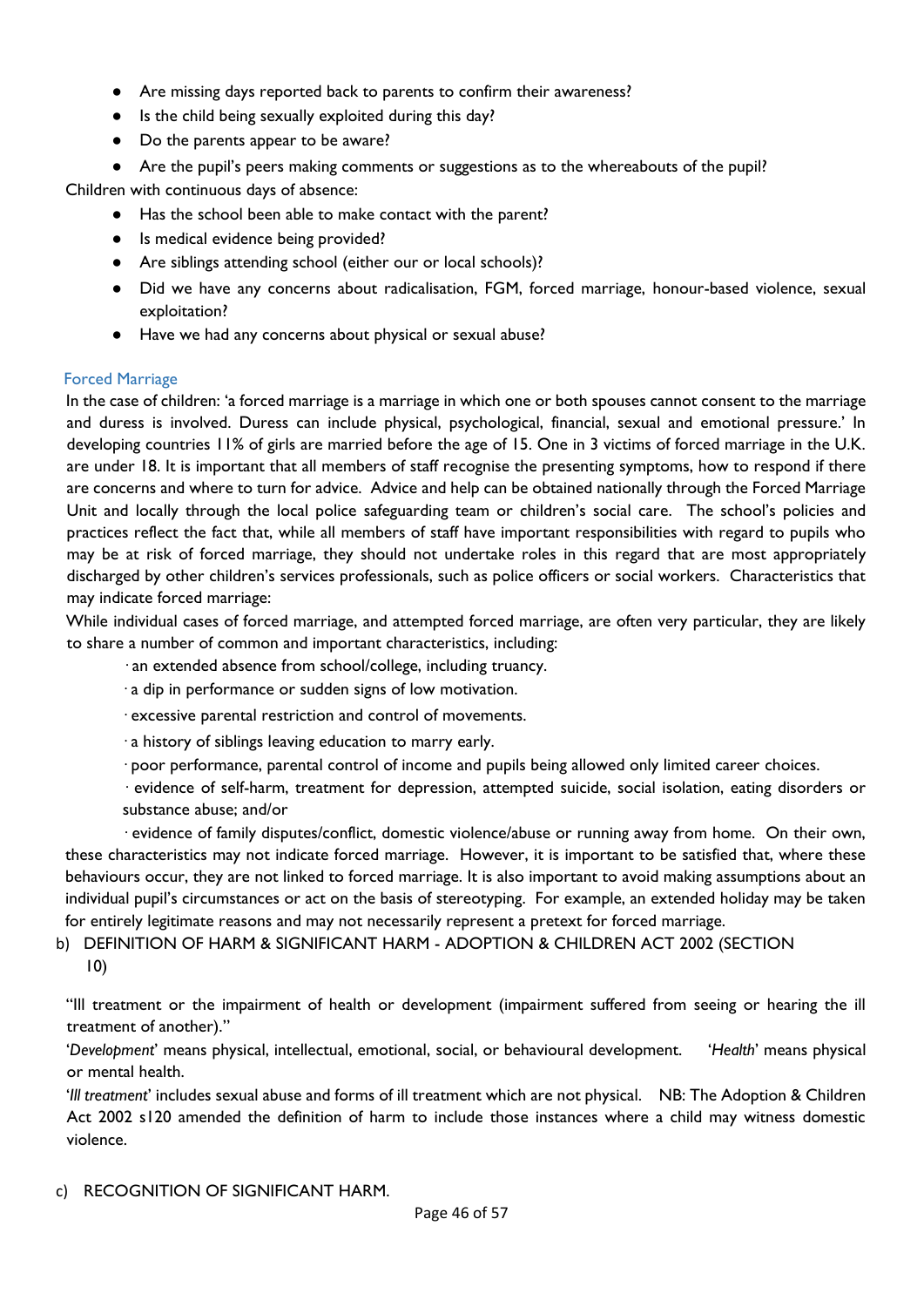Significant harm includes an allegation of a sexual nature or parents whose behaviour may present risk because of:

- Domestic violence, drug and alcohol abuse and mental health problems
- Any physical injury caused by assault or neglect which requires medical attention

#### • **HARM TEST**

What is the harm test? There are occasions where a person may not have engaged in relevant conduct but there are still serious concerns which satisfy the harm test. To satisfy the harm test there needs to be credible evidence of a risk of harm to children or vulnerable adults such as statements made by an individual regarding conduct/behaviour, etc. For a case to be considered as a risk of harm, relevant conduct would not have occurred but there must be tangible evidence rather than a "feeling" that a person represents a risk to children and / or vulnerable adults. For example, a teacher who confides in their head teacher that they are sexually attracted to children (but who had not engaged in 'relevant conduct') would satisfy the harm test.

### d) INDICATORS OF ABUSE

### **Physical:**

- Unexplained injuries, burns, bruises
- Finger marks
- Fear of undressing or medical help
- Improbable explanations for injuries
- Fear of returning home or parents being contacted
- Unexplained absence from school.

### **Neglect:**

- Constant hunger
- Poor personal hygiene
- Inappropriate clothing
- Frequent lateness and non-attendance
- Poor social relationships
- Constant tiredness
- Independent and street wise
- No parental support for education Compulsive stealing or scrounging.
- A child going missing from an education setting is a potential indicator of abuse and neglect.

### **Emotional Abuse:**

- Fear of new situations
- Inappropriate emotional responses
- Self-harm
- Reluctance to accept praise
- Low self esteem
- Lack of home support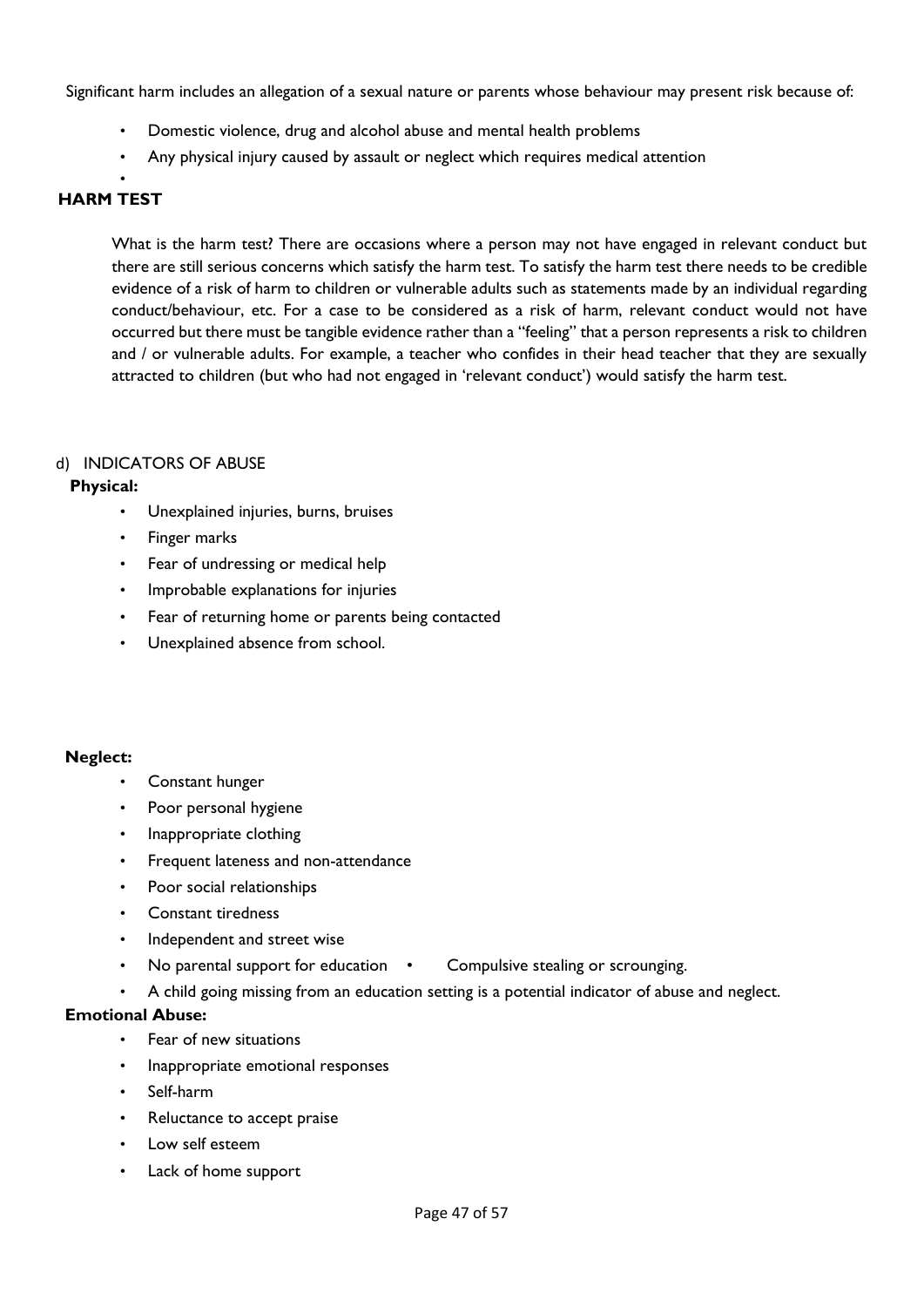- Depressed and withdrawn
- Social isolation not joining in, and few friends.

### **Sexual Abuse:**

Bruises

Scratches

- Bite marks on the body
- Persistent infections in the anal or genital area
- Any sexual awareness inappropriate to child's age shown in drawings, play, vocabulary
- Frequent masturbation
- Changes in behaviour
- Refusal to stay with certain people
- Self-harm
- **Depression**
- Low self-esteem
- Pregnancy.

# •

### e) RECOGNITION OF ABUSE

Be open to possibilities. Be aware – if you do not believe it is possible you will never see it. Do not jump to conclusions and look for credible non-abusive explanations but recognise you may need to seek advice to evaluate the facts. Do not let your preconceptions of the family skew your judgement.

### f) THE SYMPTOMS OF STRESS AND DISTRESS

An abused child will usually show signs of stress and distress. Possible signs of abuse include, but are not limited to, those listed below. Many of these may, of course, have nothing to do with abuse, but are worth consideration in trying to understand the child's behaviour:

- A drop in school performance
- Aggressive or hostile behaviour
- Difficulties in relationships with peers
- Excessively affectionate or sexual behaviour towards adults or other children
- Regression to more immature forms of behaviour
- Self-harming or suicidal behaviour
- No reasonable or consistent explanation for a pupil's injuries, or a pattern of injuries Disturbed sleep

In addition to the information provided in Section 15 (NB this will be section 14 if you do not have registered provision in EYFS and have omitted section 11) on Radicalisation and Extremism and in this section on Abuse, staff can refer to Annex A of KCSIE 2020 for information on further specific areas of concern about vulnerability, including,

- Children and the court system
- Children with family members in prison
- Child criminal exploitation Domestic abuse
	- Homelessness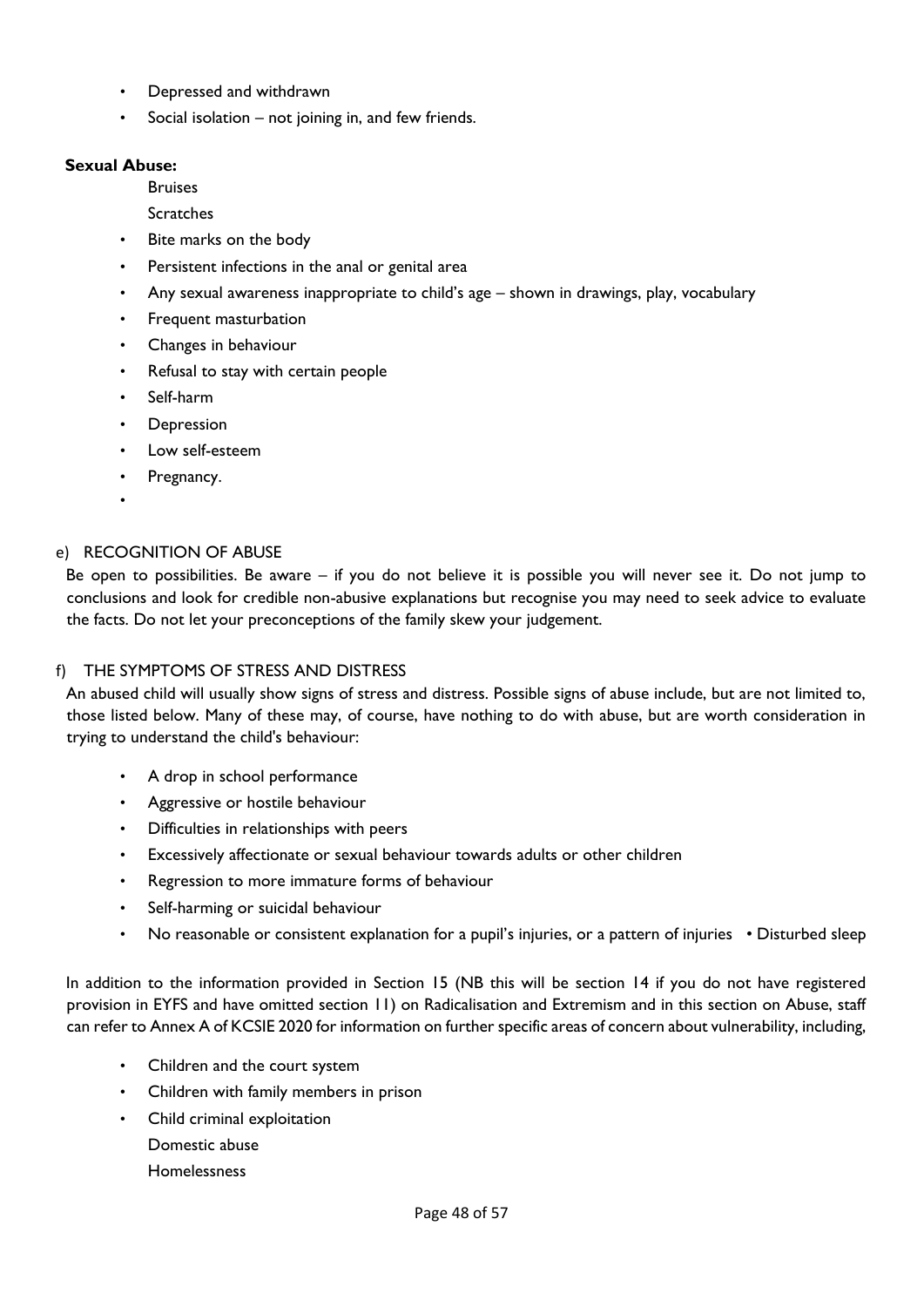Staff should ensure that they are familiar with the information provided within Annex A of KCSIE 2020 and if they have any concerns report them to the DSL.

# **Appendix 2 – Useful links and contact details**

# **KEY INTERNAL CONTACT DETAILS**

### <span id="page-48-0"></span>**Our School's DSL(DSL)/ Prevent Officer and the Deputy DSL/ Deputy Prevent Officers are**

• DSL(DSL) and Prevent Officer for the whole school Charles Banbury (Deputy Headmaster) Direct Line: 01869 242 448 Mobile: 07778 107 689 (twenty-four hours)

Email: cbanbury@bruernabbey.org

• Designated Deputy Safeguarding Lead (DDSL) and Deputy Prevent Officer for the whole school Anna Hunter (Assistant Head Pastoral Care)

Email: ahunter@bruernabbey.org

Direct Line: 01869 242 448 Mobile: 07702 511791 (twenty-four hours)

• The Headmaster and DSL(DSL) and Prevent Officer for the whole school John Floyd (Headmaster)

Email: jfloyd@bruernabbey.org

Direct Line: 01869 242 448 Mobile: 07841 841476 (twenty four hours)

<span id="page-48-1"></span>• The Governor for Safeguarding and Prevent Duties Gregg Davies Email: gdavies@blyue.com Mobile: 07742812254(twenty-four hours)

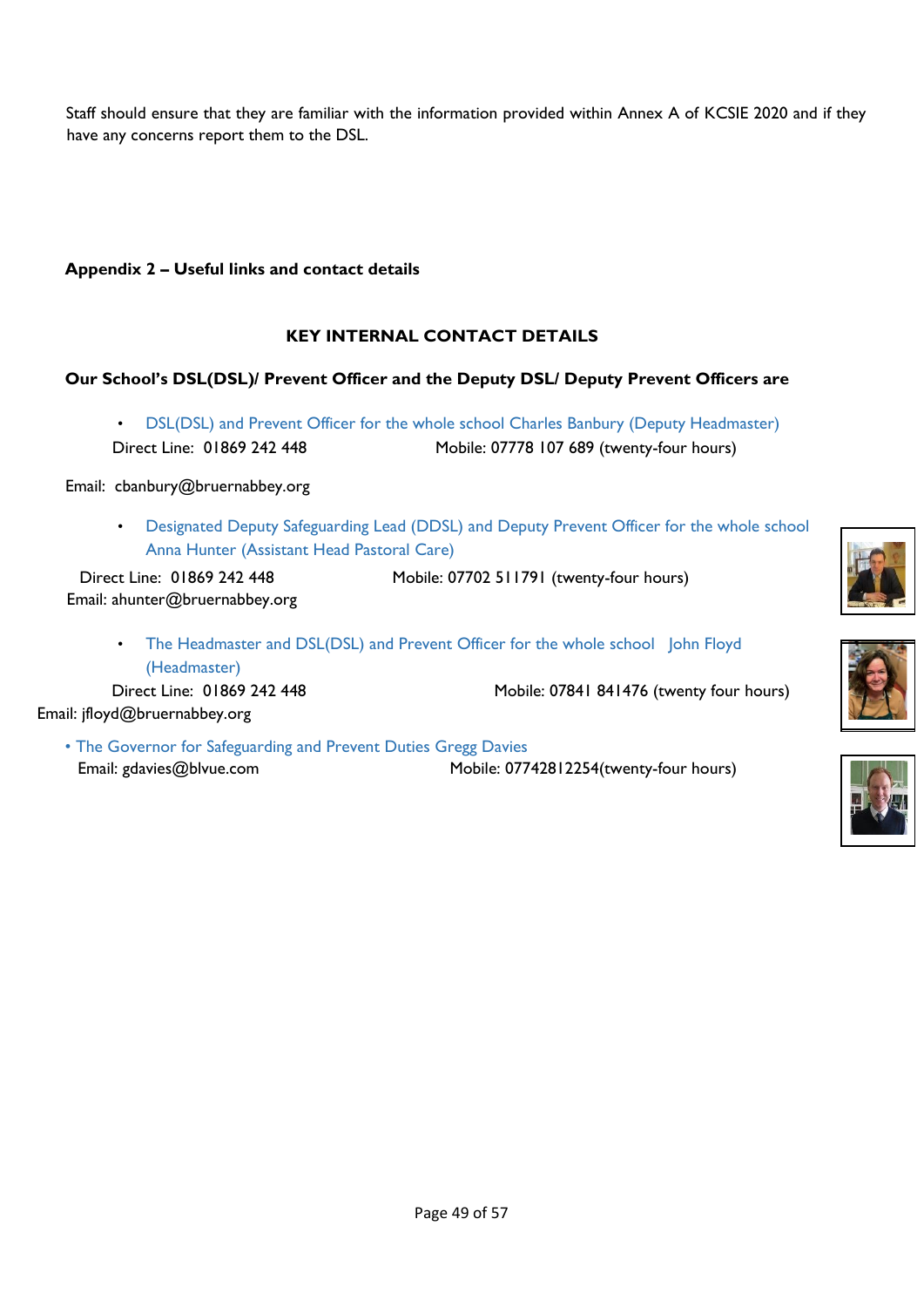The Local Authority Designated Officer (LADO)\* is Alison Beasley who manages allegations against individuals who work with or volunteer with children, is familiar with our methods and procedures, and with whom good lines of communication are kept. If you have a concern with someone who works with children please contact the LADO on:

Telephone (office hours): 01865 81595 Telephone (outside office hours): 0800 833 408

**Oxfordshire Safeguarding Children Board (OSCB)** Printed copies of the OSCB procedures are available from the school office. The Oxfordshire Safeguarding Children Board (OSCB) can be contacted as follows:

• Telephone: 01865 343048 0800 833408 (out of hours)

• Email: oscb@oxfordshire.gov.uk Web address: www.oscb.org.uk

We differentiate between safeguarding children who have suffered or are likely to suffer significant harm

'children at risk' and those who are in need of additional support from one or more external agencies 'children in need'. The former will be reported immediately to the Children's Social Care; the latter will also be referred to Children's Social Care and will lead to inter-agency assessment using the Common Assessment Framework (CAF) and the Team around the Child (TAC) approaches who will work in conjunction with the school and family involved. An incident referral form for 'children in need' is available at: mashchildrens@oxfordshire.gcsx.gov.uk

*Concerns about a child:* if a child has suffered or is likely to suffer significant harm, the DSL must immediately report this to Children's social care (CSC).

*Children in need of additional support from one or more agencies:* the DSL also refers this to Children's Social Care (CSC) using the inter-agency assessment process (Multi Agency Safeguarding Hub

(MASH)) via a referral form, thus utilising the "Team around the Child" (TAC) approaches

Children's Social Care Referral and Assessment Team 9.00am – 5.00pm Monday to Friday. Telephone: 01865 343048 Out of Hours Team 5.00pm to 9.00am and weekends Telephone: 0800 833 408 Email: mashchildrens@oxfordshire.gcsx.gov.uk

If a child is in immediate danger or left alone, you should contact the police or call an ambulance immediately on 999. Police Child Abuse Investigation Team – call 101 Police Domestic Abuse Investigation Team – call 101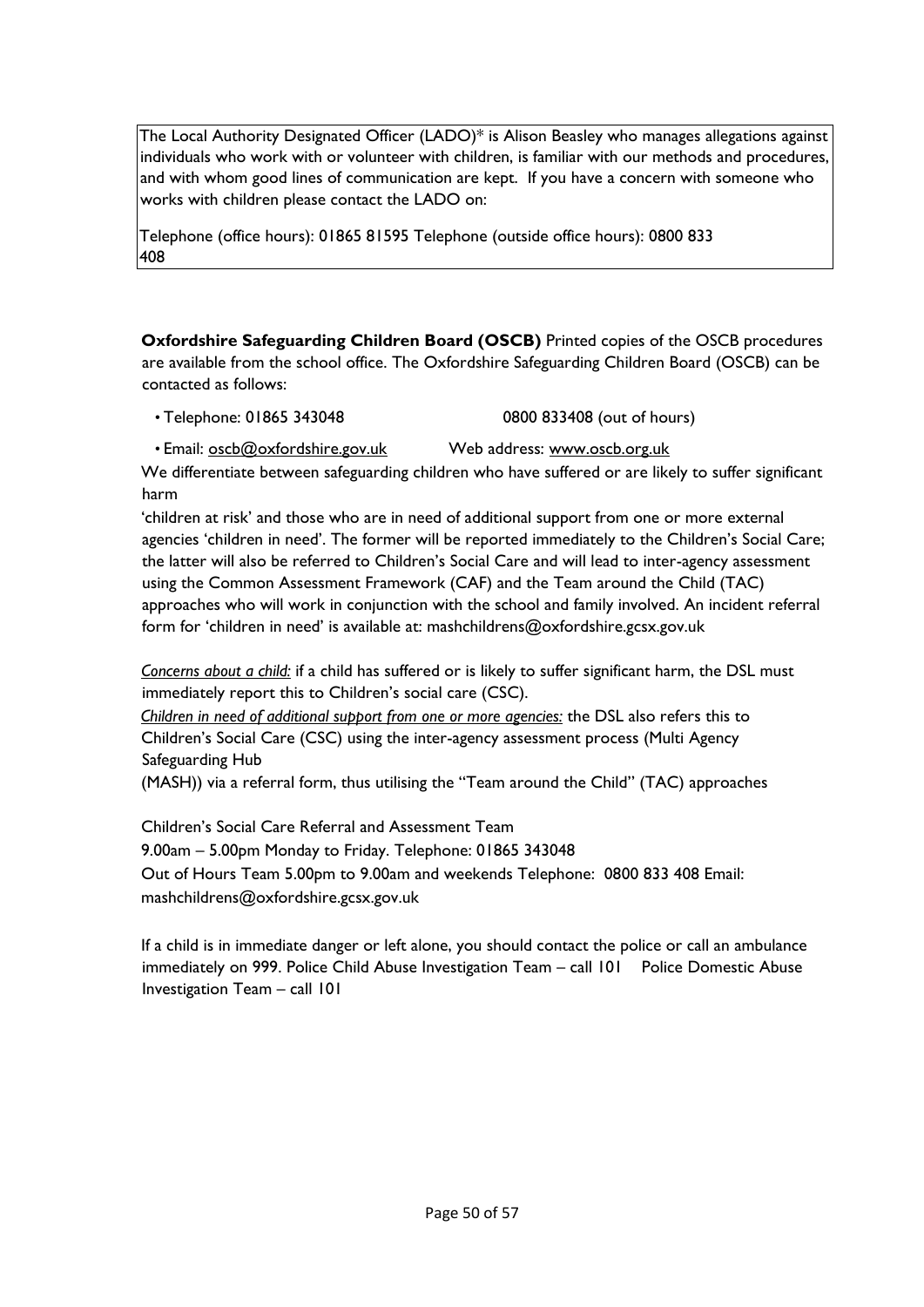**The Local Authority Prevent Lead for support and advice for the prevention of radicalisation** is Shaun Greenough; 07900 709 126;

preventreferrals@thamesvalley.pnn.police.uk. The nonemergency police telephone number is: 111 and the Department for Education (DfE) dedicated telephone helpline and mailbox for non-emergency advice for staff and governors:

020 7340 7264 and counterextremism@education.gsi.gov.uk.

Although decisions to seek support for a child in need, or about whom there are concerns relating to radicalisation, would normally be taken in consultation with parents and pupils, their consent is not required for a referral when there are reasonable grounds to believe that a child is at risk of significant harm.

**Child Sexual Exploitation – Multi Agency Safeguarding Hub** If there were concerns regarding Child Sexual Exploitations, staff should inform the DSL who will immediately contact the Children's Social Care Referral and Assessment Team whose contact details are: 9.00am – 5.00pm Monday to Friday. Telephone: 01865 343048 Out of Hours Team 5.00pm to 9.00am and weekends Telephone: 0800 833 408 Email:

mashchildrens@oxfordshire.gcsx.gov.uk

**Female Genital Mutilation (FGM)**: Any child at risk of FGM must be referred to Oxfordshire Children's Social Care Referral and

Assessment Team as whose contact details are: 9.00am – 5.00pm Monday to Friday. Telephone: 01865 343048

Out of Hours Team 5.00pm to 9.00am and weekends Telephone: 0800 833 408 Email: mashchildrens@oxfordshire.gcsx.gov.uk

However known cases are to be referred to the police by teachers whose telephone contact details are: 0345 0507666.For nonemergency 101 and for emergency calls 999. For advice and guidance telephone: 0800 028 3550 or Email: fgmhelp@nspcc.org.uk.

# **NSPCC Child Protection Helpline:** 0808 800 5000 Childline**:** Tel:

0800 1111 www.childline.org.uk

The **NSPCC whistleblowing helpline** is available for staff who do not feel able to raise concerns regarding child protection failures internally. Staff can call: 0800 028 0285 – line is available from 8:00am to 8:00PM, Monday to Friday and email: help@nspcc.org.uk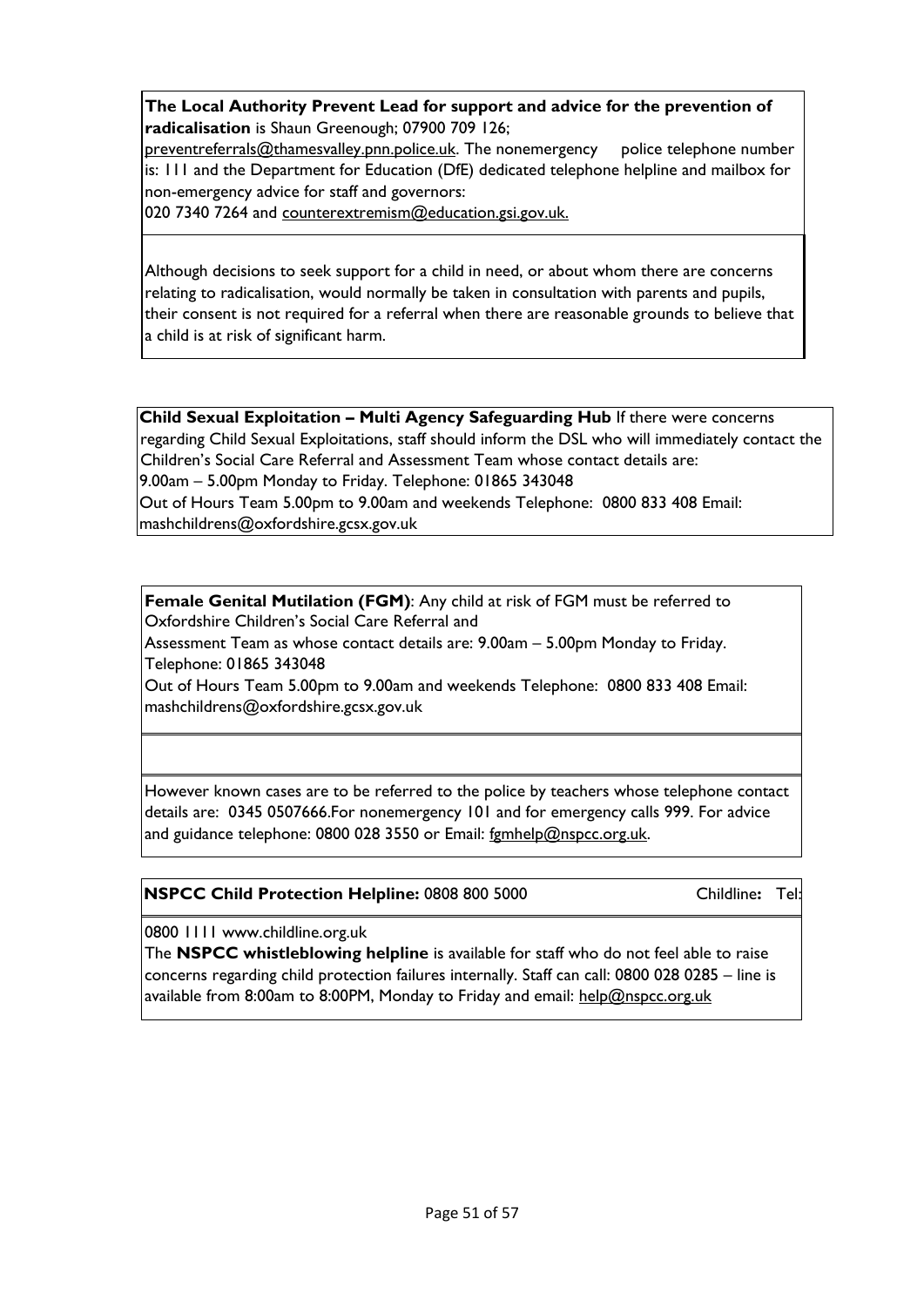Independent Schools Inspectorate

Email: info@isi.net Telephone: 020 7600 0100 Fax: 020 7776 8849 Address: CAP House, 9-12 Long Lane, London, EC1A 9HA

### <span id="page-51-0"></span>**Ofsted**

Email: enquiries@ofsted.gov.uk Telephone: 0300 123 4234 Address: Piccadilly Gate, Store Street, Manchester, M1 2WD **Disclosure and Barring Service** 

https://www.gov.uk/government/organisations/disclosure-and-barring-service Email: dbsdispatch@dbs.gsi.gov.uk Address: DBS, PO Box 181, Darlington, DL1 9FA Telephone: 01325 953795

**'Keeping Children Safe in Education (Draft September 2020) (KCSIE)** 

**COVID-19: safeguarding in schools, colleges, and other providers (updated May 2020)**

[https://assets.publishing.service.gov.uk/government/uploads/system/uploads/attachment\\_data/file/89](https://assets.publishing.service.gov.uk/government/uploads/system/uploads/attachment_data/file/892394/Keeping_children_safe_in_education_2020.pdf)

**[https://www.gov.uk/government/publications/covid-19-safeguarding-in-schools](https://www.gov.uk/government/publications/covid-19-safeguarding-in-schools-colleges-and-other-providers/coronavirus-covid-19-safeguarding-in-schools-colleges-and-other-providers)[colleges-and-other-providers/coronavirus-covid-19-safeguarding-in-schools-colleges](https://www.gov.uk/government/publications/covid-19-safeguarding-in-schools-colleges-and-other-providers/coronavirus-covid-19-safeguarding-in-schools-colleges-and-other-providers)[and-other-providers](https://www.gov.uk/government/publications/covid-19-safeguarding-in-schools-colleges-and-other-providers/coronavirus-covid-19-safeguarding-in-schools-colleges-and-other-providers)**

### **Working together to safeguard children July 2018**

[2394/Keeping\\_children\\_safe\\_in\\_education\\_2020.pdf](https://assets.publishing.service.gov.uk/government/uploads/system/uploads/attachment_data/file/892394/Keeping_children_safe_in_education_2020.pdf)

https://assets.publishing.service.gov.uk/government/uploads/system/uploads/attachment\_data/fil e/729914/Working Together to Safeguard Children-2018.pdf

Version of this guidance suitable for young people https://www.childrenscommissioner.gov.uk/publication/working-together-to**safeguard children/**

Version of this guidance suitable for younger children **https://www.childrenscommissioner.gov.uk/publication/guide-to-keeping-children-safe/**

**What to do if you are worried a child is being abused (March 2015)**  https://www.gov.uk/government/uploads/system/uploads/attachment\_data/file/419604/What\_to do if you re worried a child is being abused.pdf

**Contact details for advice and support about extremism**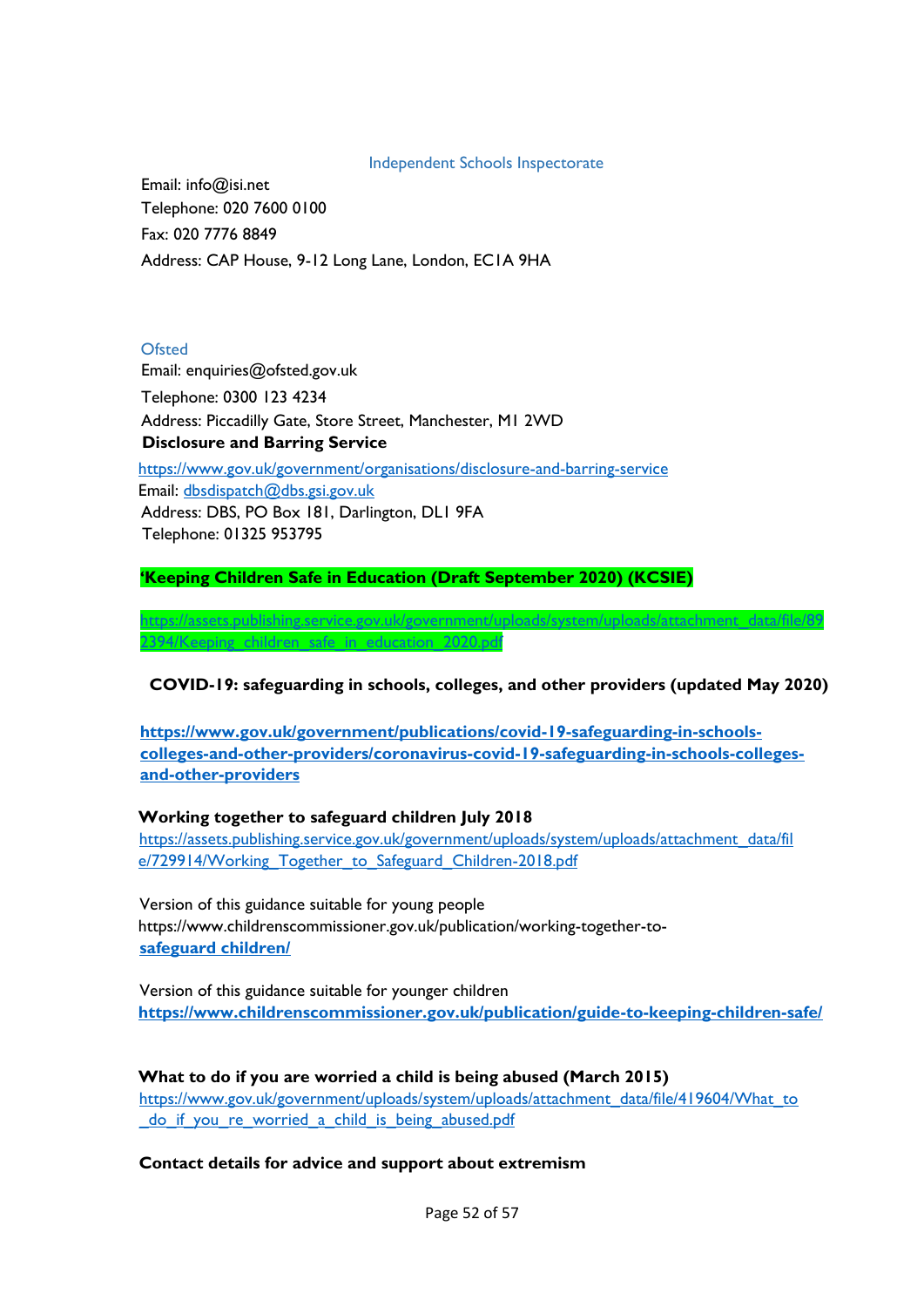Oxfordshire MASH phone number 0345 0507666 Local police force, Thames Valley Police 101 (the non-emergency police number) DfE dedicated telephone helpline and mailbox for non-emergency advice for staff and governors: 020 7340 7264 and counter-extremism@education.gsi.gov.uk. **Revised Prevent strategy for England and Wales:**  https://assets.publishing.service.gov.uk/government/uploads/system/u ploads/attachment\_data/fil e/445977/3799 Revised Prevent Duty Guidance England Wales V2 -Interactive.pdf

# **Contact details for mandatory reporting of FGM to the police**: name, email, phone number

**DfE Guidance on Information Sharing**  https://www.gov.uk/government/publications/safeguarding-practitioners-informationsharingadvice

**Further information on contextual safeguarding**  https://contextualsafeguarding.org.uk/about/what-is-contextual-safeguarding

**NSPCC Inform website** http://www.nspcc.org.uk/Inform Telephone: 0808 800 5000 Email: help@nspcc.org.uk

**NSPCC Whistleblowing helpline** https://www.nspcc.org.uk/what-you-can-do/report-

abuse/dedicatedhelplines/whistleblowingadvice-line/ Telephone: 0800 028 0285 Email: help@nspcc.org.uk

**Guidance for safer working practice for adults** who work with children and young people http://webarchive.nationalarchives.gov.uk/20100202180143/http://www.dcsf.gov.uk/everychildm atters/resources-and-practice/IG00311/

**Office of the Children's Commissioner for England (OCC)** 

https://www.childrenscommissioner.gov.uk/ Email: advice.team@childrenscommissioner.gsi.gov.uk or info.request@childrenscommissioner.gsi.gov.uk

### **Child Sexual Exploitation**

Child sexual exploitation: definition and guide for practitioners; www.gov.uk/government/publications/child-sexual-exploitation-definition-and-guide**forpractitioners** 

Child sexual exploitation: annexes; www.gov.uk/government/uploads/system/uploads/attachment\_data/file/591905/CSE\_Guidance Annexes\_13.02.2017.pdf

**Peer on Peer Abuse DfE Guidance:**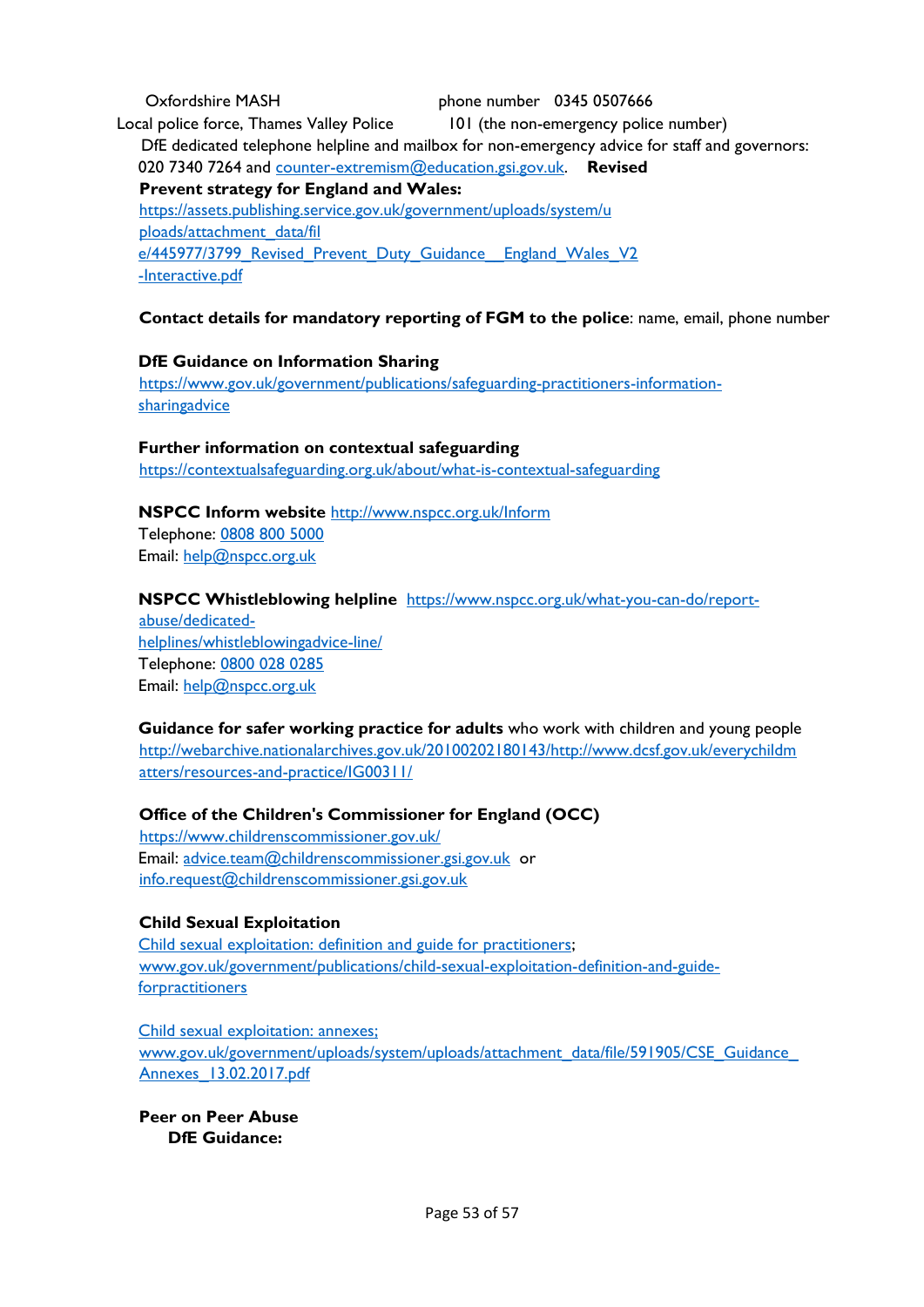#### https://www.gov.uk/government/publications/sexual-violence-and-sexualharassmentbetweenchildren-in-schools-and-colleges

### **Advice from the UK Council for child internet safety:**

Sexting: How to respond to an incident:

https://assets.publishing.service.gov.uk/government/uploads/system/uploads/attachment\_data/fil e/647389/Overview\_of\_Sexting\_Guidance.pdf Sexting in schools and colleges: https://assets.publishing.service.gov.uk/government/uploads/system/uploads/attachment\_data/fil e/609874/6\_2939\_SP\_NCA\_Sexting\_In\_Schools\_FINAL\_Update\_Jan17.pdf **NSPCC Guidance on Harmful Sexual Behaviour**: https://www.nspcc.org.uk/preventingabuse/child-abuse-and-neglect/harmful-sexual-behaviour/

#### **Home Office guidance on preventing youth violence and gang involvement**

https://assets.publishing.service.gov.uk/government/uploads/system/uploads/attachment\_data/fil e/418131/Preventing\_youth\_violence\_and\_gang\_involvement\_v3\_March2015.pdf

### **Home Office guidance on Criminal Exploitation of children and vulnerable adults: County Lines**

https://assets.publishing.service.gov.uk/government/uploads/system/uploads/attachment\_data/fil e/741194/HOCountyLinesGuidanceSept2018.pdf

### **Documents providing help in identifying and helping children who are affected by domestic abuse:**

NSPCC- UK domestic-abuse Signs Symptoms Effects https://www.nspcc.org.uk/what-is-childabuse/types-of-abuse/domestic-abuse/

Refuge what is domestic violence/effects of domestic violence on children http://www.refuge.org.uk/get-help-now/support-for-women/what-about-my-children/

Safelives: young people and domestic abuse. http://www.safelives.org.uk/knowledgehub/spotlights/spotlight-3-young-people-anddomesticabuse

### **Guidance to support schools with data protection activity, including compliance with the GDPR.**

[Data Protection: toolkit for schools](https://www.gov.uk/government/publications/data-protection-toolkit-for-schools)

#### **Online safety**

DfE advice for schools [https://www.gov.uk/government/publications/teaching-online-safety-in](https://www.gov.uk/government/publications/teaching-online-safety-in-schools)[schools](https://www.gov.uk/government/publications/teaching-online-safety-in-schools)

UK Council for Internet Safety (UKCIS)27 guidance: [Education for a Connected World](https://www.gov.uk/government/publications/education-for-a-connected-world) [National Crime Agency's CEOP education programme:](https://www.thinkuknow.co.uk/) Thinkuknow [Public Health England](https://campaignresources.phe.gov.uk/schools/topics/rise-above/overview) Rise Above

Resources that could support schools and colleges include:

• [Be Internet Legends](https://beinternetlegends.withgoogle.com/en_uk) developed by Parent Zone and Google is a free internet safety curriculum with PSHE accredited lesson plans and teaching resources for Key Stage 2 pupils

• [Disrespectnobody](https://www.disrespectnobody.co.uk/) is Home Office advice and includes resources on healthy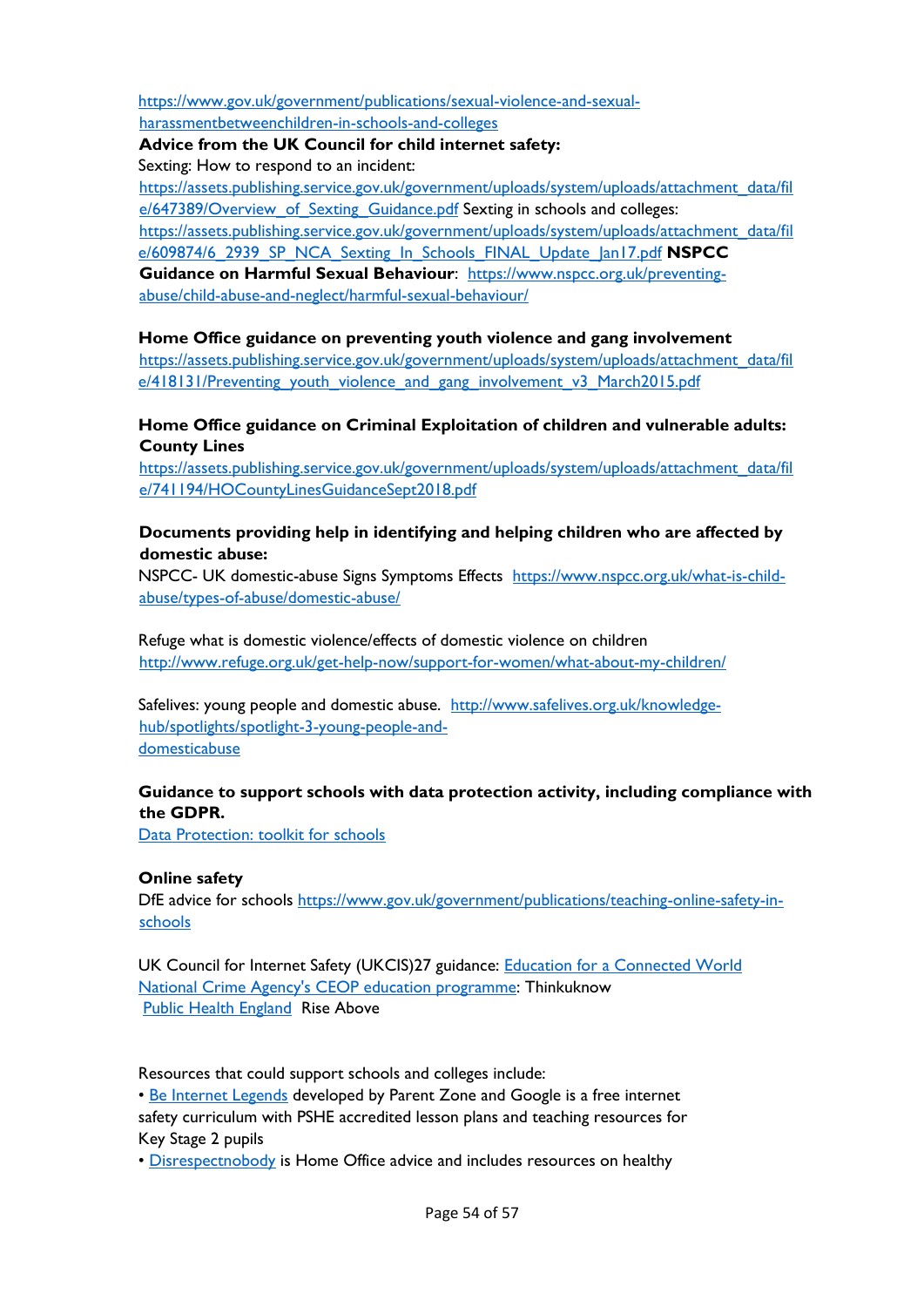relationships, including sexting and pornography

• [Education for a connected world](https://www.gov.uk/government/publications/education-for-a-connected-world) framework from the UK Council for Internet Safety supports the development of the curriculum and is of particular relevance to RSHE education and Computing. It is designed, however, to be usable across the curriculum and beyond (covering early years through to age 18) and to be central to a whole school or college approach to safeguarding and online safety.

• [PSHE association p](https://www.pshe-association.org.uk/?)rovides guidance to schools on developing their PSHE curriculum

• [Teaching online safety in school](https://www.gov.uk/government/publications/teaching-online-safety-in-schools) is departmental guidance outlining how schools can ensure their pupils understand how to stay safe and behave online as part of existing curriculum requirements

• [Thinkuknow](https://www.thinkuknow.co.uk/) is the National Crime Agency/CEOPs education programme with age specific resources

• [UK Safer Internet Centre](https://www.saferinternet.org.uk/) developed guidance and resources that can help with the teaching of the online safety component of the Computing Curriculum.

Appendix 3 - Sample Letters to Parents and Children Regarding Internet Use

Sample Letter to Parents

Dear Parents Responsible Internet Use

As part of your child's curriculum and the development of ICT skills, Bruern Abbey provides supervised access to the Internet. We believe that the use of the World Wide Web and e-mail is worthwhile and is an essential skill for children as they grow up in the modern world. Please would you read the attached e-safety policy, which forms part of our safeguarding policy and talk about it with your child. Then sign and return the consent form so that your child may use the Internet at school. Although there have been concerns about pupils having access to undesirable materials, we are taking positive steps to deal with this risk in school. We operate a filtering system that restricts access to inappropriate materials. Whilst every endeavour is made to ensure that suitable restrictions are placed on the ability of children to access inappropriate materials, the School cannot be held responsible for the nature or content of materials accessed through the Internet. The School will not be liable for any damages arising from your child's use of the Internet facilities.

Our Rules also concern the types of communications that pupils make using computers and other technology. We would like your support in helping to ensure that the children at Bruern Abbey are using technology in a responsible and polite manner and never in a way that could upset another person or spoil their work.

Should you wish to discuss any aspect of Internet use please telephone me to arrange an appointment.

Yours sincerely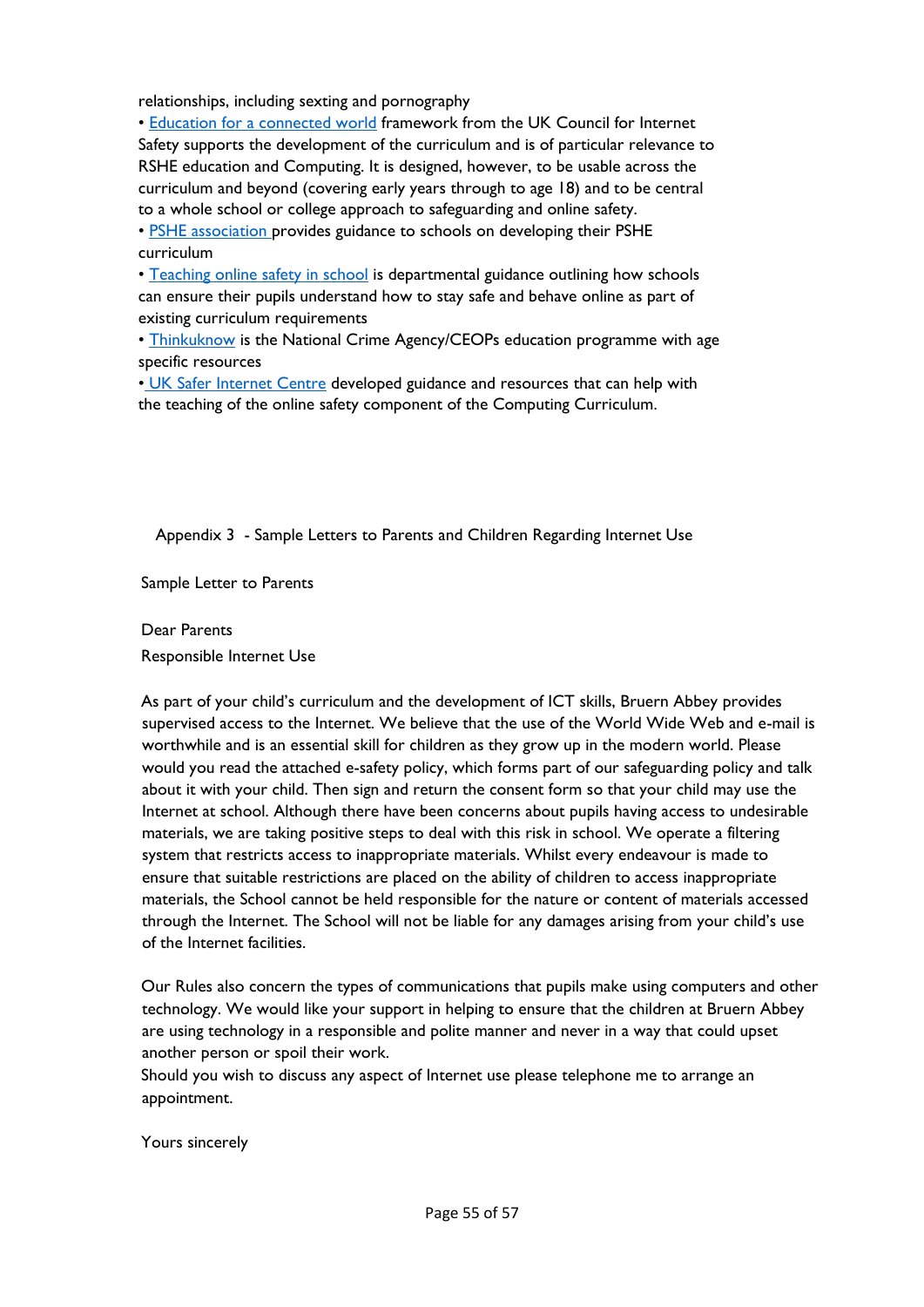#### Parent's Consent for Internet Access

I have read and understood the school rules for responsible Internet use and give permission for my son/daughter to access the Internet. I understand that the school will take all reasonable precautions to ensure pupils cannot access inappropriate materials. I understand that the school cannot be held responsible for the nature or content of materials accessed through the Internet. I agree that the school is not liable for any damages arising from use of the Internet facilities.

Signed:

Date:

Please print name:

Sample Consent Form

Bruern Abbey Responsible Computer Use

Please complete, sign and return to the school

Pupil: Class:

Pupil's Agreement

I have read and understand the school e-safety policy. I will use the computer system and Internet in a responsible way and obey these rules at all times.

Signed:

Date:

Appendix 5

RECORD OF RESTRAINT

Date of incident: Time of incident:

Pupil Name: D.o.B:

Member(s) of staff involved:

Adult witnesses to restraint:

Pupil witnesses to restraint:

Outline of event leading to restraint: